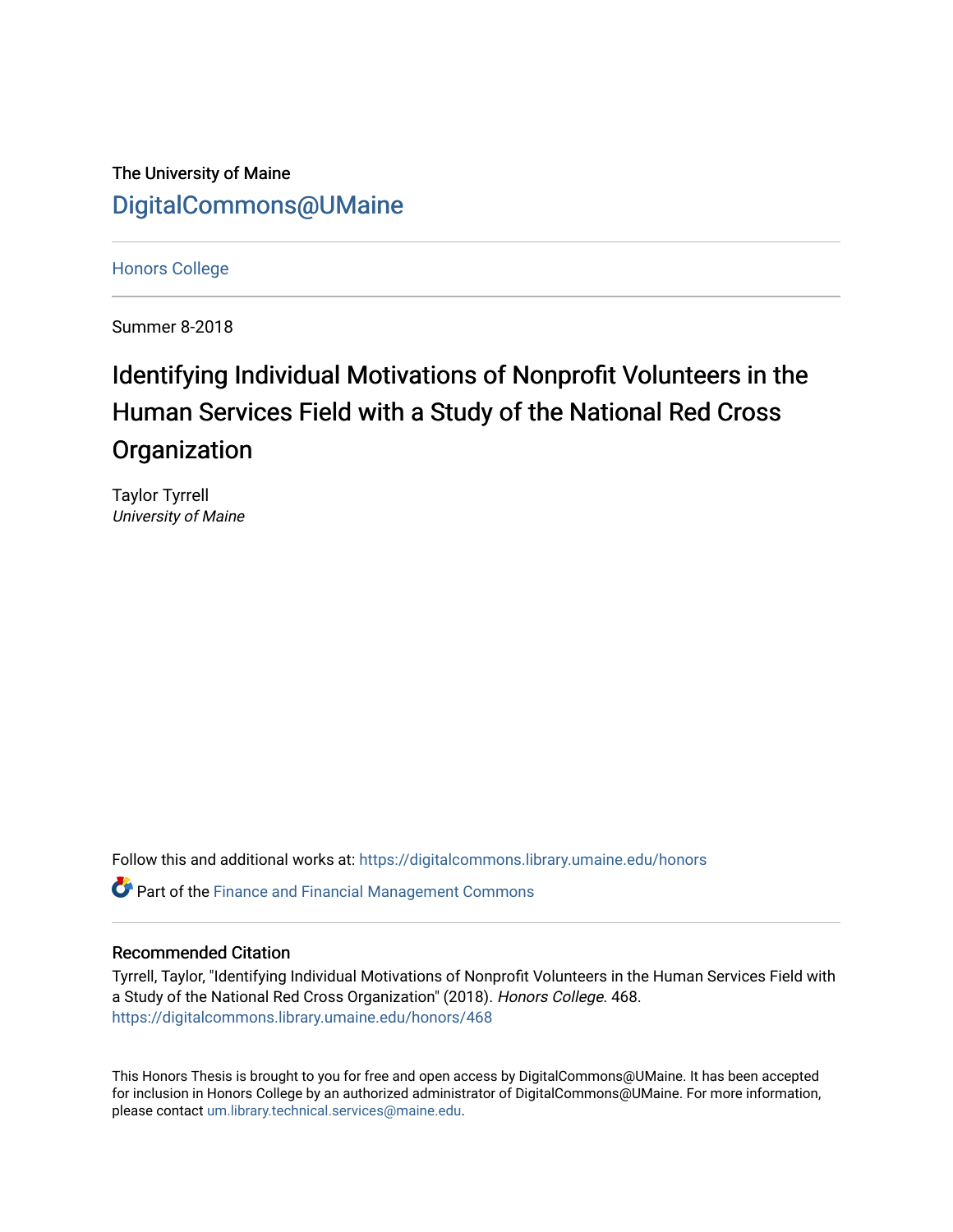# IDENTIFYING INDIVIDUAL MOTIVATIONS OF NONPROFIT VOLUNTEERS IN THE HUMAN SERVICES FIELD WITH A STUDY OF THE NATIONAL RED

# CROSS ORGANIZATION

by

Taylor Tyrrell

A Thesis Submitted in Partial Fulfillment of the Requirements for a Degree with Honors (Finance and Management)

The Honors College

University of Maine

August 2018

Advisory Committee:

Stefano Tijerina, Advisor, Lecturer in Management Samantha Jones, Assistant Professor of Art, Honors College Faculty Stephen Jurich, Assistant Professor of Finance Matthew Skaves, Lecturer in Accounting & Finance Lisa Morin, Coordinator, Bodwell Center for Service and Volunteerism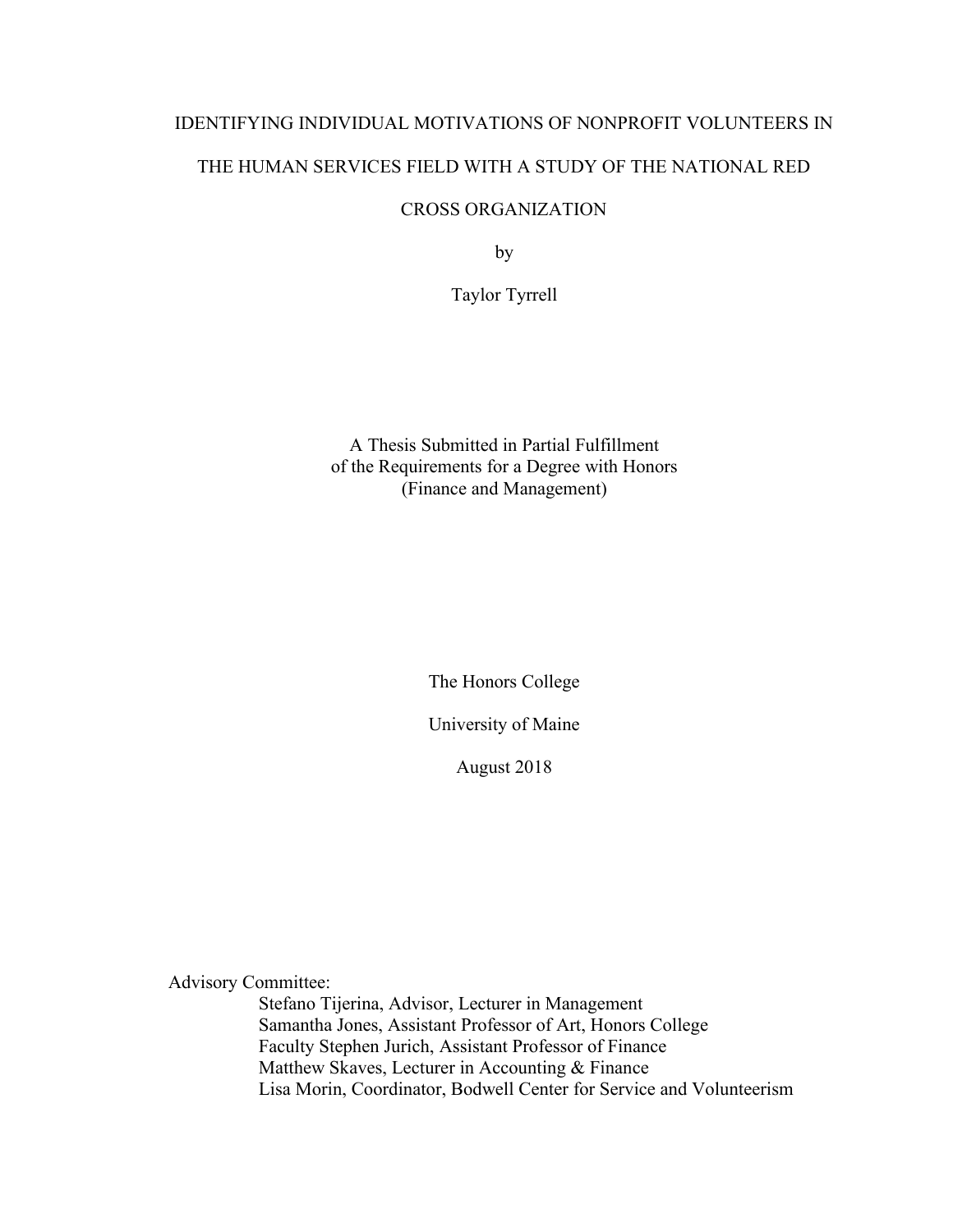## **ABSTRACT**

 The purpose of this paper is to identify individual motivations of volunteers in the human services nonprofit field. A literature review was conducted looking into the main functions of motivation, as well as relationships between demographic characteristics and the likelihood of volunteering. Then, a case study was completed on the local Red Cross branch in Bangor, Maine. Interviews were done within the organization in addition to data collection from their online database. The literature review was then used to predict motivations of volunteers within the Red Cross, as well as to devise predictions and suggestions for better recruitment and retention. However, without accurate data from the Red Cross, it was difficult to determine what motivated volunteers. Assumptions could be made that volunteers were motivated by the values of the organization. The Volunteer Connections database of the Red Cross, if used appropriately, would be a great source of information in understanding what motivates volunteers. With the current Red Cross volunteers being mostly elderly, it is safe to say that are motivated by social needs. The Red Cross will however need to adjust their marketing techniques in the future to better suit millennials and college students.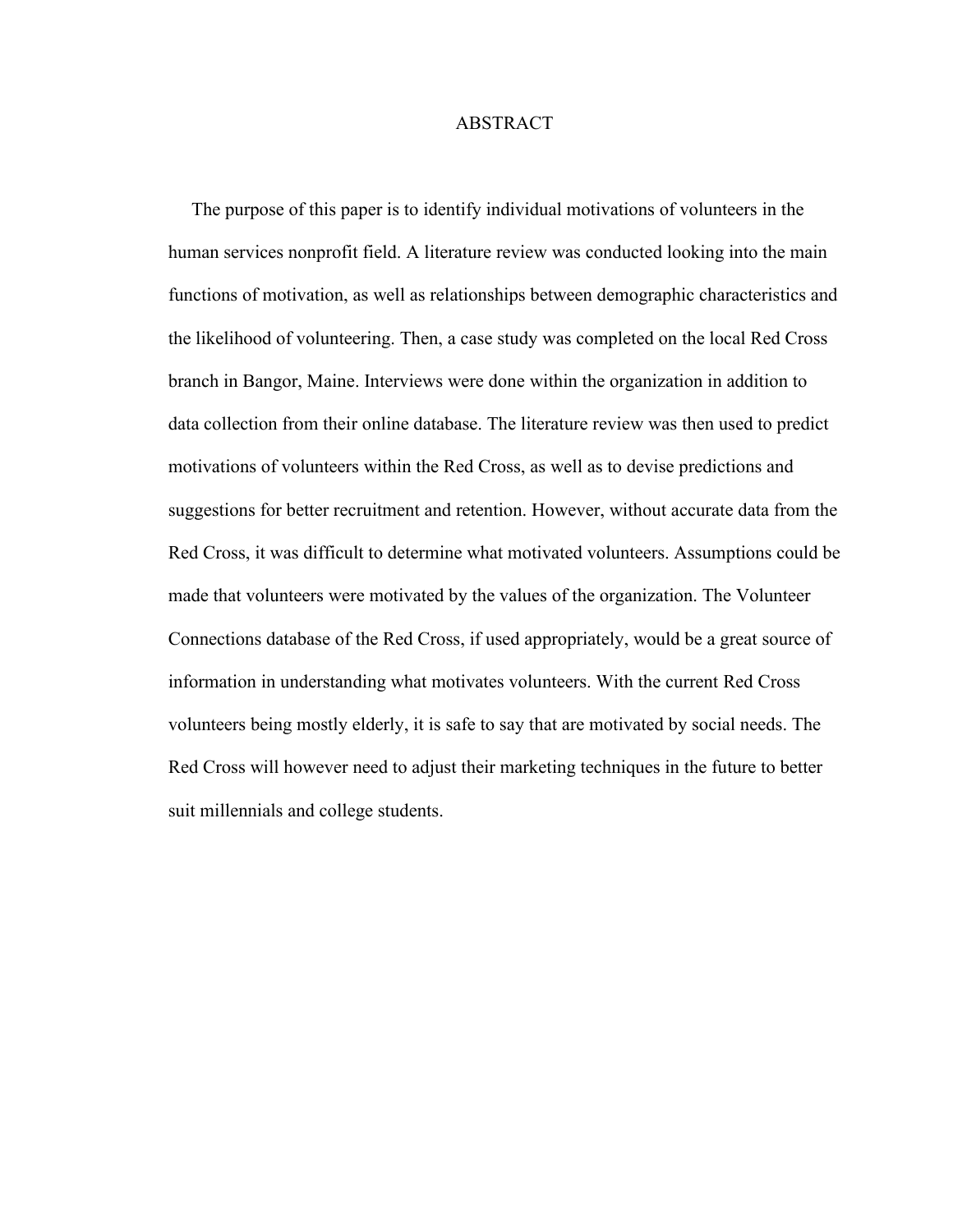# TABLE OF CONTENTS

| Literature Review: Motivation to Volunteer for Nonprofit Organizations       | 1  |
|------------------------------------------------------------------------------|----|
| Introduction                                                                 | 1  |
| Identifying Motivational Functions to Volunteer for a Nonprofit Organization | 2  |
| Determinants of Volunteering                                                 | 3  |
| <b>Functionalist Approach</b>                                                | 4  |
| <b>Volunteer Functions Inventory</b>                                         | 8  |
| Identifying Motivational Factors to Volunteer in the Human Services Field    | 11 |
| Relationships Between Motivations and Demographic Characteristics            | 14 |
| Relationship Between Age and Voluntary Membership                            | 16 |
| Relationship Between Education and Voluntary Membership                      | 22 |
| <b>Literature Review Conclusion</b>                                          | 30 |
| <b>Red Cross Case Study</b>                                                  | 32 |
| National Red Cross Study                                                     | 32 |
| Federation-Wide Databank and Reporting System                                | 33 |
| Executive Director of the Northern and Eastern Maine Chapter Interview       | 40 |
| Conclusion                                                                   | 46 |
| Bibliography                                                                 | 54 |
| Appendix A                                                                   | 56 |
| Author's Biography                                                           | 57 |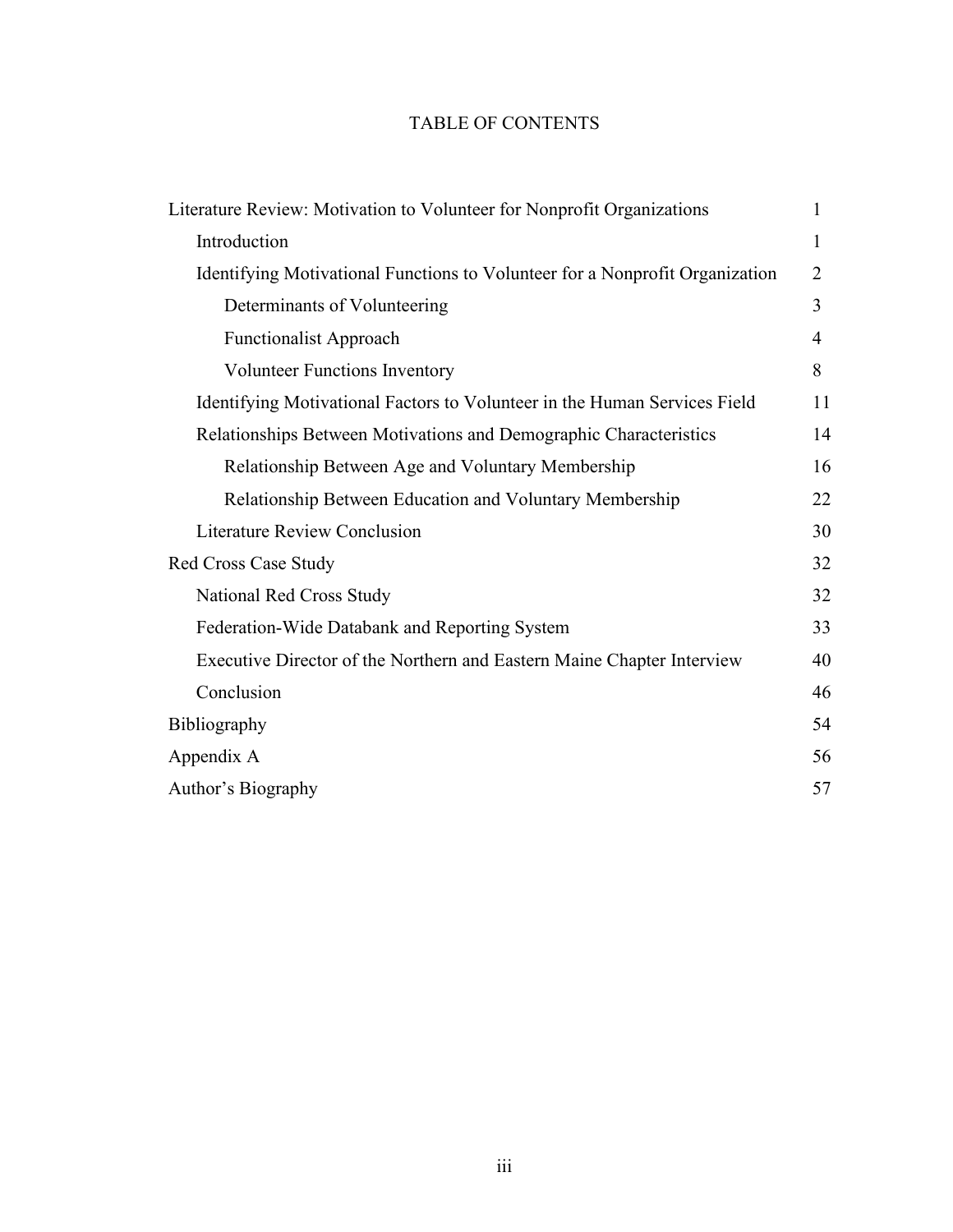# LIST OF FIGURES

| American Red Cross Employees vs. Paid Employees                | 34  |
|----------------------------------------------------------------|-----|
| Number of Local American Red Cross Units                       | 35  |
| Number of People Reached by the American Red Cross per Service | 36  |
| American Red Cross Fiscal Year 2016                            | 39. |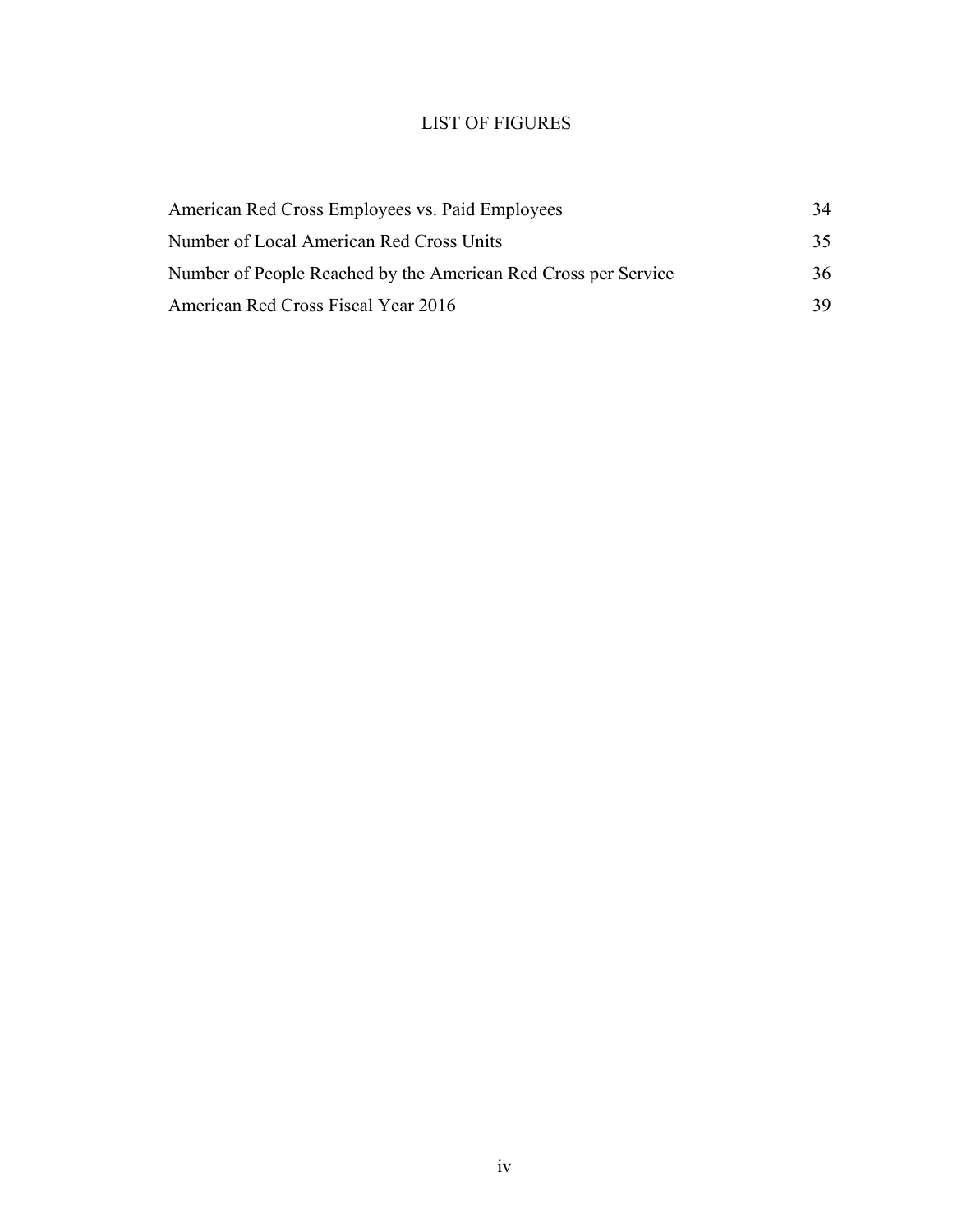# LITERATURE REVIEW: MOTIVATION TO VOLUNTEER FOR NONPROFIT ORGANIZATIONS

#### Introduction

 The main purpose of the literature review was to have a broad sense of the information on volunteer motivation in the nonprofit sector. The hypothesis is that individuals who volunteer are driven by distinct motivations that are personalized, as well as innate qualities that also distinguish them from non-volunteers. The literature review proposes the main determinants of volunteering, as well the main motivation functions behind pursing a relationship with a volunteer organization. The literature review also takes a closer look at motivations experienced by those directly in the human services field, as well as any connections between voluntary membership and age, as well as education. Nonprofits themselves differ from for profit organizations in many ways, but mostly by the type of work they do and the value behind it. Nonprofit organizations rely on their donors and volunteers, who fully uphold the organization. It is important to consider what motivates these individuals and use this information to help the organization succeed.

 Nonprofit organizations have a few common characteristics that separate them from for-profit organizations. Nonprofit organizations are still considered to be private, formal organizations that are self-governing (Schepers et al, 192). Nonprofit organizations are usually based on voluntary employment, where as they do not distribute their profits (Schepers et al, 193). These differences between nonprofit and for-profit organizations create different work environments, leading to different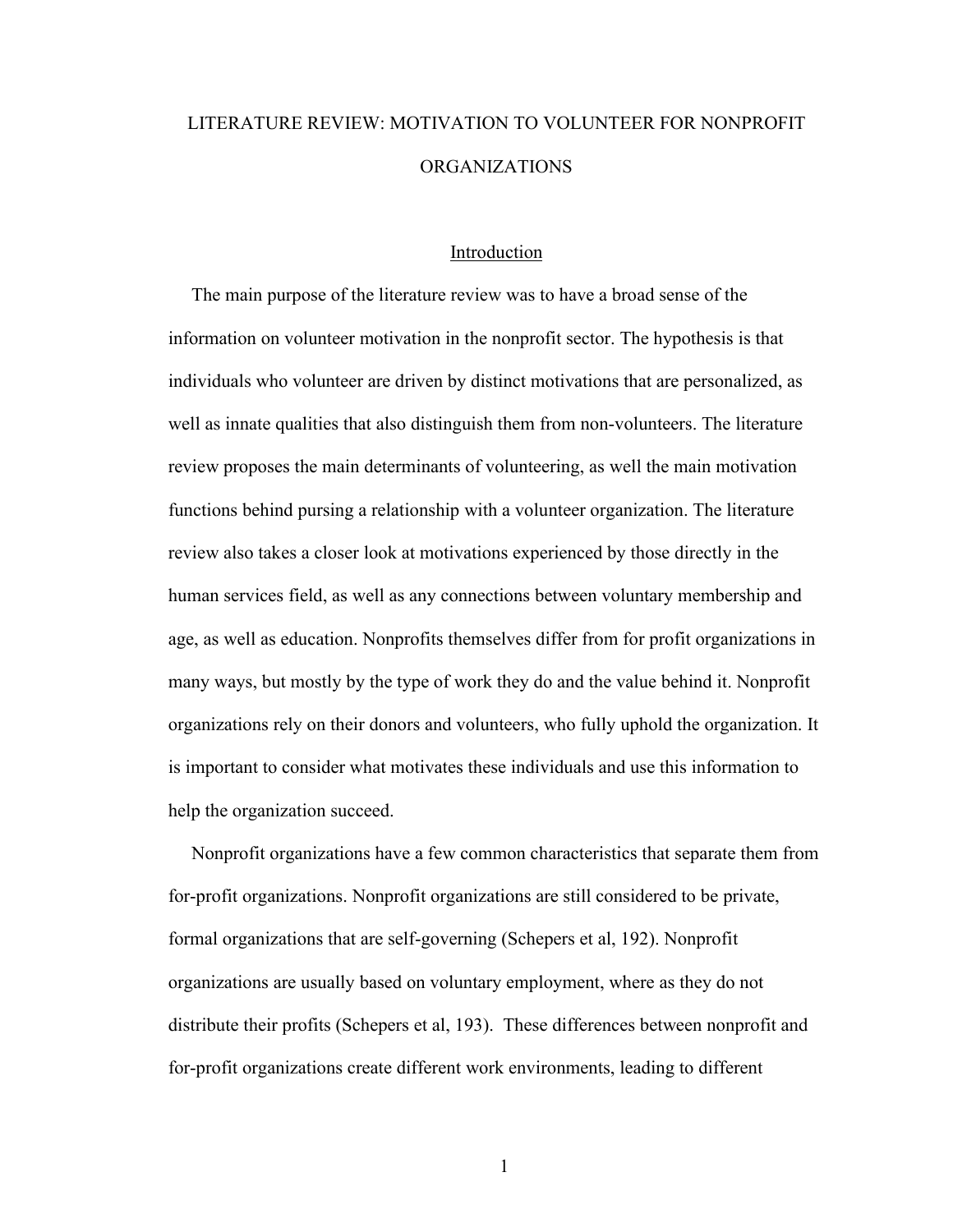motivations to pursue a relationship, job, or career in either field (Schepers et al, 193). Nonprofit organizations are also usually seen as less hierarchical than for profit organizations and have often have harder times finding funding (Schepers et al, 193). Employees also differ between for profit and nonprofit organizations, as their environment, rewards and the value of the work also differ (Schepers et al, 193).

 A relationship with a nonprofit organization is completely voluntary. An individual begins to feel this need or desire to join an organization that is of interest to them. The individual then deliberately goes out of their way to be part of this group, giving away their free time and or resources. Once the individual has put in some time volunteering with the organization, the individual will then decide if the work is satisfying or not. If it is satisfying, they will prolong the relationship and look to add value to the group. If the work does not satisfy that initial desire or need, they will resign from the group and look elsewhere. The following section aims to identify what these initial motivations are to begin volunteering.

#### Identifying Motivational Functions to Volunteer for a Nonprofit Organization

 Many people volunteer for numerous reasons. While it is difficult to pinpoint every individual motivation, we can identify trends and popular reasons for volunteering. Volunteers may contribute to a nonprofit organization for one specific reason, or they may be motivated by numerous reasons. One type of volunteer project may satisfy a need in one individual, but not another. Many things contribute to a person's likelihood to volunteer, as well as why they volunteer, which will be broken down in the following sections.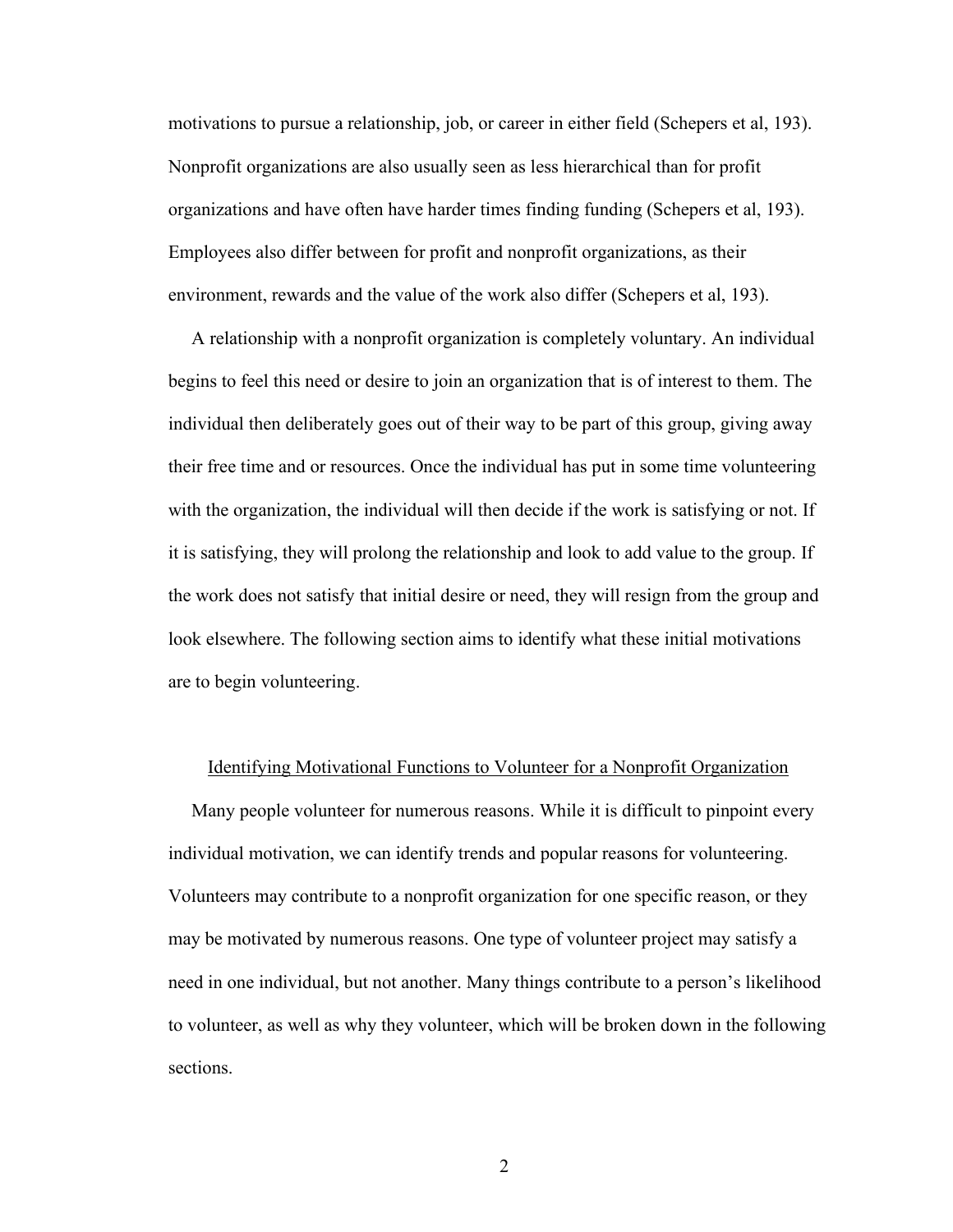## Determinants of Volunteering

 The four main determinants of volunteerism were proposed by researchers Walter Wymer, Glen Riecken and Ugur Yavas, and published in "Determinants of Volunteerism: A Cross-Disciplinary Review and Research Agenda" Wymer summarized that the four main determinants of volunteerism were the person, their social interactions, efficacy, and context (Wymer, Riecken, Yavas, 5). The first determinant of volunteerism, the person, consists of their personality, values and their attitudes (Wymer, Riecken, Yavas, 6). A person's most important values would have the greatest influence on their actions or motivation to volunteer.

 The second determinant of volunteerism was their social interactions, whether that be past, present or future relationships (Wymer, Riecken, Yavas, 7). Throughout life, friends and family can often influence an individual's decision to volunteer. Social relationships while growing up can also be important determinants of how a child will act as an adult. For example, if a parent is active in volunteering and shares this experience with the child, the child will also partake in volunteering as a learned behavior while growing up (Wymer, Riecken, Yavas, 11). Social relationships can also be beneficial in recruiting volunteers, especially since it has been found that people are more likely to volunteer if they are personally asked, or if they have a friend or family member who is already a volunteer with this organization (Wymer, Riecken, Yavas, 11). Social relationships are very important, and often friends decide to join a group together. People in small rural areas are more likely to volunteer than those in cities, and people who receive volunteer services are more likely to volunteer later on as well (Wymer, Riecken, Yavas, 11).

The third determinant of volunteering is efficacy, which consists of an individual's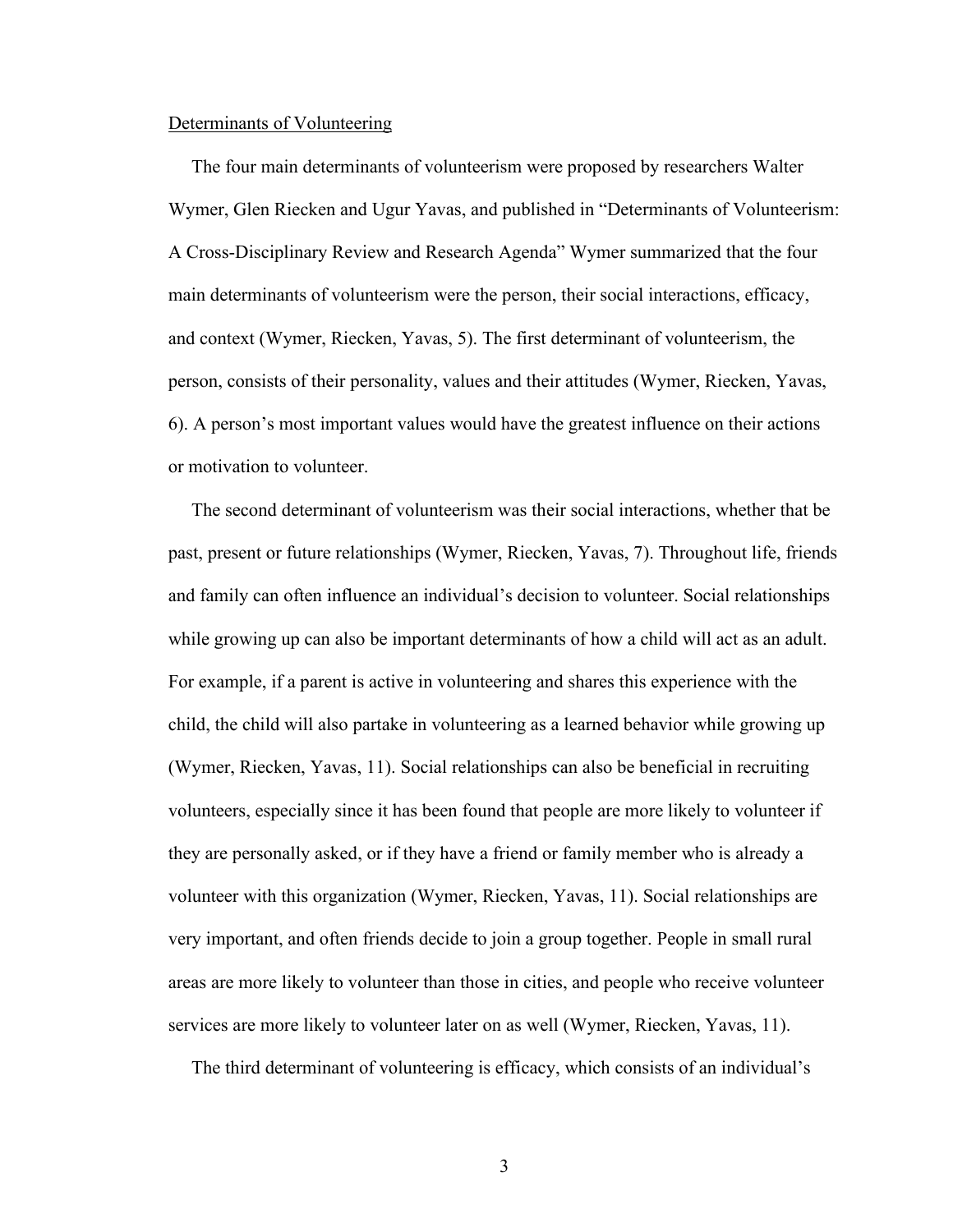skills and development (Wymer, Riecken, Yavas, 14). Those who believe their skills will be beneficial to a group are more likely to join the organization and provide their services, versus a volunteer who believes they have nothing to contribute to the cause (Wymer, Riecken, Yavas, 14). One might also join a volunteer group to enhance their skills and be able to practice them in a safe environment.

 The fourth determinant of volunteerism is its context, which deals with time available to volunteer and money (Wymer, Riecken, Yavas, 16). Contextual items can often act as barriers to joining volunteer groups. One may not have enough time to volunteer or may need to use that time to work at a place where they will be compensated for their work. Some volunteering environments may be too much handle psychology for someone as well, giving a reason to not volunteer with this organization (Wymer, Riecken, Yavas, 16). A combination of all four of these categories, (person, social, efficacy, and context) lead to the decision to begin volunteering with a nonprofit organization. All four determinants are also important factors in the volunteer process and are key in understanding the motivations behind volunteering.

# Functionalist Approach

 Many researches have attempted to explain the motivations behind volunteerism, but one of the most popular approaches is the functionalist approach. The functionalist approach, first introduced by E. Clary and Mark Snyder, attempts to explain the motivation behind deliberately volunteering with an organization as well as the conscious decision to continue this relationship (Clary & Snyder, 156). The functionalist approach has three main principles to explain the actions taken by individuals to begin the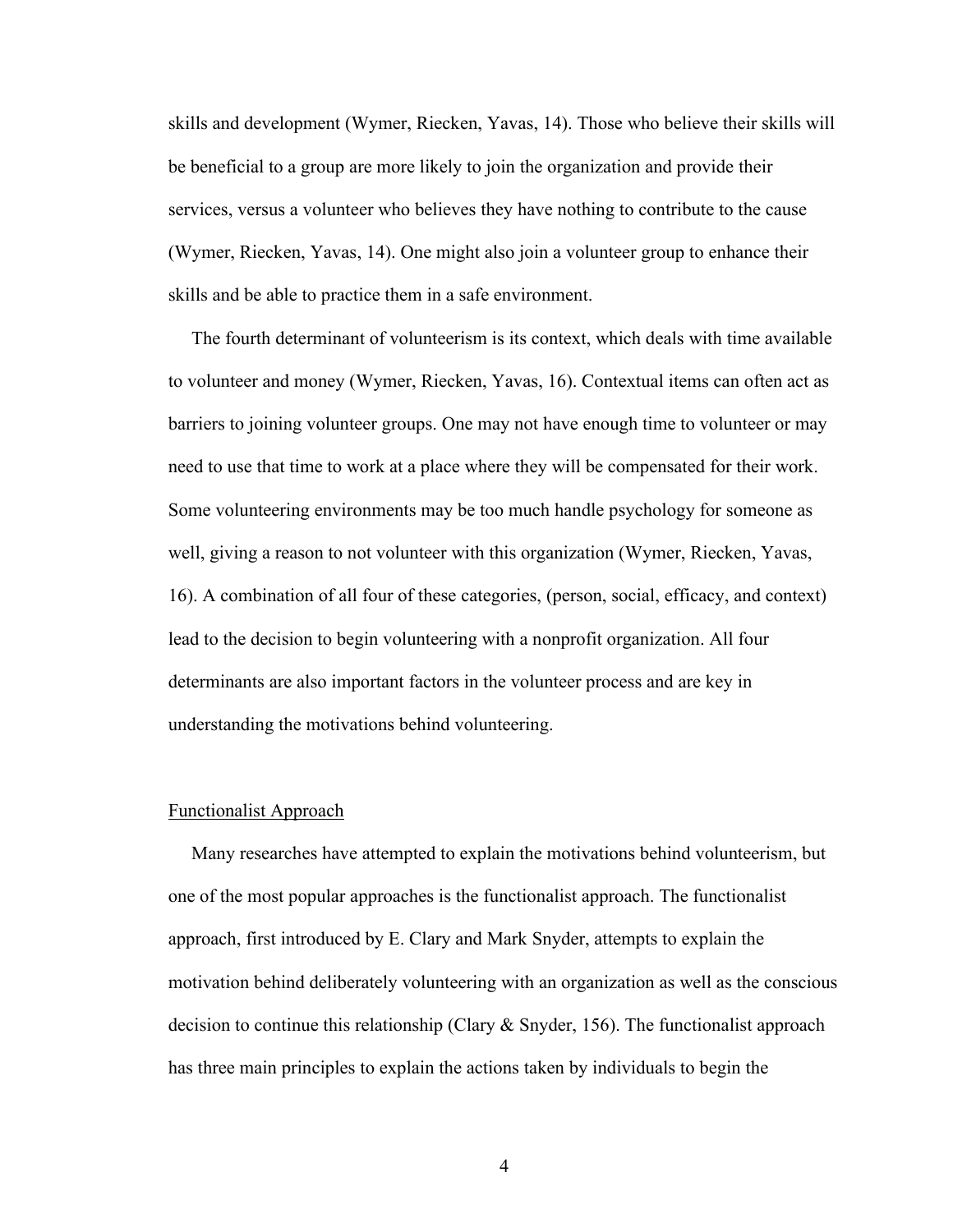volunteering process. First, a need or motivation must be present in the individual, whether it be personal or social (Clary  $\&$  Snyder, 156). This creates dissonance that can only be solved by satisfying that need or motivation through volunteering. Second, the same act of volunteering can satisfy different needs or motivations in different people (Clary  $\&$  Snyder, 156). Third, in order to keep the bond between the organization and the volunteer, the volunteer environment or job must satisfy that need or motivation expressed by the individual (Clary  $\&$  Snyder, 156). If it does not satisfy this need, the volunteer will leave the group in search of another route to fulfil this need.

 Clary and Snyder studied the functionalist approach to motivation and wanted to determine which motivations could be fulfilled with volunteering. They arrived at six main functions; values (expressing or acting on values that were important to the volunteer), understanding (learning or developing a new skill), enhancement (growing personally and developing skills), career (obtaining career related experience), social (strengthening social relationships) and protective (reducing any negative feelings such as guilt) (Clary  $\&$  Snyder, 157). Clary and Snyder then created the Volunteer Functions Inventory, which looks into how each function is satisfied by volunteering. The most popular motivations of volunteering were values, understanding and enhancement, while the least popular were career, social and protective (Clary  $&$  Snyder, 157). It is also important to note that an individual can be experiencing more than one function at a time, meaning that one action can be satisfying one or more motivations (Clary & Snyder, 157).

 Clary and Snyder researched the functionalist approach further, proposing two hypotheses and presenting their findings in the article, "The Motivations to Volunteer: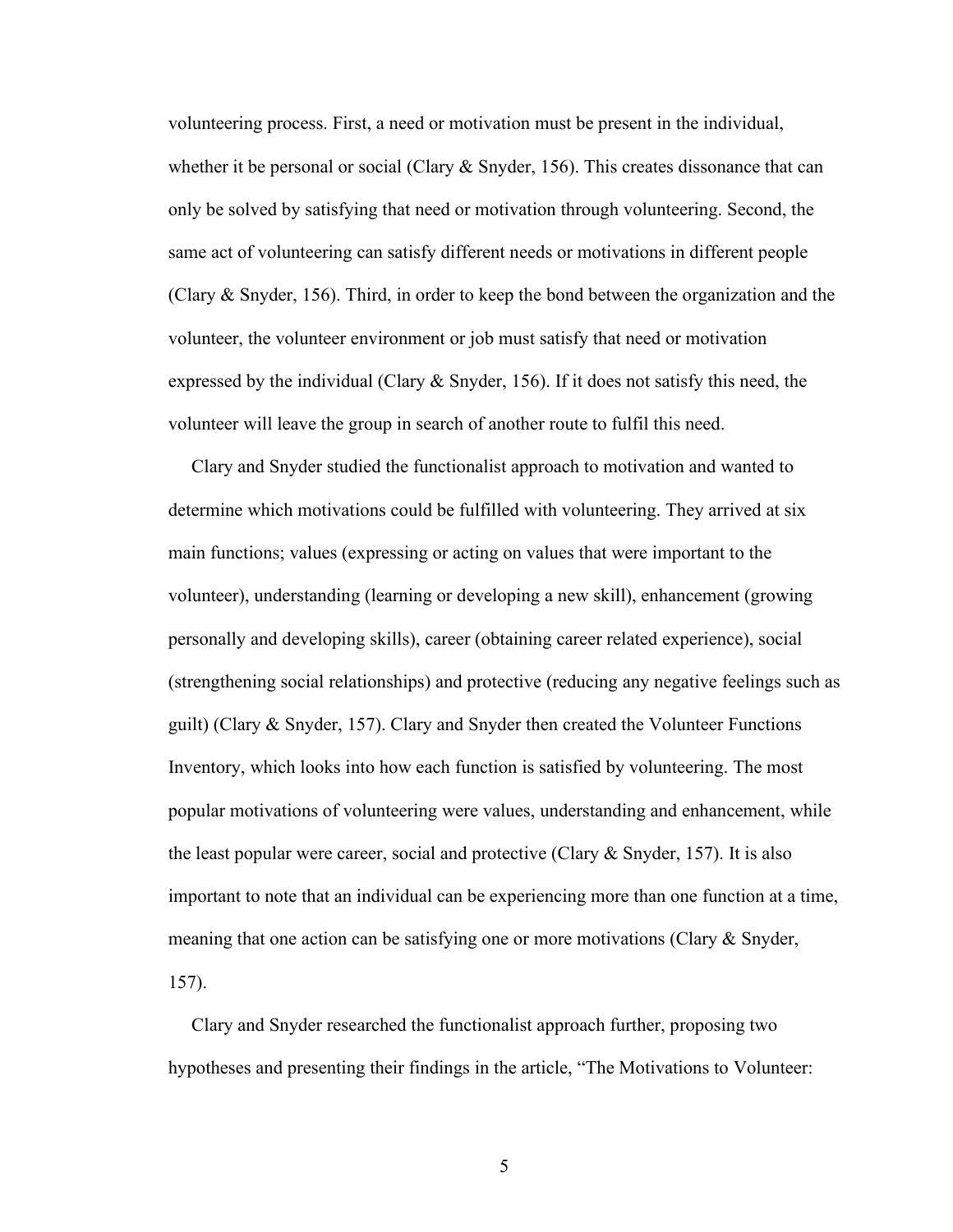Theoretical and Practical Considerations". The first hypothesis presented was termed the matching hypothesis, speculating that if an organization's advertisements were catered to the individual's motivations and desires, the volunteer would be more likely to join the organization and provide their services to the cause (Clary  $\&$  Snyder, 158). To test this hypothesis, Clary and Snyder recorded a few video advertisements that were later shown to participants, some participants being shown advertisements that correlated to their personal motivations, while others were shown advertisements that did not match their motivations (Clary  $\&$  Snyder, 158). Those who saw an advertisement that matched their needs were more likely to volunteer with the organization than those who watched an advertisement that did not match their needs (Clary  $\&$  Snyder, 158). The second hypothesis that Clary and Snyder proposed that individuals who had their motivations satisfied through volunteering had greater satisfaction with their volunteer work than those who did not have their motivations satisfied. Interviewing volunteers prior to beginning their volunteer work and having them state what values were important to them and what values were not important tested this hypothesis (Clary  $&$  Snyder, 158). Some participants were part of a project that expressed values of importance to them while others were placed on projects that did not have values of importance. After a few months had gone by, those same individuals were interviewed again, and those who had been placed in volunteer projects that provided benefits tailored to them were more satisfied than those who were placed on projects with values that were not important (Clary  $\&$  Snyder, 158). Satisfaction is also linked to the duration of volunteering, and as the volunteer becomes satisfied with their work, they begin to feel proud and happy with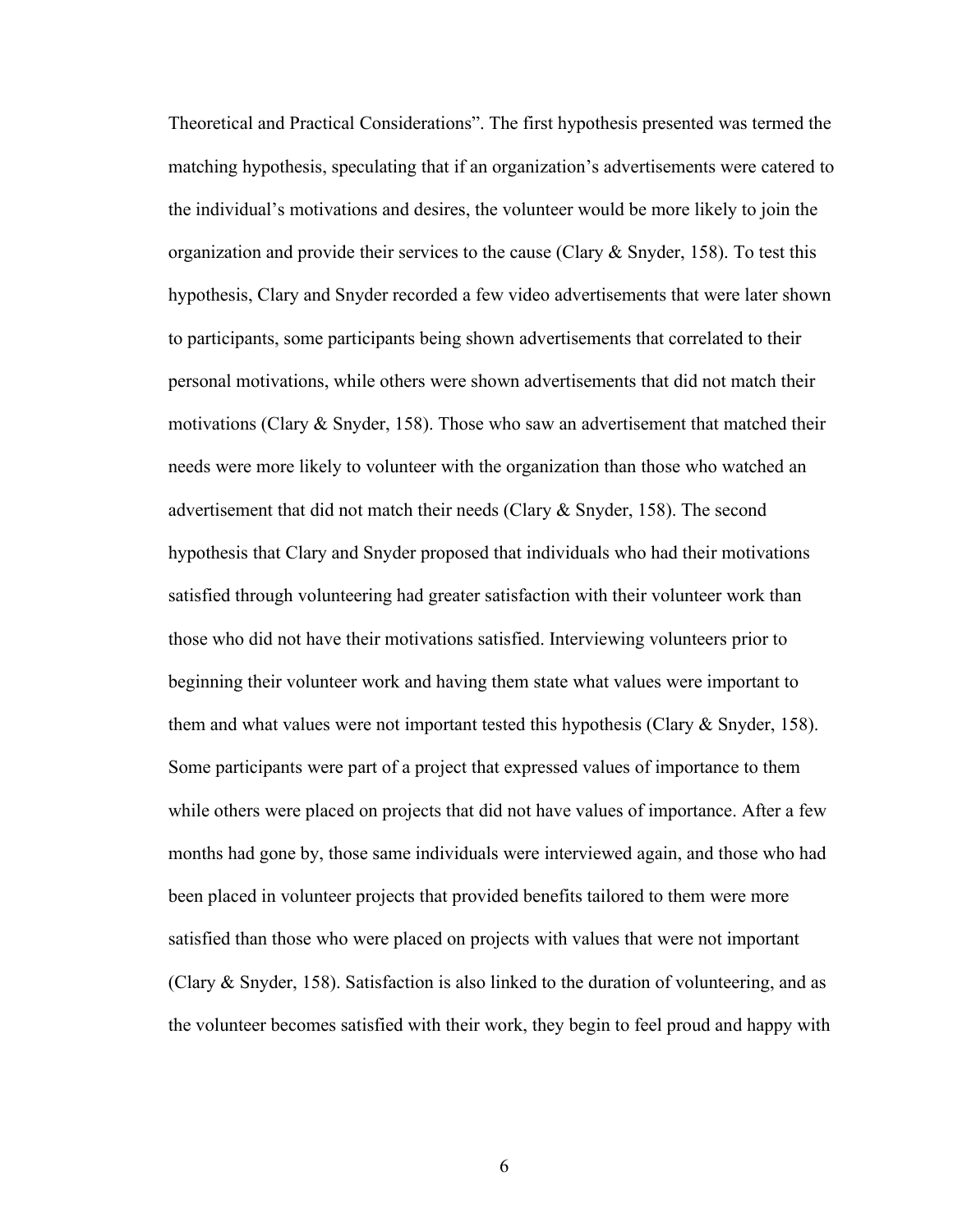their work, prolonging their stay with the organization (Clary & Snyder, 158). Therefore, both hypotheses were supported.

 Clary and Snyder's research is very beneficial to those attempting to recruit volunteers for their nonprofit organization. As for marketing campaigns, the messages could be tailored to impact a wide array of motivations, creating interest in volunteering for those are watching the advertisements. This would create more buzz around volunteering for the group and help to increase the number of potential recruits. By then identifying what motivates current volunteers, team leaders could ensure that they are matched with a program that would drive these motivations and keep them satisfied with the organization longer. This way the organization reaps the benefits of having a skilled volunteering, and not wasting time and money on training and staffing.

 From Clary and Snyder's research, it can be predicted that by tailoring advertisements to targeted audiences with similar motivations, those being subjected to the advertisement will be more likely to join the organization. With the highest ranked motivations being values, understanding, and enhancement, it would be highly recommended to have ad campaigns that depict the message of the organization, how one can begin to learn with the organization, as well as grow personally (Clary & Snyder, 159). It can also be concluded that those individuals placed on volunteering projects that allow them to express their values and satisfy their motivations will in return have the individual stay with the organization and continue volunteering. Following with the three most popular motivations, it would be wise to create volunteer opportunities that fulfilled value expression, learning and development. While Clary and Snyder were widely known for their functionalist approach, they also further developed a questionnaire called the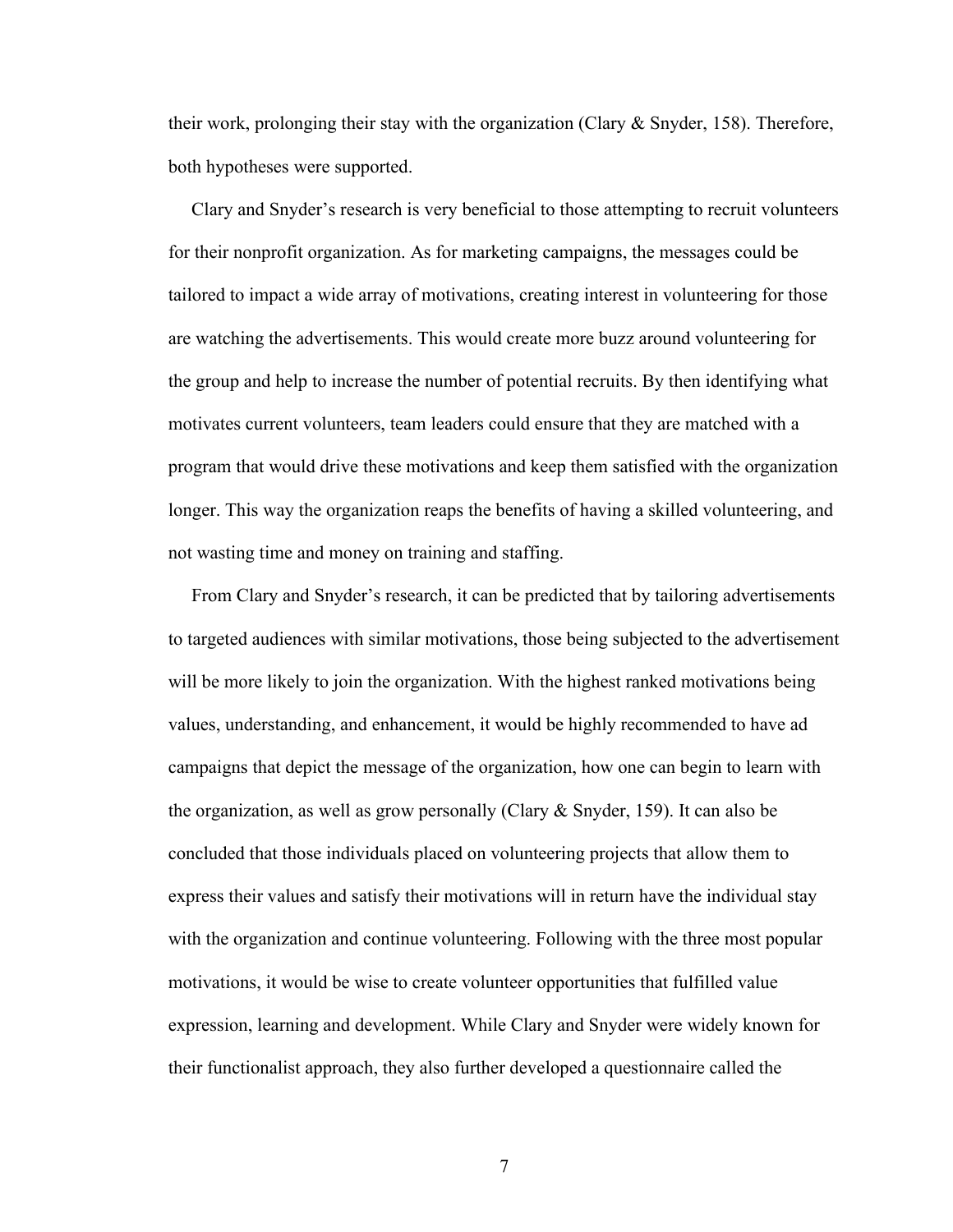Volunteer Functions Inventory, that helped to better understand an individual's motivations upon completion.

## Volunteer Functions Inventory

 The Volunteer Functions Inventory was first created by Clary and Snyder but has been used by many other researchers in their work to identify motivation amongst volunteers. The Volunteer Functions Inventory is a questionnaire that is 30 questions long and is divided into six sections (Chacon, Perez, Flores, Vecina, 49). The six sections are the six main functions of volunteering that Clary and Snyder discovered; values, understanding, social, career, protective and enhancement (Chacon, Perez, Flores, Vecina, 49). Each section then has five statements, asking the participant to choose a statement, ranging from totally disagree to totally agree (Chacon, Perez, Flores, Vecina, 50). The answers are then compiled to give the individual's breakdowns of motivational functions that are most important to them and least important (Chacon, Perez, Flores, Vecina, 50). The Volunteer Functions Inventory consists of premade statements that have been a staple in the questionnaire. Researchers have also tweaked the questionnaire to better fit their studies from time to time. Attached in Appendix A is a copy of the Volunteer Functions Inventory questionnaire (Clary  $\&$  Snyder, 57). The attached copy of the Volunteer Functions Inventory depicts all 30 questions that are asked of the individual, a 7-point Likert scale, as well as a breakdown of which questions align with which motivation function (Clary & Snyder, 57).

 At the University of Madrid, four researchers, Fernando Chacon, Tania Perez, Jerome Flores and Maria Luisa Vecina became interested in studying how the type of interview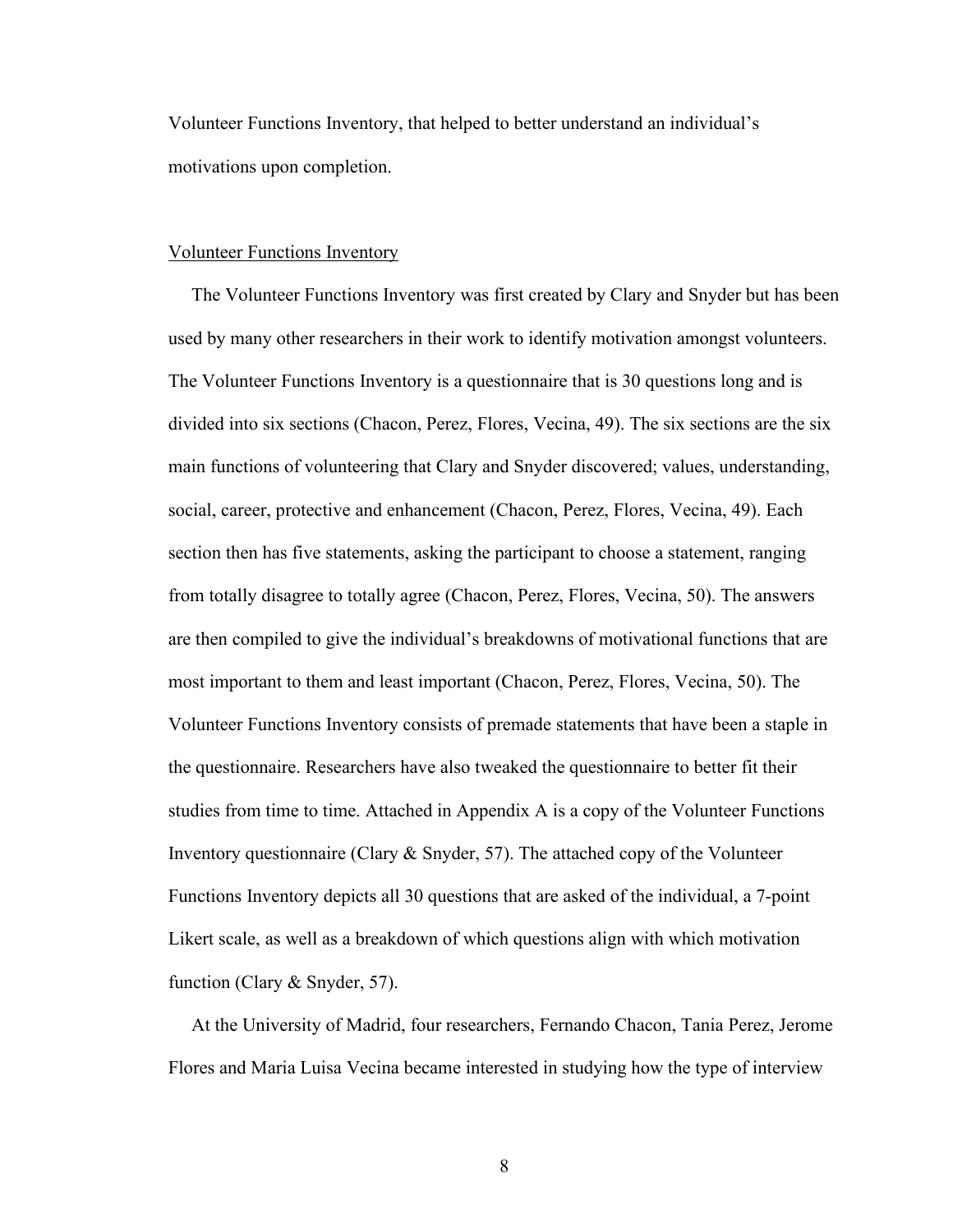or questionnaire impacted the answers of the individual when surveying for motivations to volunteer. The team proposed that open ended questions led the participant to have much more honest and concise answers compared to questions that came alone with premade answers to select from, such as those found in the Volunteer Functions Inventory questionnaire (Chacon, Perez, Flores, Vecina, 49). The hypothesis was that questionnaires over estimated the number of motives an individual would have to volunteer and underestimated the variety in motivation (Chacon, Perez, Flores, Vecina, 49). A major problem with questionnaires is that the participant may feel obliged to put down what they think the right answer is, or what they believe society thinks should be a motivation to volunteer, even if it does not apply to them (Chacon, Perez, Flores, Vecina, 49). They may see the list of premade motivational answers and think that certain ones should apply or that people expect these answers, making it confusing and difficult to pinpoint what truly motivates the volunteer. Open ended questions provide the participant with more freedom in their answer, as well as the opportunity to really think about what exactly motivates them (Chacon, Perez, Flores, Vecina, 49). This way the researcher gets a better picture of what the motivations are and less confusion for the participant. However open-ended questionnaires can become costly and offer a lot of subjectivity which is why they are scarce (Chacon, Perez, Flores, Vecina, 49).

 The researchers began their interviews, starting with 132 aid and ecological organizations, interviewing 1,515 volunteers (Chacon, Perez, Flores, Vecina, 49). The sample consisted of 60% women, 40% men, with a mean age of 31 and mostly individuals with some form of higher education (Chacon, Perez, Flores, Vecina, 50). The survey's open-ended question was, "List in order of importance the reason or reasons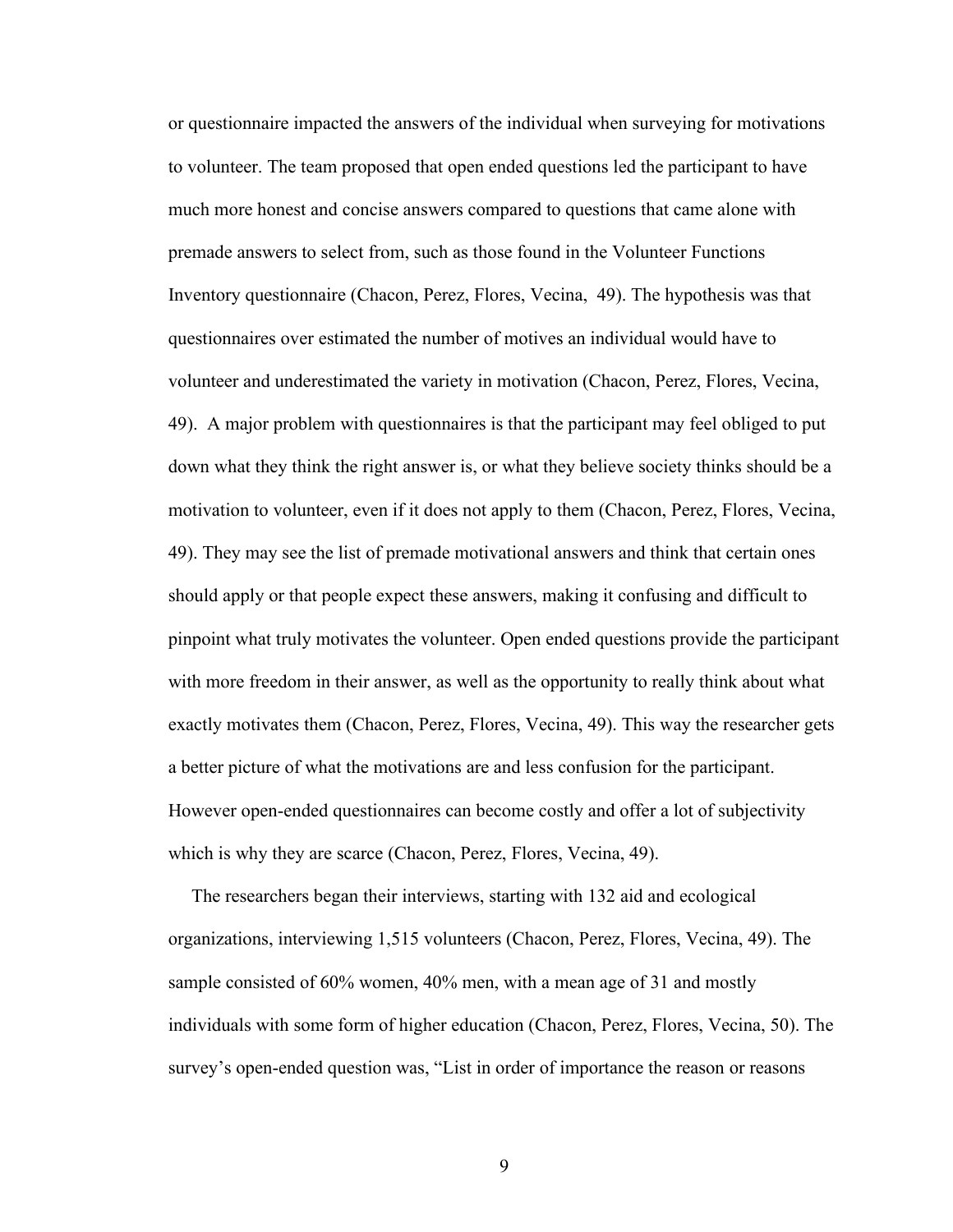why you decided to become a volunteer" with numbered lines below for the participant to write in their answers (Chacon et al. 50). The results were published in the article, "Motives for Volunteering: Categorization of Volunteers' Motivations Using Open-Ended Questions". When compared to the Volunteer Functions Inventory, Chacon's survey has much more flexibility for the participant. Answers were then given to two judges, who had previously formulated a list of potential answers based of the Volunteer Functions Inventory (Chacon, Perez, Flores, Vecina, 50). This list had the six main motivations of the Volunteer Functions Inventory; values, understanding, enhancement, career, protective, and social and while analyzing the answers from the survey, two new categories were added to the list, interest in the activity and organizational commitment (Chacon, Perez, Flores, Vecina, 50). Since the questions were open ended, there were a variety of answers, and the two judges created sub categories for some of the main motivations. Values by far had the most subcategories, including religious, social transformation reciprocity, community concerns, and helping a specific group (Chacon, Perez, Flores, Vecina, 50). Understanding had a subset for self-knowledge while enhancement had categories of personal growth, social relations and enjoyment (Chacon, Perez, Flores, Vecina, 52). Organizational commitment was broken down into institutional commitment and commitment to the group while interest in the activity was separated into interest in the specific act and interest in acting with people (Chacon, Perez, Flores, Vecina, 52). Chacon et al. noted that only 17% gave one motive for their answer, and 30% gave two. Less than 1% gave five or more motivations for their answers, which is much different than what had been found in close ended question questionnaires previously (Chacon, Perez, Flores, Vecina, 54). The most frequently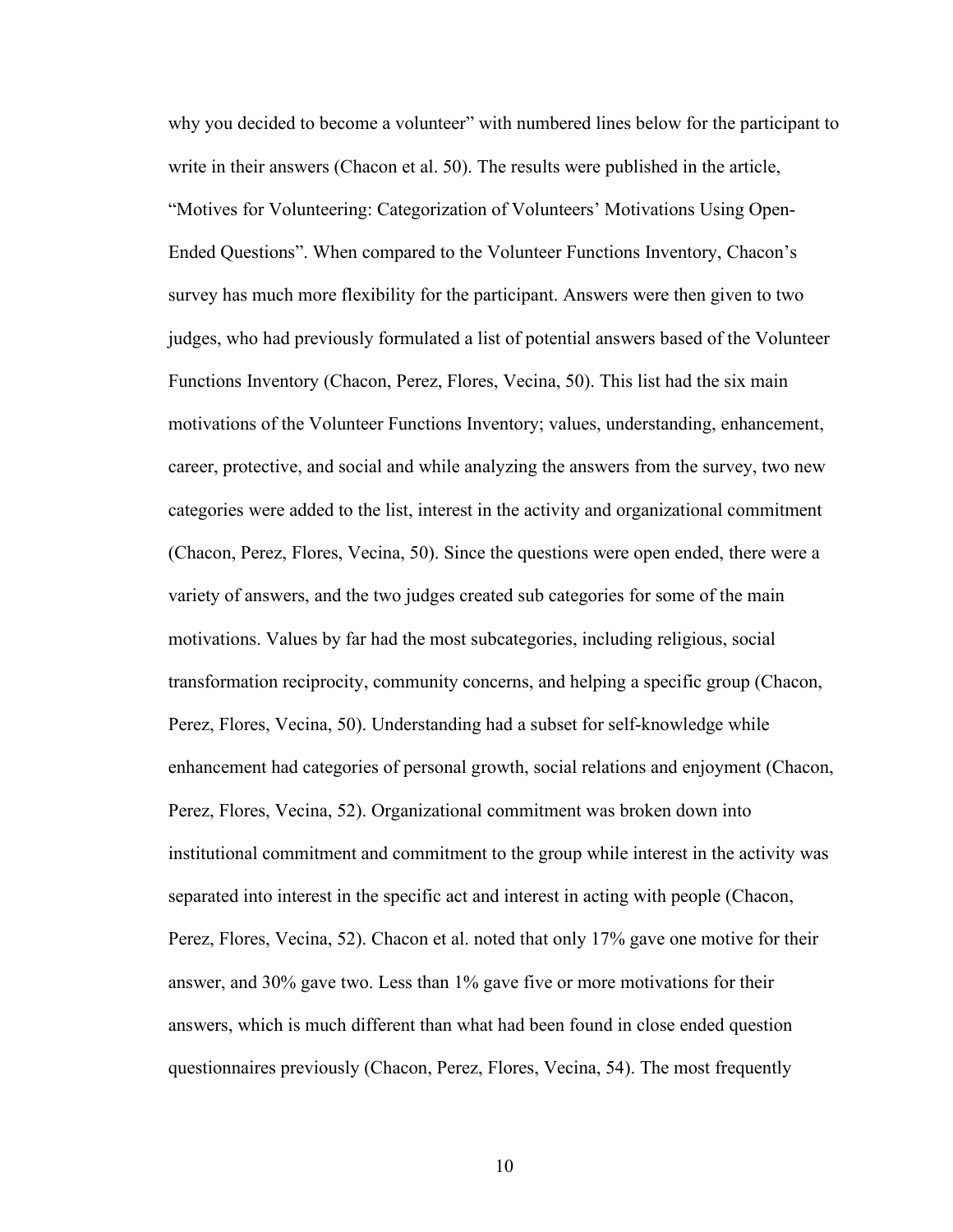answered motivation was values and was also considered the most important motivation which is consistent with previous findings (Chacon, Perez, Flores, Vecina, 54). Chacon et al. determined that when given open ended questions regarding personal motivation to volunteer, individuals gave an average of 2 less motivations in their answer compared to when they are given a list to choose from.

 While the Volunteer Function Inventory offers stability and consistent results with participants, an open-ended questionnaire, such as Chacon's, provides more honest feedback. While using the Volunteer Function Inventory to determine what motivates volunteers is the easiest route to take, it may be beneficial to implement an open-ended questionnaire if time and money allows an organization to do so. This will however allow more subjectivity in the analysis of the results. While these questionnaires can be used to determine motivations for a wide variety of volunteer organizations, the focus of this paper is on the human services field, and the motivations of individuals in that sector of the nonprofit world.

#### Identifying Motivational Factors to Volunteer in the Human Services Field

 Jerry Marx's researched revolved around the health and human services field, specifically what motivating characteristics could distinguish volunteers in these sectors and their likelihood to begin volunteering with groups in these sectors. In Marx's article, "Motivational Characteristics Associated with Health and Human Service Fields", the aim was to analyze data collected by the Independent Sector by the Gallup Organization for a national survey. From this data it would be determined if there were distinguishing motivational characteristics of those likely to volunteer in the human or health services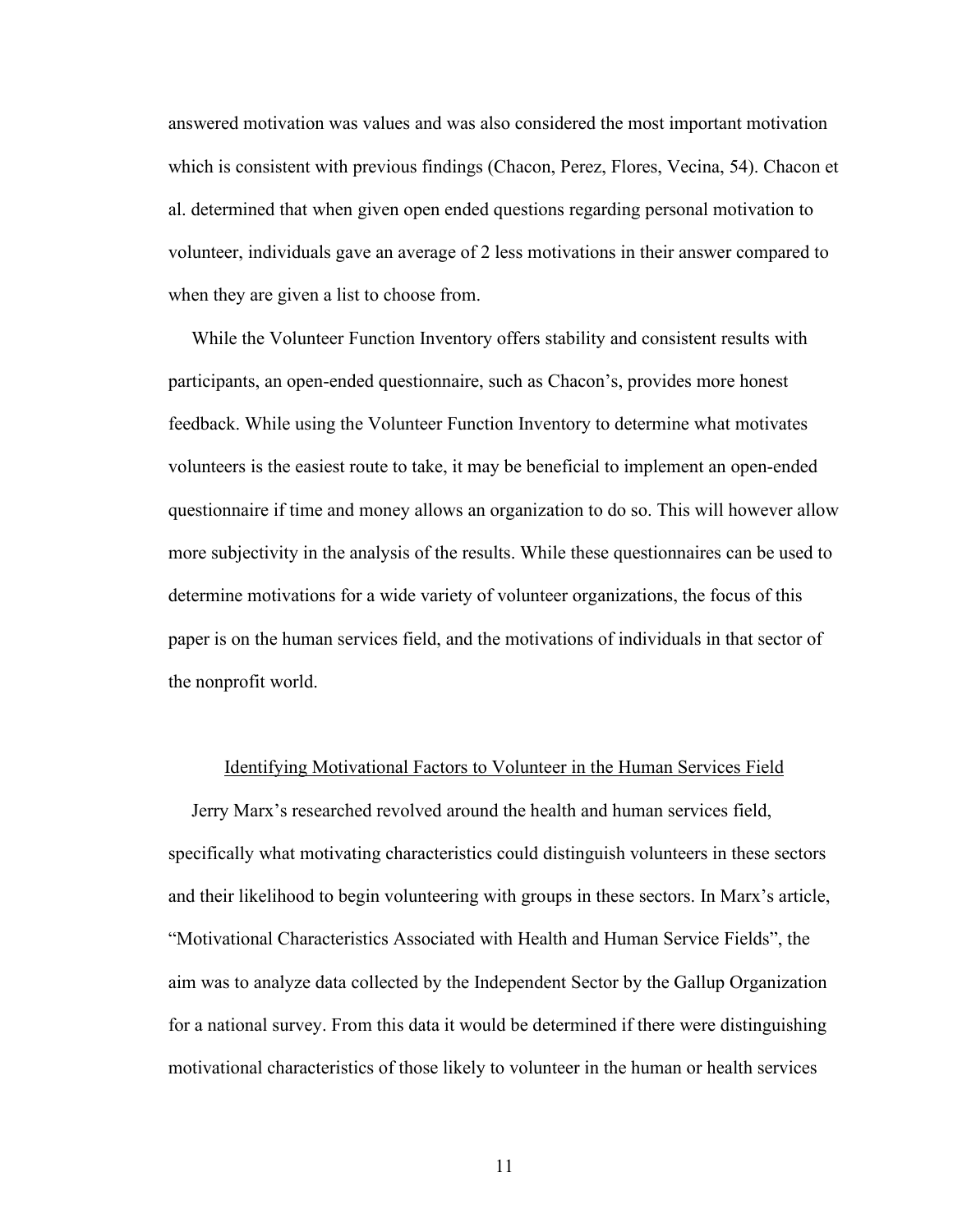(Marx, 55). In 1995, human services only accounted for 8.4% of volunteering assignments, possibly because volunteers usually joined groups that affected individuals with similar characteristics as themselves, making a bit harder to recruit volunteers (Marx, 55).

 The survey had 2,719 participants 18 years and older, and it was conducted through home interviews (Marx, 55). The interview consisted of 82 questions to be asked about donating and volunteering in health and human services (Marx, 55). Participants were also asked if they volunteered for a health or human service organization in the past (Marx, 55). Health services were considered programs that helped with mental health, substance abuse, nursing homes, and counseling, while human services were for things like child care, homeless services, food, housing and emergency relief (Marx, 55). Of the 2,719 participants, 51.5% were female and 48.5% male, with an average age of 46.5 (Marx, 57). Only 12% had volunteered in a health service organization while even less, 11%, had volunteered in the human services field (Marx, 57). Participants were also asked to rate the importance of a few motivations that Marx had summarized from previous research such as peer recognition, altruism, career development, new perspective, feel needed, and coping (Marx, 58).

 Altruism was the highest rated motivation as the most important (Marx, 59). Strictly in health services, participants were more likely to be motivated by gaining a new perspective and were 25% more likely to volunteer if they found this motivation important compared to those who did not value this motivation (Marx, 59). Health service volunteers were more likely to be female, older and have higher education (Marx, 59). Health service volunteers were also less likely to be part of a religious volunteer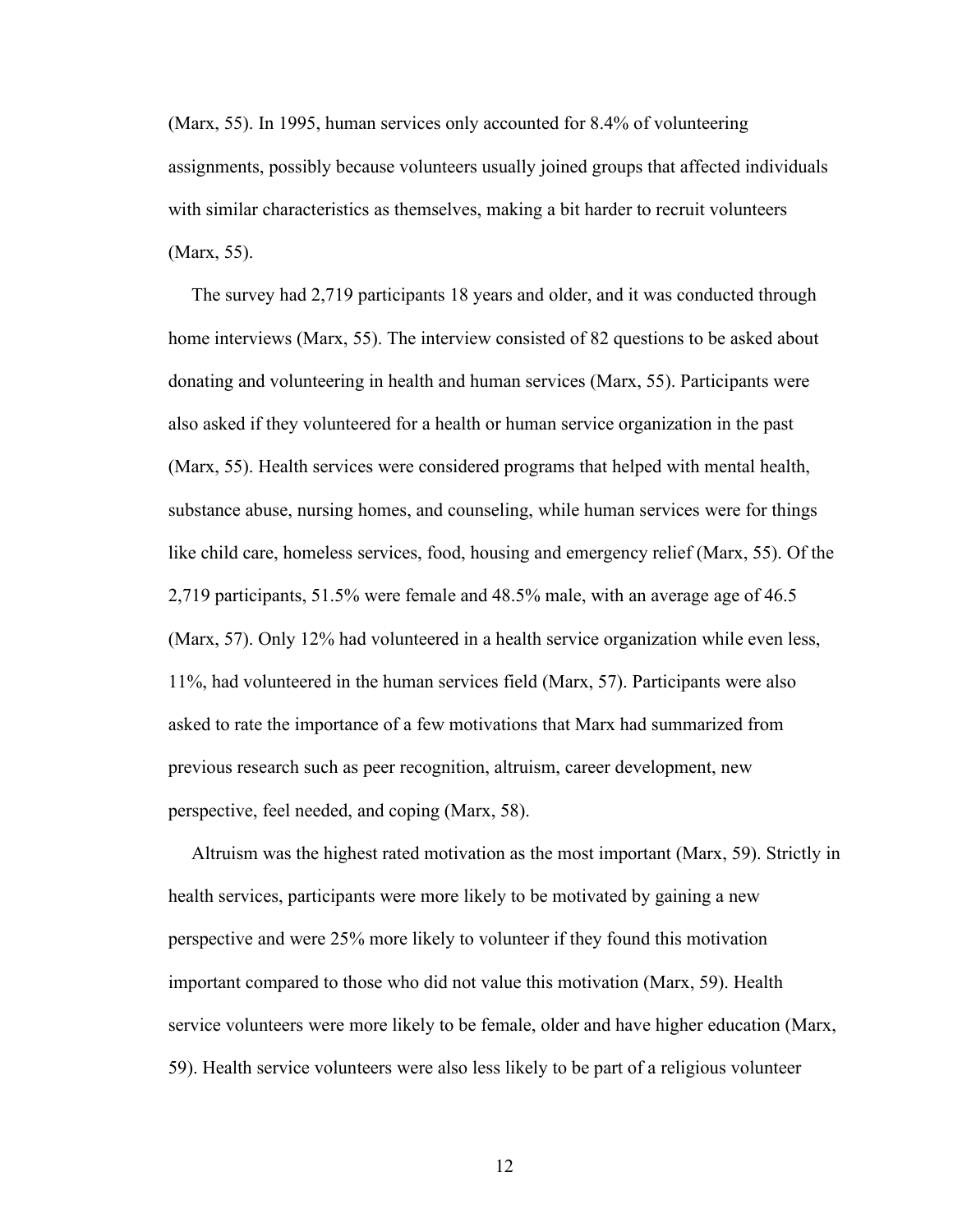organization (Marx, 58). In the human services field, volunteers were more likely to be motivated by altruism and to gain a new perspective (Marx, 58). Individuals were 32% more likely to volunteer in the human services if they found altruism to be an important motivator, and 25% more likely to volunteer if gaining a new perspective was important. Human service volunteers tended to be highly educated and have fewer social relationships (Marx, 58).

 Marx's findings can be beneficial to those who are recruiting volunteers in the human and health service sector. In considering the two most important motivations for these groups, altruism and gaining a new perspective, a few suggestions can be made in marketing (Marx, 63). It would be advised to showcase the positive outcomes that volunteering for the organization has on the community. It should also be shown how much personal learning and growth can be accomplished through volunteering with the organization. Once one has have determined the main motivations, it would also be smart to spend less time working on tasks related to motivations that do not matter to the volunteers and focus more on the impactful ones. This would have positive impacts on the nonprofit organization as well as the volunteer, as their work would seem meaningful and beneficial. While volunteers in the human and health services have specific volunteer motivations, many other characteristics may pre-determine what motivates one to volunteer. Demographic qualities also come into play in identifying motivations to volunteer with a nonprofit organization.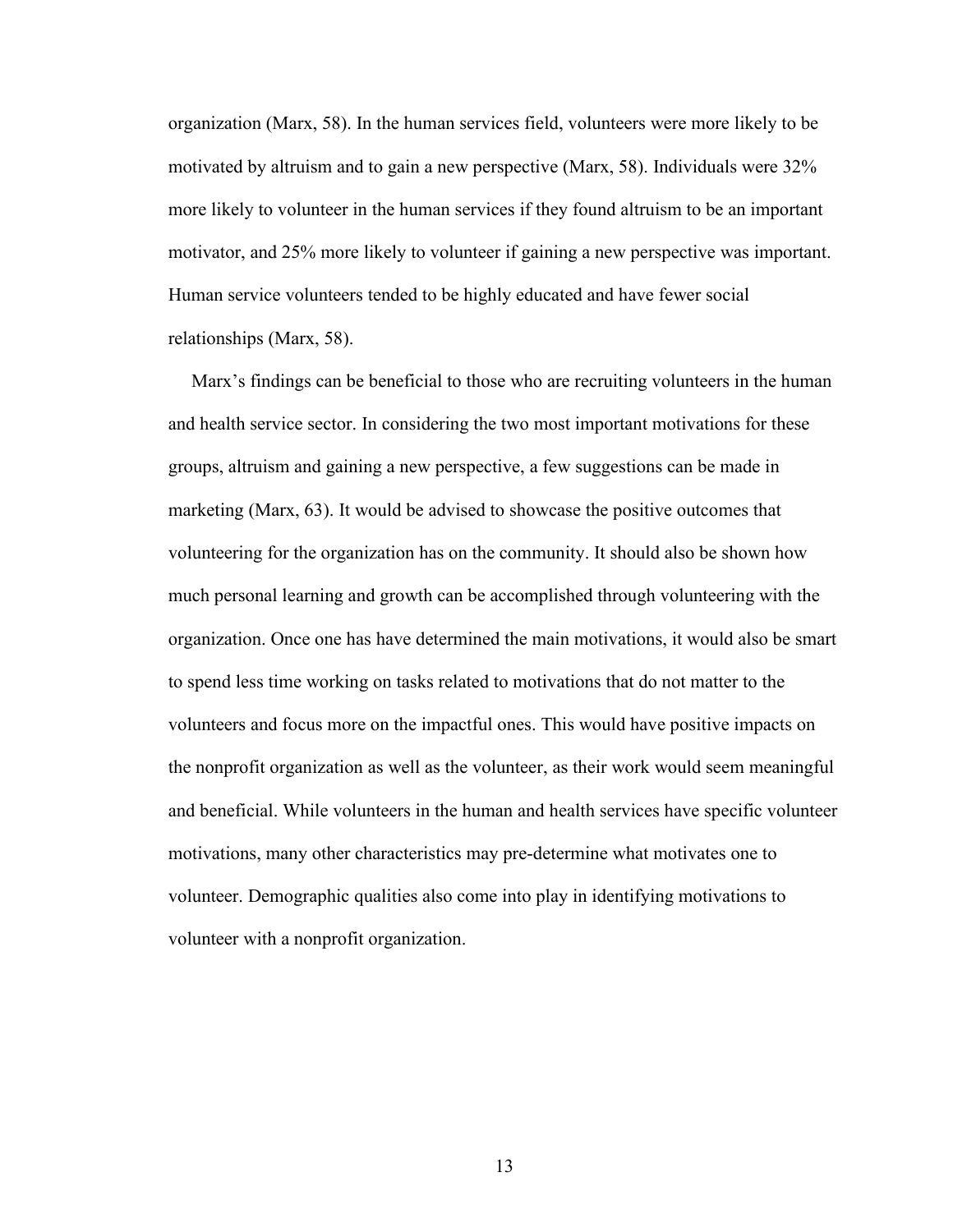# Relationships Between Motivations and Demographic Characteristics

 Most volunteer motivation surveys not only focus on questions pertaining to motivation, but also collect information on the participant, such as their demographics. This information could consist of sex, age, marital status, education level, income, etc. The following sections delve into the relationships between these demographic characteristics and the likelihood to volunteer with a nonprofit organization. The two main demographics focused on here are age and education level. Education level has a positive relationship with volunteering while age has more of a curvilinear relationship.

 Researchers David Gillespie and Anthony King became interested in determining if there was a correlation between reasoning for volunteering and demographic characteristics of the volunteer. Gillespie and King sampled a National Red Cross Organization in the Midwest to test out this proposal and published their findings, "Demographic Understanding of Volunteerism". The two researchers created a survey that was mailed to 5,000 participants, with 1,346 responses to use for their study (Gillespie & King, 799). The survey consisted of one question; "What finally made you decide to volunteer for the American Red Cross?", followed by 12 pre-written answers and one option for other (Gillespie  $&$  King, 799). Participants could check as many answers that they felt applied but were also asked to mark the most important reason as well (Gillespie  $&$  King, 799). The three most frequently checked answers were, in this order, "to help others", "to contribute to the community" and "to obtain training skills" (Gillespie  $\&$  King, 801). When asked what the most important reason was, the lineup changed a bit, the top three being ranked as "to help others", "to obtain training and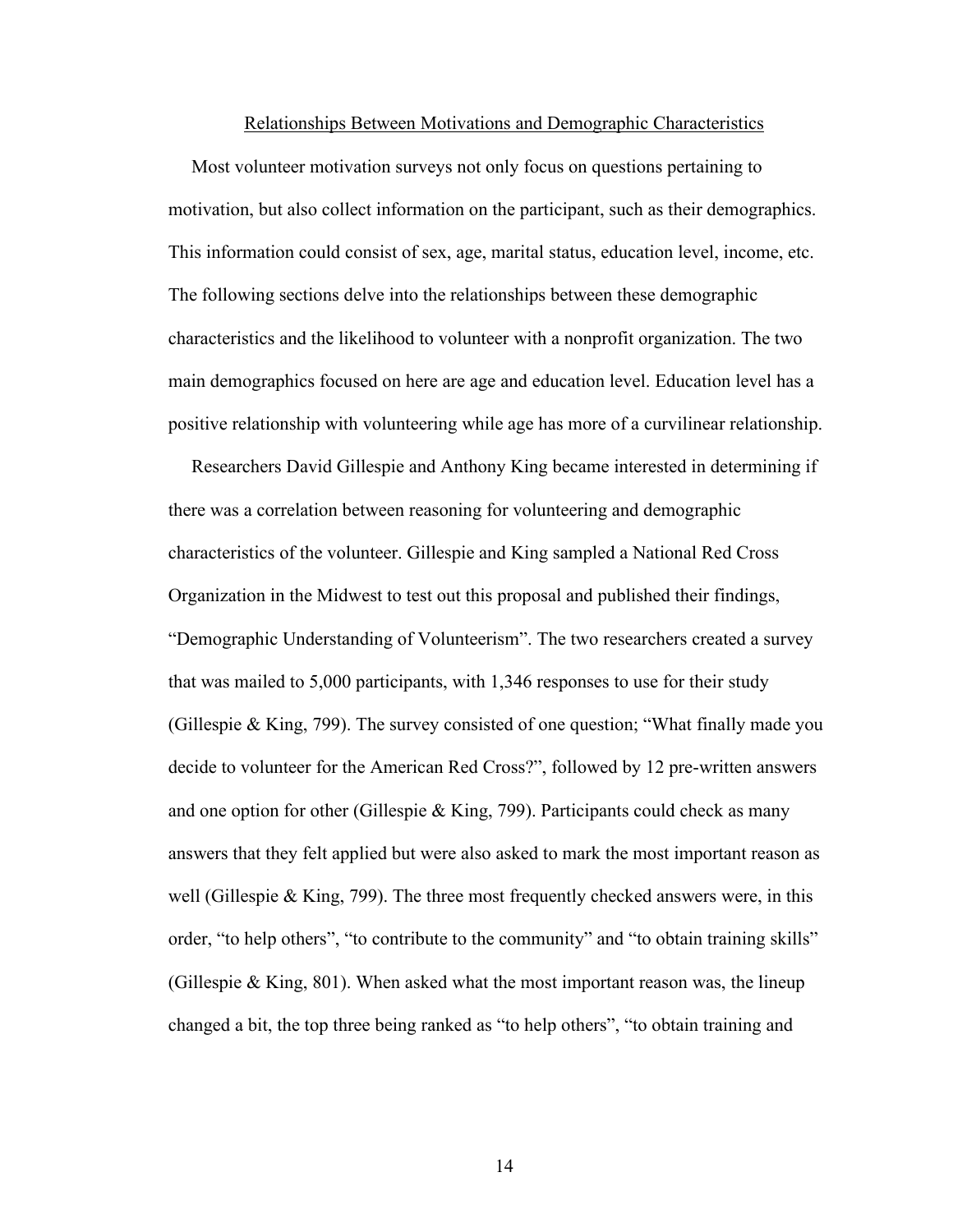skills", and "to contribute to the community" (Gillespie  $\&$  King, 803). The following options were mostly based on personal needs and motives (Gillespie & King, 803).

 Gillespie and King also asked questions pertaining to age, sex, and marital status, and focused on the reasoning behind volunteering within these three categories. Age was the first to be analyzed. It was shown that respondents over the age of 38 stated more often that their reasoning for volunteering with the Red Cross was "to help others", while those ages 18 to 25 states more often that they chose to volunteer "to obtain job training and skills" (Gillespie & King, 804). One reason behind this may be that those who are younger are still beginning their career and are looking for job enhancing skills to better market themselves in the job search. Those aged 38 and older also answered with the following reasons more than any other age group for reasons to volunteer, "to be needed", "to make friends," and "to be around others" (Gillespie & King, 804). It could be inferred that individuals in this age group are trying to reconnect socially and build relationships that they no longer have. Those in this age group also stated that they "had time available" as a reason to volunteer, also implying that they are moving towards the end of their career path, and looking for a time filler (Gillespie & King, 804).

 The next item that Gillespie and King analyzed was sex. There was only one significant difference between the sexes, that being that almost twice as many selected "obtaining training and skills" as a reasoning for volunteering versus women (Gillespie  $\&$ King, 806). This could be due to the fact that this research was conducted before 1990, when the workforce was predominately male.

 The last demographic that Gillespie and King took interest in was marital status, breaking it down into single/never married, married, divorced, and widowed. Those who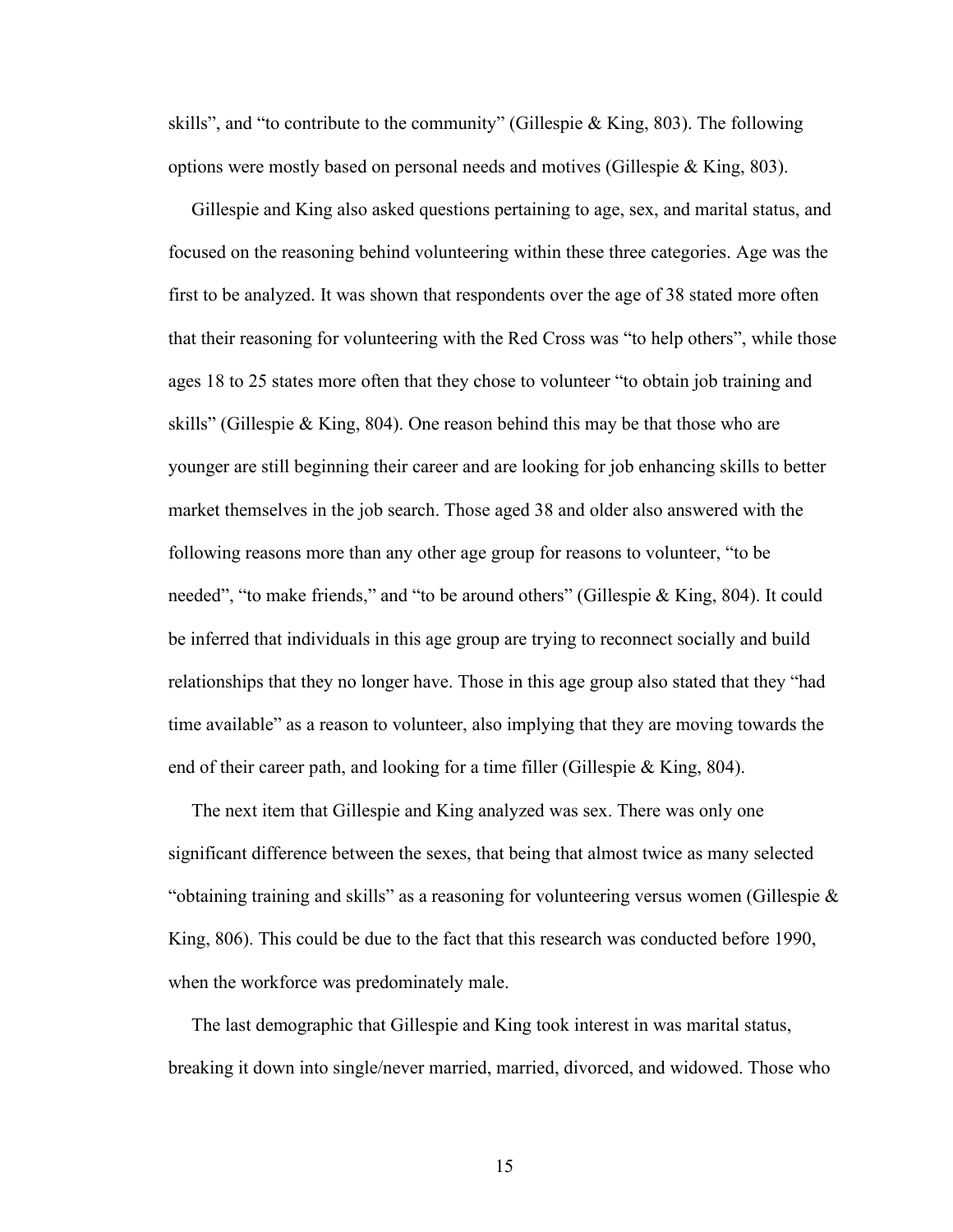were widowed marked "to help other" more than any other group (Gillespie & King, 808). Those who were single marked "to obtain job training and skills" and divorced participants chose "career exploration" most frequently (Gillespie & King, 808). Age seemed to be the most diverse independent variable against volunteer motivation (Gillespie & King, 808).

#### Relationship Between Age and Voluntary Membership

 Many researchers have been interested in the relationship between age and voluntary membership. Identifying a trend could be very beneficial to nonprofit organizations, and also important to know for recruitment tactics. Numerous studies have shown that there is a relationship between age and volunteering relationships. This relationship is not necessarily positive or negative, but more curvilinear.

 Stephen Cutler and Jon Hendricks began studying this area of volunteer motivation in 2000, proposing that age was a very important independent variable of volunteering. Cutler and Hendricks hypothesized that there was a curvilinear relationship between age and volunteering, arguing that while both sides of the age spectrum volunteered, the most active volunteer was middle aged. Cutler and Hendricks retrieved data from the National Opinion Research Center's General Social Survey in order to test their hypothesis. The data consisted of 12 different surveys held between 1974 and 1994, with a total of 18,295 responses (Cutler & Hendricks, 101). The survey consisted of questions regarding what type of volunteer group the individual was involved with, the individual's age, level of education, employment status, gender, marital status, race, and if they had dependent children living in their household (Cutler & Hendricks, 102).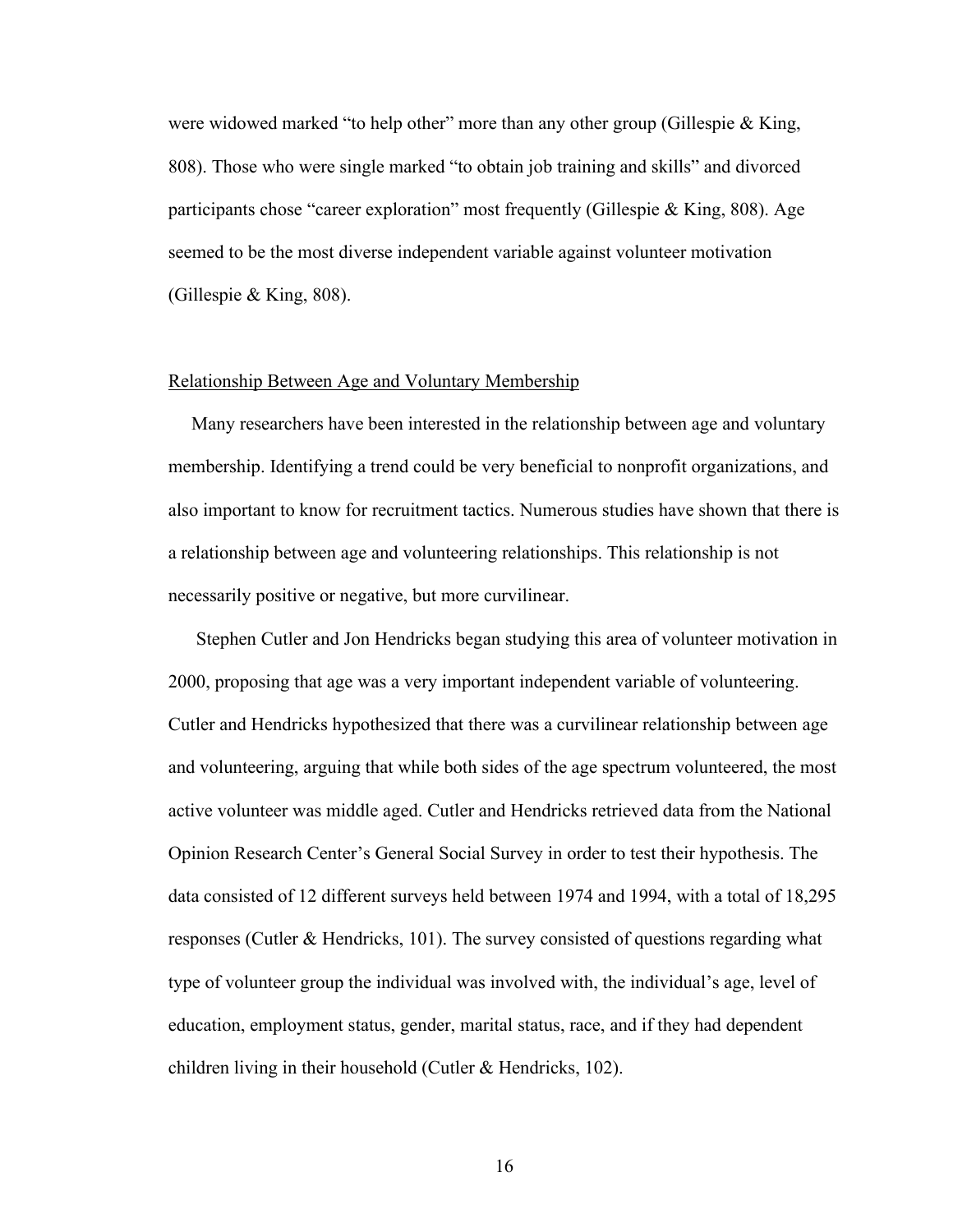After the data was collected, a multiple classification analysis was used to determine the relationship between the predicting variables (age, sex, education, etc.) and the dependent variable (voluntary association) (Cutler & Hendricks, 103). Cutler and Hendricks shared their findings in the article, "Age Differences in Voluntary Association Memberships: Fact or Artifact", where it was shown that their hypothesis on a curvilinear relationship between age and volunteering was supported. It was shown that while participants do volunteer in their younger and older ages, the age group peaked in the 40 to 44 age category (Cutler & Hendricks, 104). While this was the high point of the curve, the category with the lowest rates of participation was the 85 and older ages (Cutler  $\&$ Hendricks, 104).

 Cutler and Hendricks also found a few other demographic characteristics that provided a significant positive relationship to volunteering. It was discovered that there was a positive relationship between occupation level and volunteering, meaning that the increased work title also indicated that the individual was more likely to volunteer versus someone lower in the chain of command (Cutler & Hendricks, 105). Education also had a positive relationship with volunteer, meaning that the higher the degree obtained, the more likely the individual would be to volunteer (Cutler & Hendricks, 105). If one was married and had children living in the household, they were more likely to volunteer, partially due to the fact that they may join organizations that are beneficial to their children (Cutler & Hendricks, 105). The last two positive relationships discovered were for income and health (Cutler & Hendricks, 105). These positive relationships also help begin to explain the curvilinear relationship between age and volunteering. The older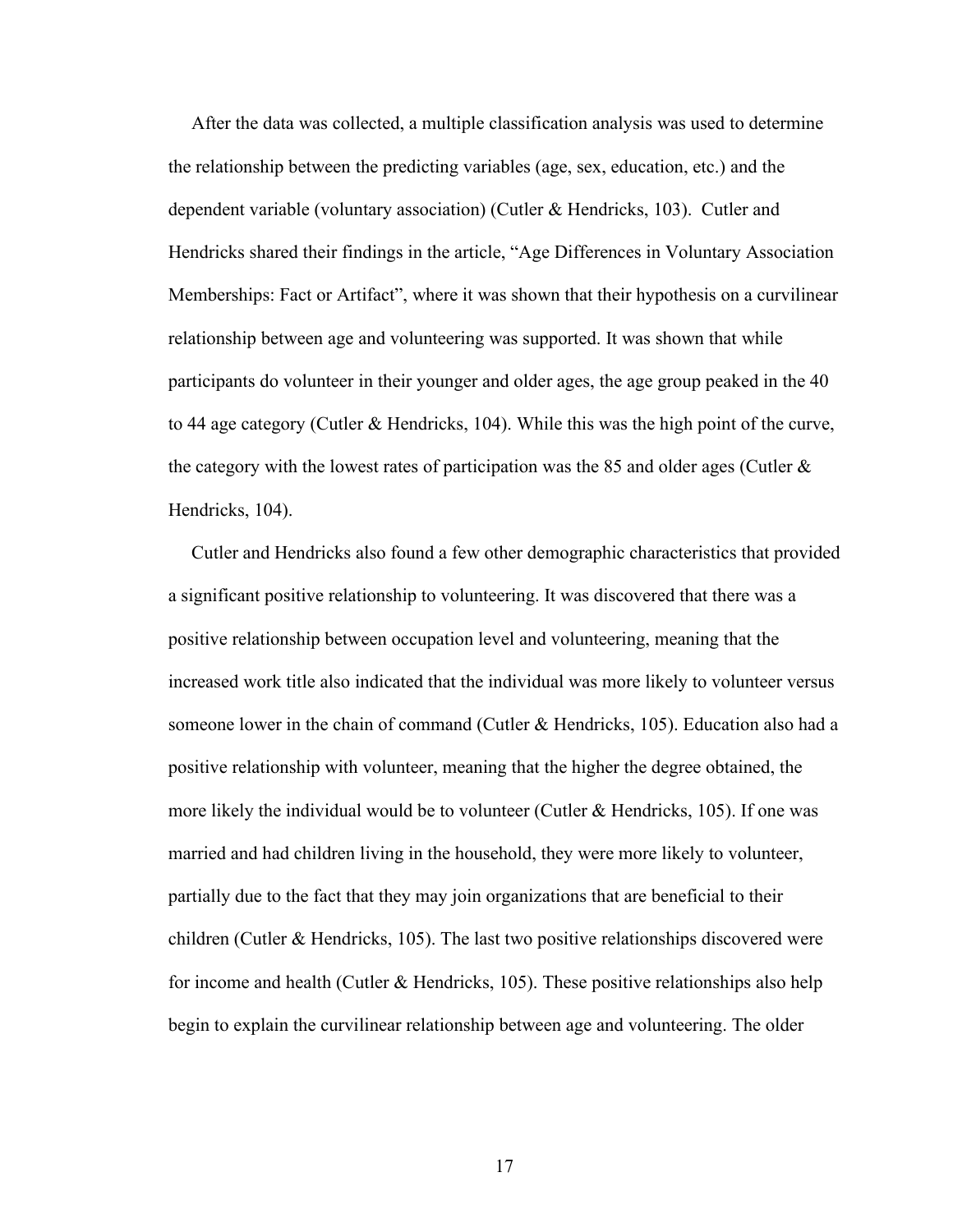aged groups however in this study were found to be more consistent with their volunteering versus the younger groups (Cutler & Hendricks, 105).

 Volunteer organizations and groups were beginning to see an influx of elderly volunteers, starting with only 11% of volunteers being 65 years or older of age in 1965, jumping to 41% in 1990 (Okun & Barr, 608). With a majority of volunteers being middle aged or elderly, more research was needed to see if there was any connection between this demographic variable and their reasoning for volunteering (Okun & Barr, 608). Researches Morris Okun and Alicia Barr began to examine these relationships between demographics and volunteer motivation, collecting data from a volunteer health care facility as well as a retired and senior volunteer program. The sample of participants were mostly female, with an average age of 70 to 79 years, having attended some college, claiming good health, as well as being married and retired (Okun & Barr, 611). Okun and Barr also decided that this was a perfect opportunity to also test out four models for analyzing this data, and published their findings in the article, "Motivation to Volunteer by Older Adults: A Test of Competing Measurement Models". The four models that were used in this study consisted of the one-dimensional factor model, the two-factor model, a multifactor model and the second order factor model (Okun & Barr, 611).

 Okun and Barr drafted a questionnaire that was delivered to the volunteers at the two facilities, which asked participants to list how many hours they volunteered with the organization, their reasons for volunteering, as well as basic demographic questions. In order to determine their reasoning for volunteering with the organizations, Okun and Barr enforced the Volunteer Functions Inventory, created by Clary. The Volunteer Functions Inventory claims that there are six main functions or motivations for volunteering, those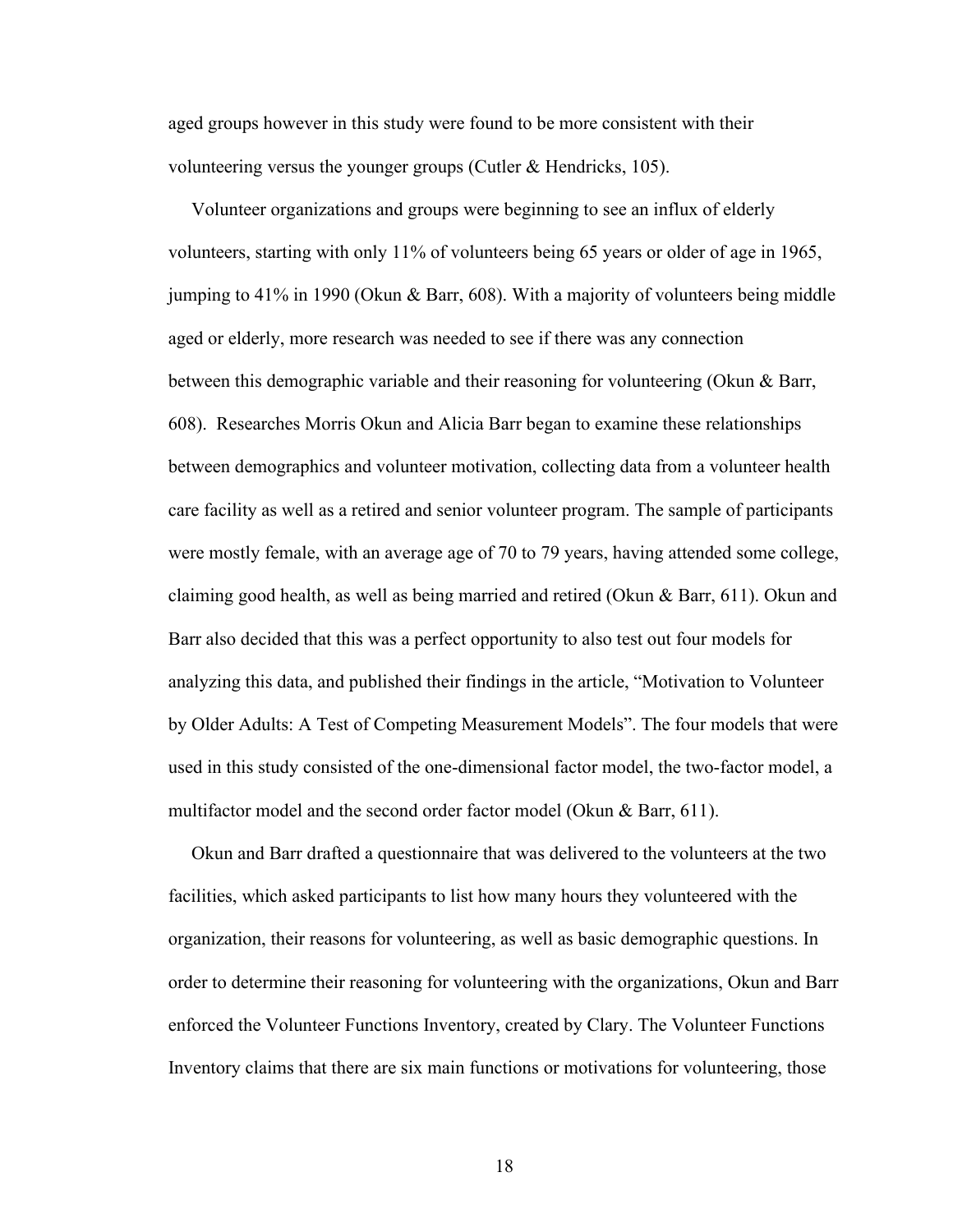being values (expressing or acting on values that were important to the volunteer), understanding (learning or developing a new skill) , enhancement (growing personally and developing skills), career (obtaining career related experience), social (strengthening social relationships) and protective (reducing any negative feelings such as guilt) (Okun & Barr, 609). Each motivation had a few subset statements that participants could check off as pertaining to their own motivations. It was found that the most frequently cited motivational statements selected by the elderly were "to help others", "to feel useful or productive", and "to fulfill moral responsibility" (Okun & Barr, 610). This could be explained by the idea that if most elderly volunteers were retired, they would have more free time than those who worked full time and needed to find an activity to fill this void. It could also be hypothesized that they wanted to feel important to society and make a difference, relieving any feelings of burden they had for being elderly. It was also discovered that age was positively related to the social motive, while at the same time it was negatively related to the career motive (Okun  $\&$  Barr, 610). This relationship shows that creating and maintaining relationships was important to the elderly, while expanding their career experience was not necessary. The social motive was also more popular among older volunteers versus younger volunteers, most likely due to the fact that younger volunteers could satisfy these social needs in other environments (Okun  $\&$  Barr, 610). Those who were retired scored lower than those were employed in the social and values motivations as well (Okun & Barr, 610). Females were also shown to score higher than men on the protective motive while married participants often scored lower than single or divorced individuals for the protective motive (Okun & Barr, 610).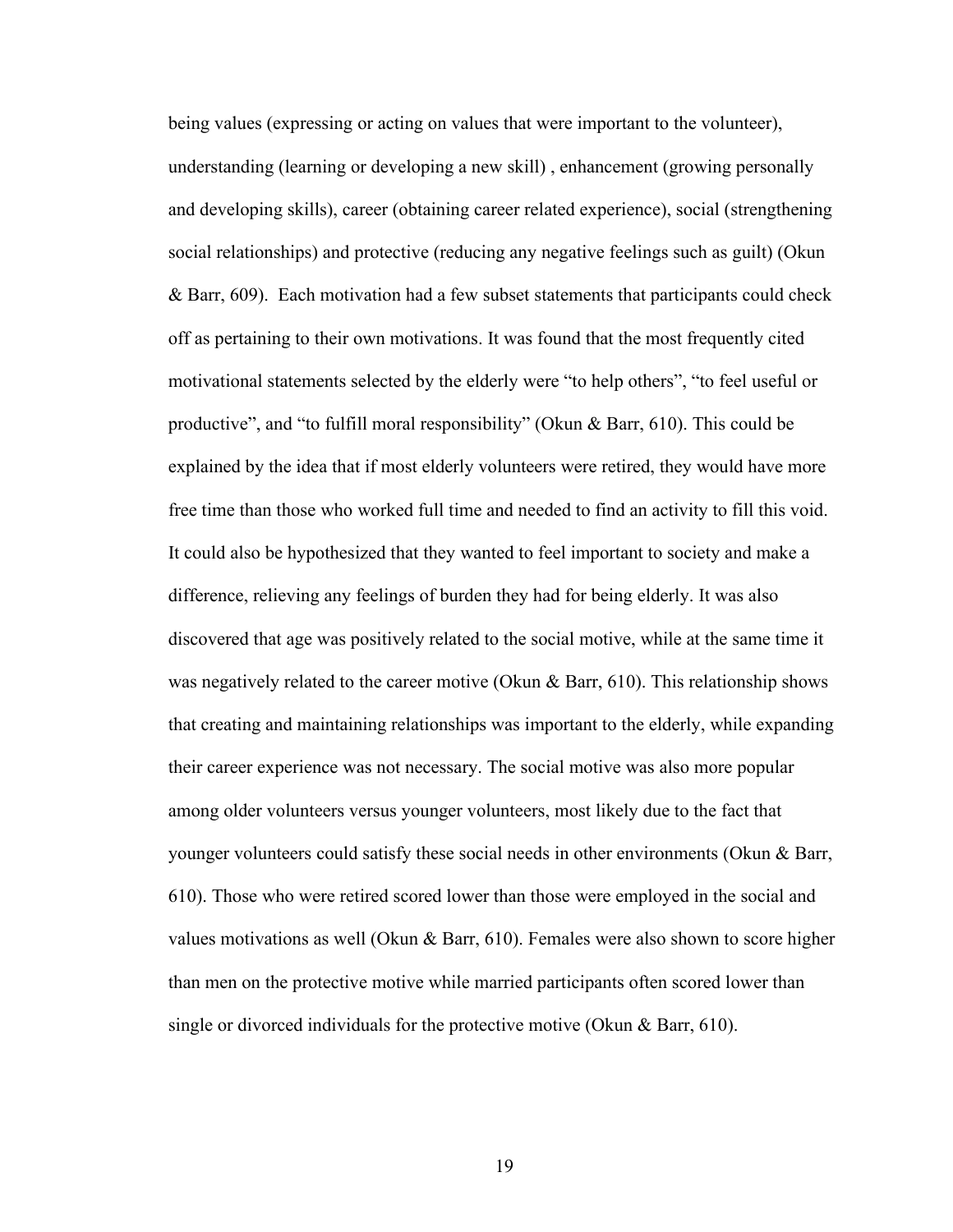The findings presented by Okun and Barr in the journal, *Psychology and Aging*, could be beneficial to nonprofit organizations that are looking to increase their volunteer group. Marketing campaigns and ads could be tailored to display messages relating to the motivations most highly exhibited by the elderly. These advertisements could show how fulfilling the volunteer position was, how many connections the volunteer could make, and how the volunteer could create an impact on their community.

 Another set of researchers, David Knoke and Randall Thomson, also wanted to investigate their hypothesis of the curvilinear relationship between age and volunteering, however, they put a twist on things. They were more interested in the number of organizations that the individual was volunteering for, instead of the likelihood to volunteer. They also created a family life cycle for the age categories, describing the life cycle through the following steps, being young and attempting to establish a career, marrying and entering the workforce, having children and sending them off to school, having one's children become independent, and aging (Knoke & Thomson, 49). The five categories in the life cycle presented by Knoke and Thomson in the article, "Voluntary Association Membership and the Family Life Cycle" were young single, young married, young parents, older parents, older couples, and older singles.

 Knoke and Thomson's second hypothesis was also that men were more likely to have more memberships, as well as the higher their education the more memberships (Knoke & Thomson, 53). Knoke and Thomson collected data from two national surveys by the National Opinion Research Center. One survey was distributed in 1967, the other in 1974 (Knoke & Thomson, 52). In total there were a little over 4,000 interviews for this research (Knoke & Thomson, 52). Some of the questions asked in the interview were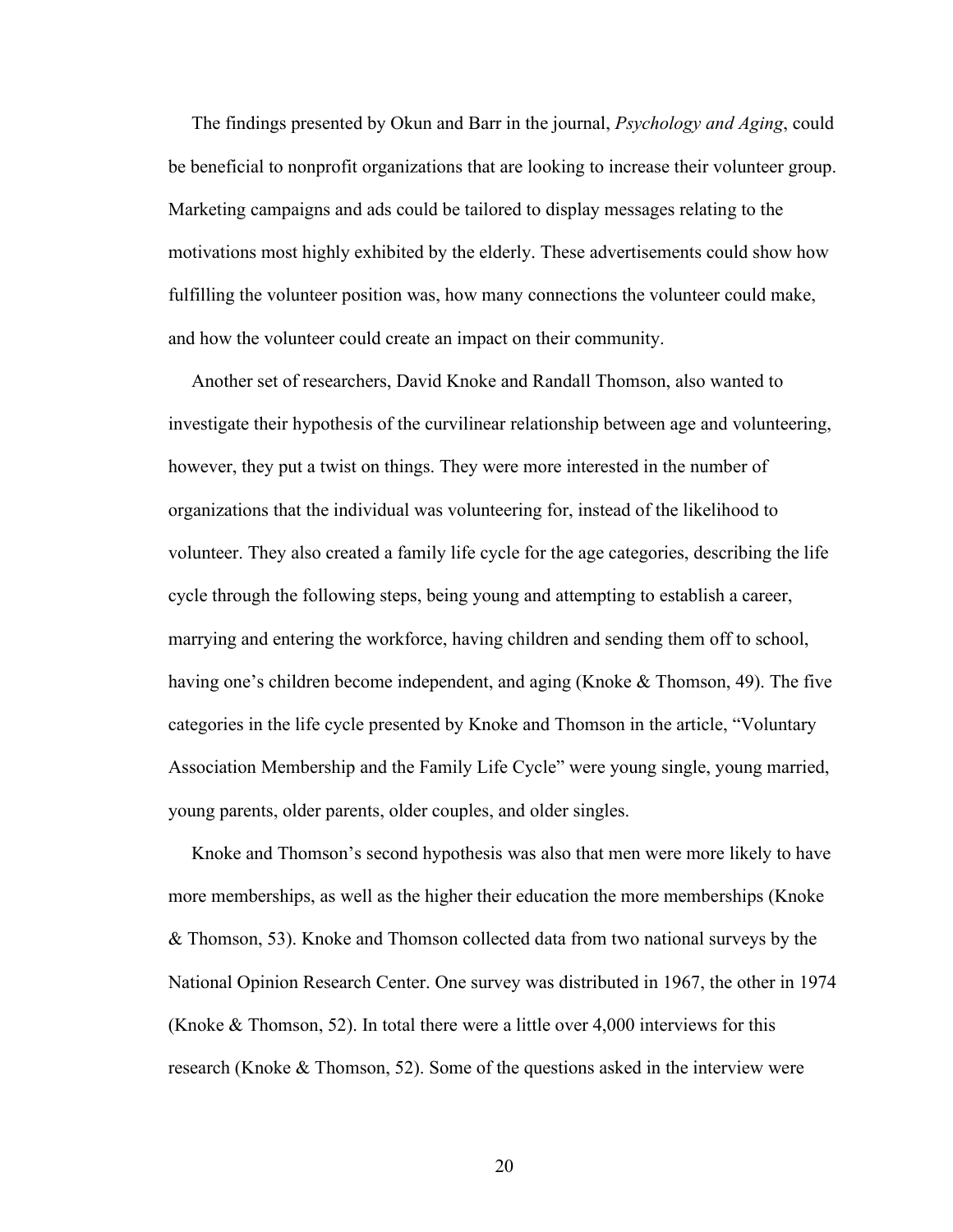about what types of organizations the participants had joined and there were 16 options they could choose from (Knoke & Thomson, 52). Other questions were about age, marital status, number of children, sex, race, education, occupation, and income (Knoke  $\&$ Thomson, 52). Upon looking at the data collected, there was jump from 1967 to 1974 in the number of organizations the individuals were part of, specifically in the three or more group (Knoke & Thomson, 60). Young singles had the higher mean memberships over young married (Knoke & Thomson, 60). Parents with school aged children belonged to the highest mean number of organizations, but this dropped drastically once children left the household (Knoke & Thomson, 60). It was also confirmed that men belonged to more memberships than women, and that the more education one had, the more organizations they were part of (Knoke & Thomson, 60). The curvilinear relationship between the family cycle and the number of organizations was also supported (Knoke & Thomson, 61). There was a drop off in membership after the middle of the life cycle (Knoke  $\&$ Thomson, 61). It was also discovered that fraternal groups were most popular among older parents and civic groups peaked with the middle-aged group (Knoke & Thomson, 61).

 It was supported that age did have a curvilinear relationship with voluntary membership, peaking in middle aged volunteers. With an increase of elderly volunteers, it is safe to say that age is an important factor of volunteering. Older volunteers were more consistent with their volunteering, and often acted as a stable source of help within the nonprofit organization. Older volunteers often had the benefit of flexible schedules and limited constraints, as well as previous work experience and a desire to contribute to society. Education level was also an important demographic to consider as a determinant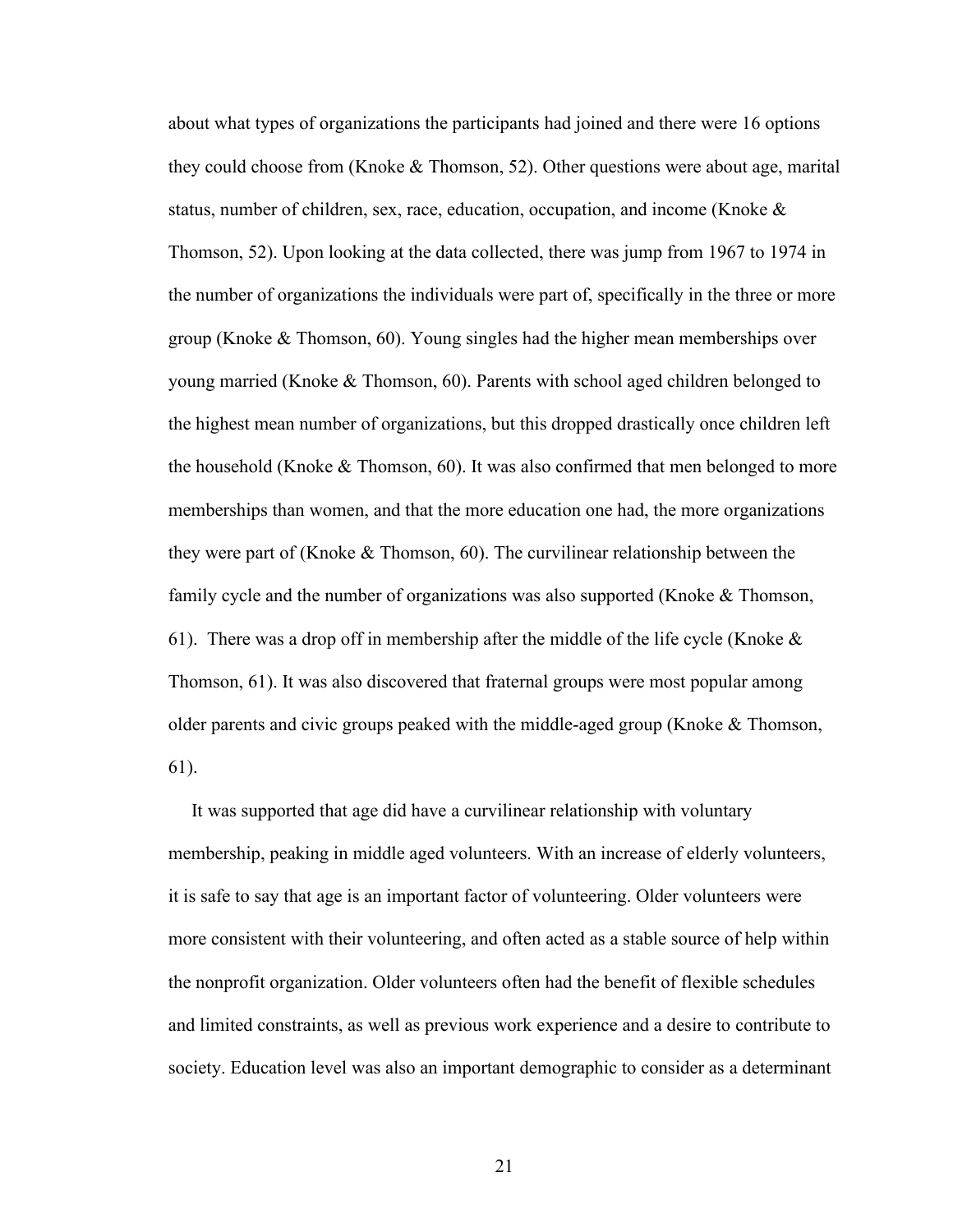of volunteerism. While there was a curvilinear relationship with age and volunteering, education had a more positive relationship.

## Relationship Between Education and Voluntary Membership

 Volunteering in college is encouraged by community programs based from campus (Gage & Thapa, 410). If students had volunteered in high school, they were likely to volunteer in college. In addition to the age factor, those enrolled in college are twice as likely to volunteer versus those who are not enrolled in college (Gage & Thapa, 411). Volunteering in college also led to higher grades, disciplined knowledge and helping with advanced degrees (Gage  $\&$  Thapa, 411). Those who volunteered also spent more time on homework and studying for exams (Gage & Thapa, 411). College can be a place to begin activism, especially through volunteer organizations. The purpose of this study by Gage and Thapa was to examine the motivational factors of college students as well as their characteristics, what type of volunteering they did, and what type of contributions they made, as well as constraints to volunteering and if there was any link between their motivations and these constraints.

 Richard Gage and Brijesh Thapa decided to research motivation to volunteer but focused on college students as well as the constraints placed on college students that hindered their ability to volunteer. Their findings were published in the article, "Volunteer Motivations and Constraints Among College Students: Analysis of the Volunteer Function Inventory and Leisure Constraints Models". Higher education has previously been stated to be linked to the likelihood of volunteering, and 43% of college graduations had volunteered, compared to only 19% of high school graduation (Gage &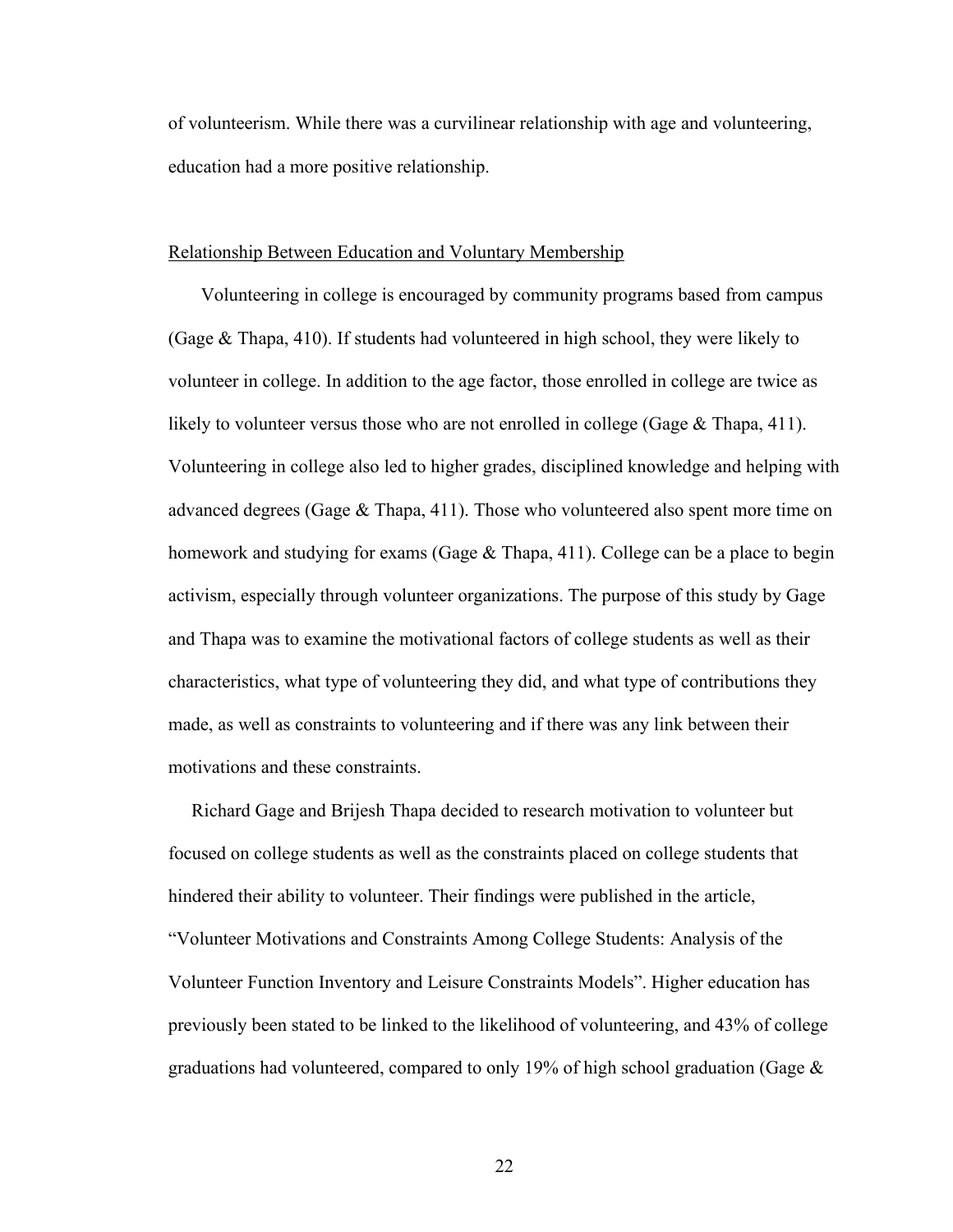Thapa, 407). Interestingly, the group least likely to volunteer were those in their early 20s, with only 19% involved in volunteering (Gage & Thapa, 407). There must be some form of constraint then holding these people back at this time. Motivations that connect with the individual are seen as the most important because these are the motivations that will keep them around for a longer period of time (Gage  $\&$  Thapa, 407). This is why it is important to know one's volunteers. One way to measure motivation was to use the Motivational Model, which consisted of four sections, the need, behavior, satisfaction and feedback (Gage  $\&$  Thapa, 408). Another is the functional approach, which has six main functions that help to determine what is the most important to the individual regarding motivation (Gage  $&$  Thapa, 408). This approach tries to explain what each function means to the individual and can have different meanings for the same individual and same activity (Gage & Thapa, 408).

 One's reasons to volunteer are just as important as the reasons why someone may not volunteer, or constraints. Volunteering often takes a lot of an individual's personal time, and in order to determine these constraints, leisure models are often put into place. A leisure model categorizes constraints into three types, intrapersonal, interpersonal and structural, intrapersonal being the first constraint usually encountered and the hardest to get past (Gage & Thapa, 409). College students are worthy of researching because while they may be the smallest group of volunteers, people with a college degree are 4 times as likely to volunteer (Gage & Thapa, 410). Plus 90% of college students have volunteered at some point in their lives (Gage  $& \text{Thapa}, 410$ ).

 A survey was drafted by Gage and Thapa with the help of a tech professor at the University with which they studied. The survey addressed participation in volunteering,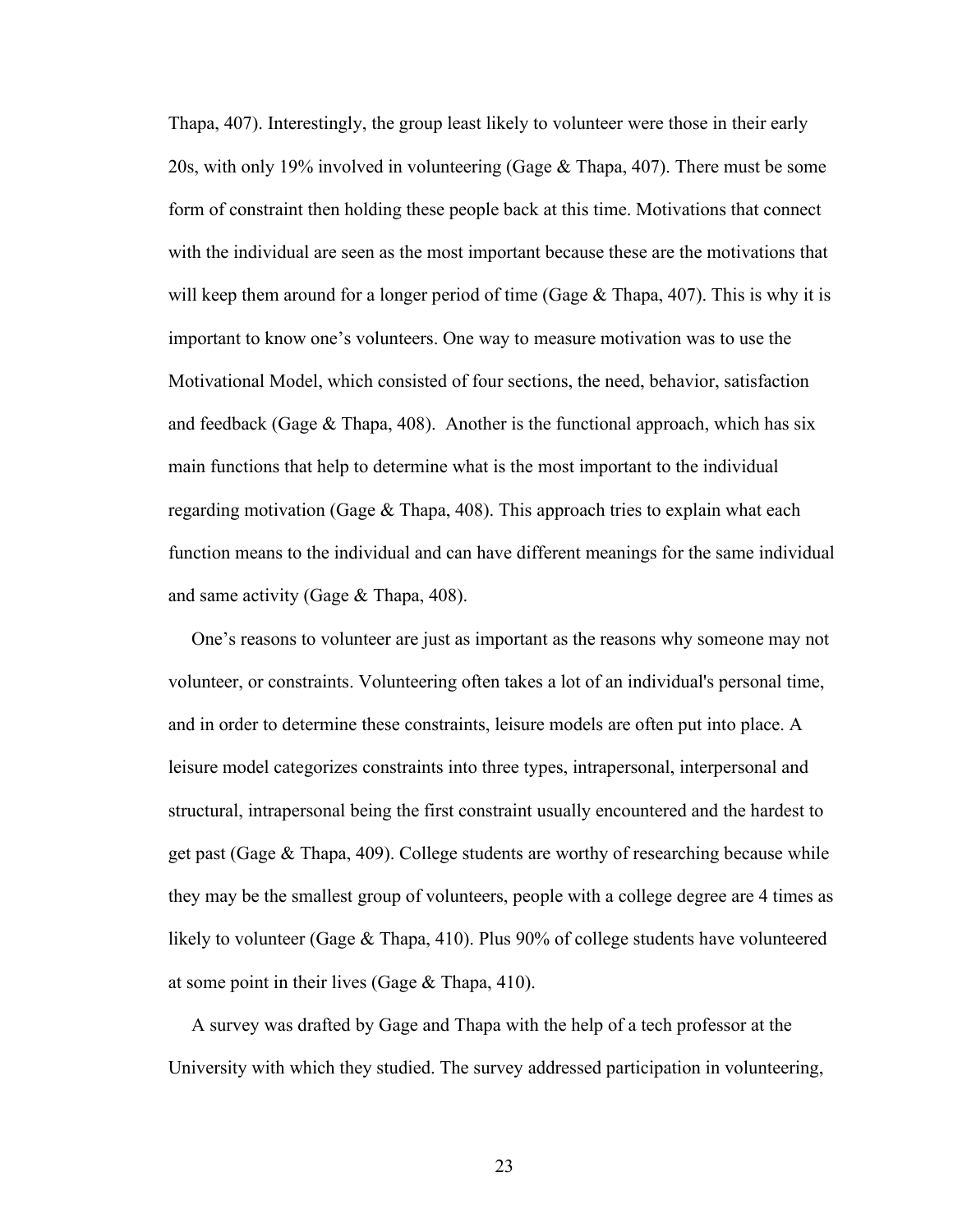motivation, constraints, and some demographic characteristics (Gage & Thapa, 412). They received 270 responses (Gage & Thapa, 412). Volunteerism was measured through three approaches. The Scope of Volunteerism addressed range, amount, and length of the volunteering (Gage & Thapa, 413). Volunteer Segment had six predefined categories, political, environmental, recreational, cultural, human services and educational (Gage  $\&$ Thapa, 413). The Type of Contribution addressed how supportive the volunteering was, whether it be time, money, leadership, resources or skills (Gage & Thapa, 413). Motivation was measured by using the Volunteer Function Inventory proposed by Clary, which had six standard motivations, values, understanding, social, protective, career and enhancement. In the survey there would be statements regarding each type of motivation, and based upon the answers, motivation by each function could be measured (Gage  $\&$ Thapa, 413). Constraints were measured using 15 item statements that were based on the interpersonal, intrapersonal and structural constraints (Gage & Thapa, 413).

 Around 60% of the respondents were women, and more than 70% of the respondents were 21 years old or younger (Gage  $\&$  Thapa, 414). The results from their volunteering characteristics were as follows, 80% had volunteered before, and 97% had volunteered in high school, 88.7% required to in high school to fulfill community service hours (Gage  $\&$ Thapa, 414). Still, 82.6% served even after this requirement had been met (Gage  $\&$ Thapa, 414). Around 60% of participants who had volunteered gave one to five hours each week (Gage  $\&$  Thapa, 414). The most important type of organization to volunteer for was voted to be human services, which 41% of participants chose (Gage & Thapa, 414). Respondents also said that their highest contribution was their time (Gage & Thapa, 414).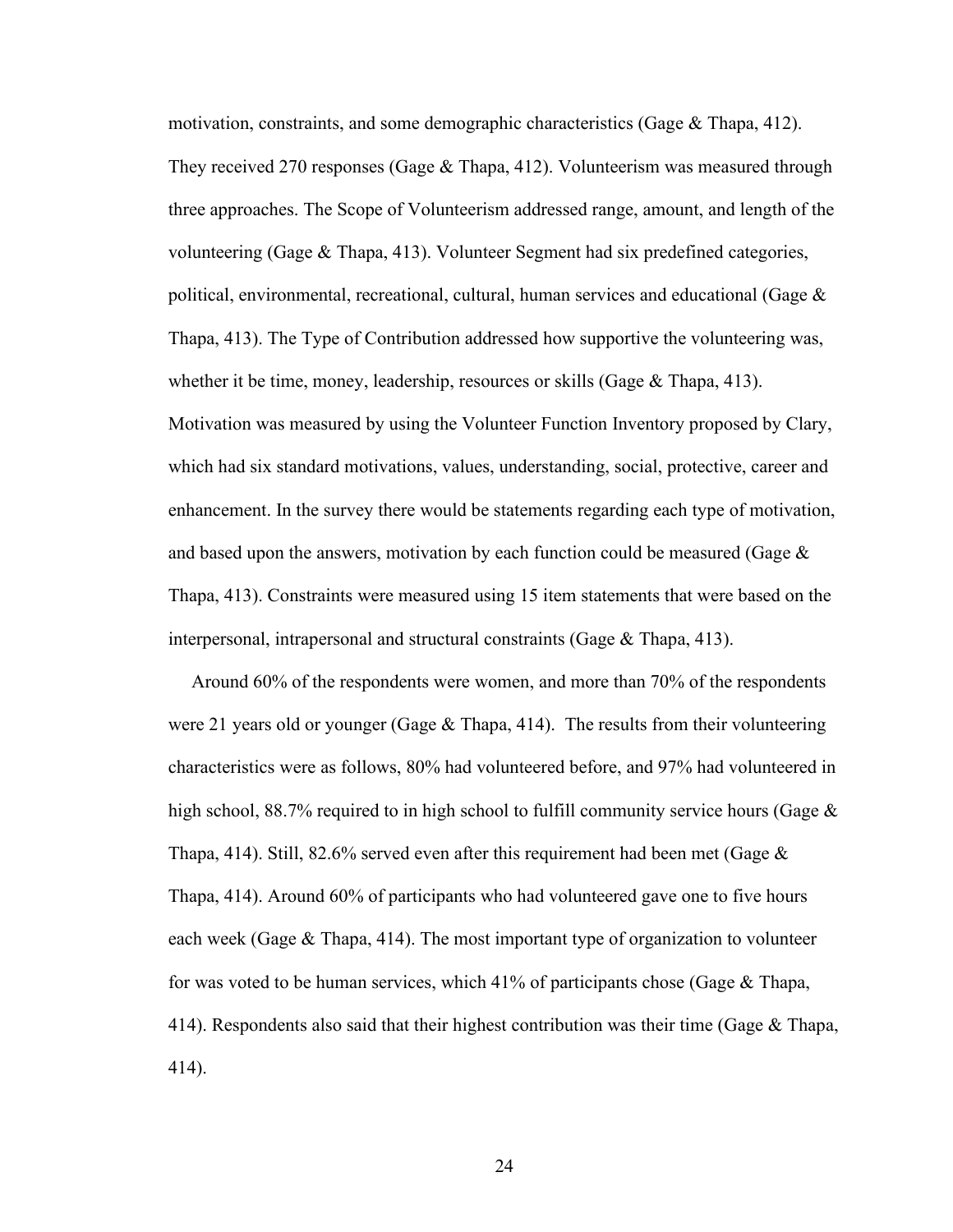For measuring motivation, values and understanding scored the highest among respondents (Gage & Thapa, 418). The strength however between career and motivation was still stronger for this group of college students than it normally is for the average population (Gage  $\&$  Thapa, 418). This would make sense as they are trying to build their resume and gain valuable job skills, or there may just be more opportunities for them on campus. One of the highest constraints picked by participants was "I have too many other commitments" and "I have no time to volunteer" (Gage  $\&$  Thapa, 418). Gage and Thapa did find some relationships between motivations and constraints. One hint of tension was between interpersonal constraints and values, saying that as more interpersonal constraints such as family and friend obligations arise, they seemed to be less motivated to help the community, even though values was the strongest motivator amongst college students (Gage  $\&$  Thapa, 418). Also, as there appears to be more structural constraints, such as time and money, they were less motivated by values, showing that they must satisfy their own needs before others (Gage & Thapa, 418).

 Volunteer managers should use these findings to their advantage, and promote recognition, learning, socialization and networking. Motivation is often a better predictor of long term relationships with the organization instead of behaviors due to constraints (Gage & Thapa, 422).

 Extracurricular activities are large part of one's college career, often where one makes friends, connections, network and many reasons why people stay in college. There many types of extracurricular activities students can join in college, such as volunteering, and if they do not have club that one wants to join, one can even make their own. At the University of Georgia, Thomas Fitch decided to determine what characteristics student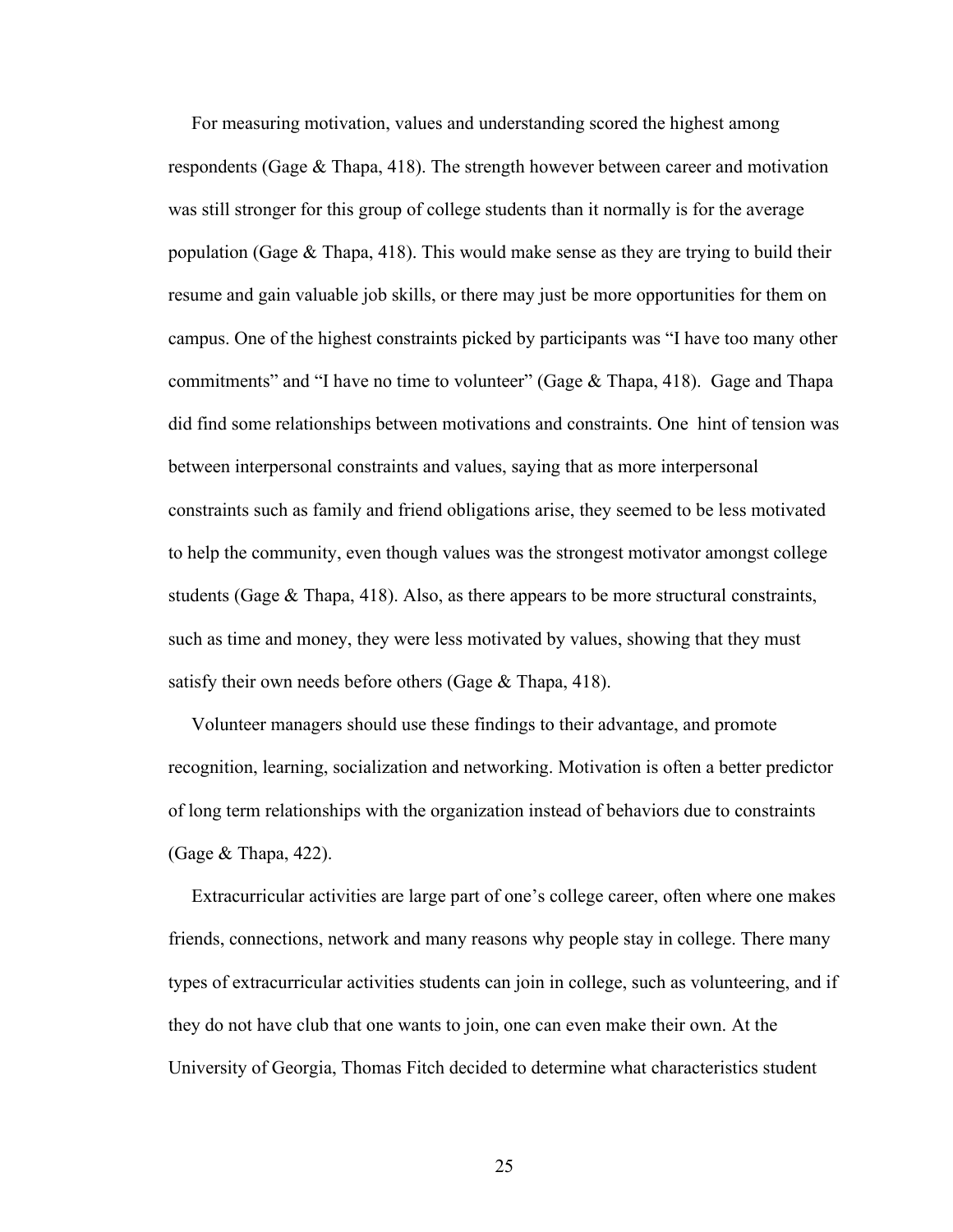volunteers had compared to students who part of non-volunteer groups, and those who were not part of any groups. Fitch even stated that students who were involved in activities were more likely to stay in school and enjoy their schooling versus those who did not take part in activities. While many students had volunteered in high school and before college, and even in their first year at school, only 14% thought to keep volunteering throughout college (Fitch, 535). A survey was drafted to determine if there were distinguishing characteristics between the different types of college students, and a sample of students were selected from 10 different classes at the University, ranging from psychology to physical education classes (Fitch, 535). A total of 285 students participated in the survey and the three groups of students were grouped together, and they were compared by demographics and values (Fitch, 535). Fitch used The Survey of Interpersonal Values, as well as asked questions about sex, ethnicity, resident, year, major, political affiliation, work information, marital status, and information about their activities and volunteer work. The survey of Interpersonal Values is a set of 30 items that have three statements for each item, and the participant would select the statement that is most important to their own relationships (Fitch, 535). The Survey of Interpersonal Values has three values that the participants answers are measured against, support, conformity, recognition, independence, benevolence, and leadership (Fitch, 535).

 The hypothesis for this study, found in the article, "Differences Among Community Service Volunteers, Extracurricular Volunteers, and Nonvolunteers on the College Campus" was that there would be no differences among students between the three categories. In the sample of 285, 36% were no involved in any activities, 48% were part of non-service groups, and 16% were part of service groups as well as other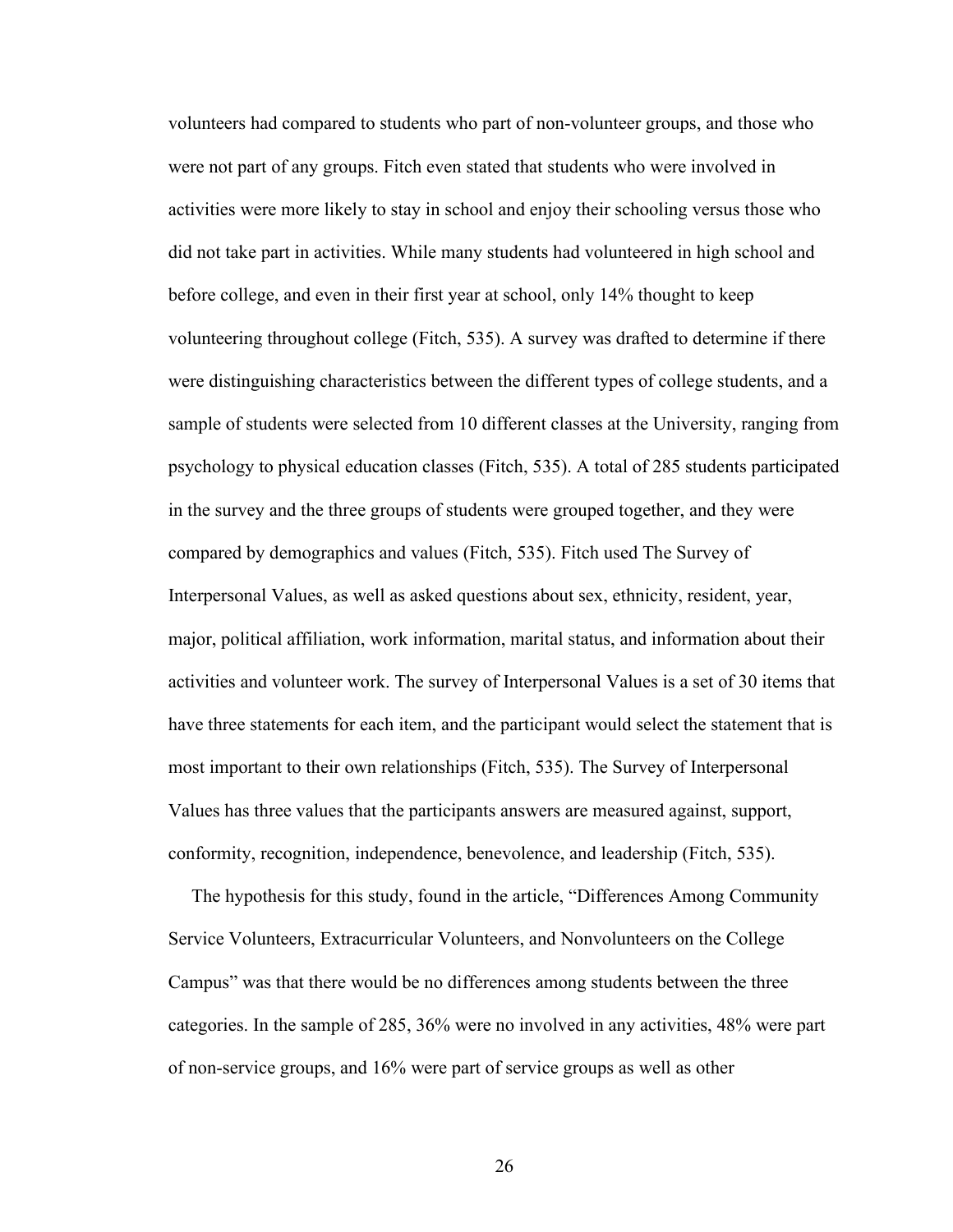extracurricular activities (Fitch, 536). The service group was dominated by women, but the other two groups had equal parts male and female (Fitch, 536). The mean number of volunteer hours was 7, with individuals partaking in service organizations, social fraternities and sororities, and religious groups (Fitch, 536). On the scale for conformity, the service group scored much higher than the other two, but there was no difference between the other two (Fitch, 536). For the Independence Scale, the noninvolved group scored the highest, then the extracurricular group, and then the service group (Fitch, 538). The service group scored the highest on the benevolence scale as well (Fitch, 538). It was found that sex, employment, and class standing did not seem to be associated with any one of the groups significantly (Fitch, 538).

 While students often face barriers to volunteering, it is quite important that they do begin a little while still in school. It has been shown that those who begin volunteering in high school and college are more likely to continue volunteering throughout the rest of their life (Smith et al, 68). So, while it is beneficial to the school and community to have students volunteer, it is also beneficial to the student because they are learning prosocial behaviors that if pushed on them numerous times will have a lasting impact (Smith et al, 68). A group of researchers from New Zealand, Australia and the United States, decided to study student volunteering, and published their findings in the article, "Motivations and Benefits of Student Volunteering: Comparing Regular, Occasional, and Non-Volunteers in Five Countries". The aim of this article was to examine which university's students volunteered and the motivations and benefits that came along with volunteering (Smith et al, 67). It was also of interest to see how these motivations and benefits linked up with the frequency of volunteering (Smith et al, 67). This study was done in five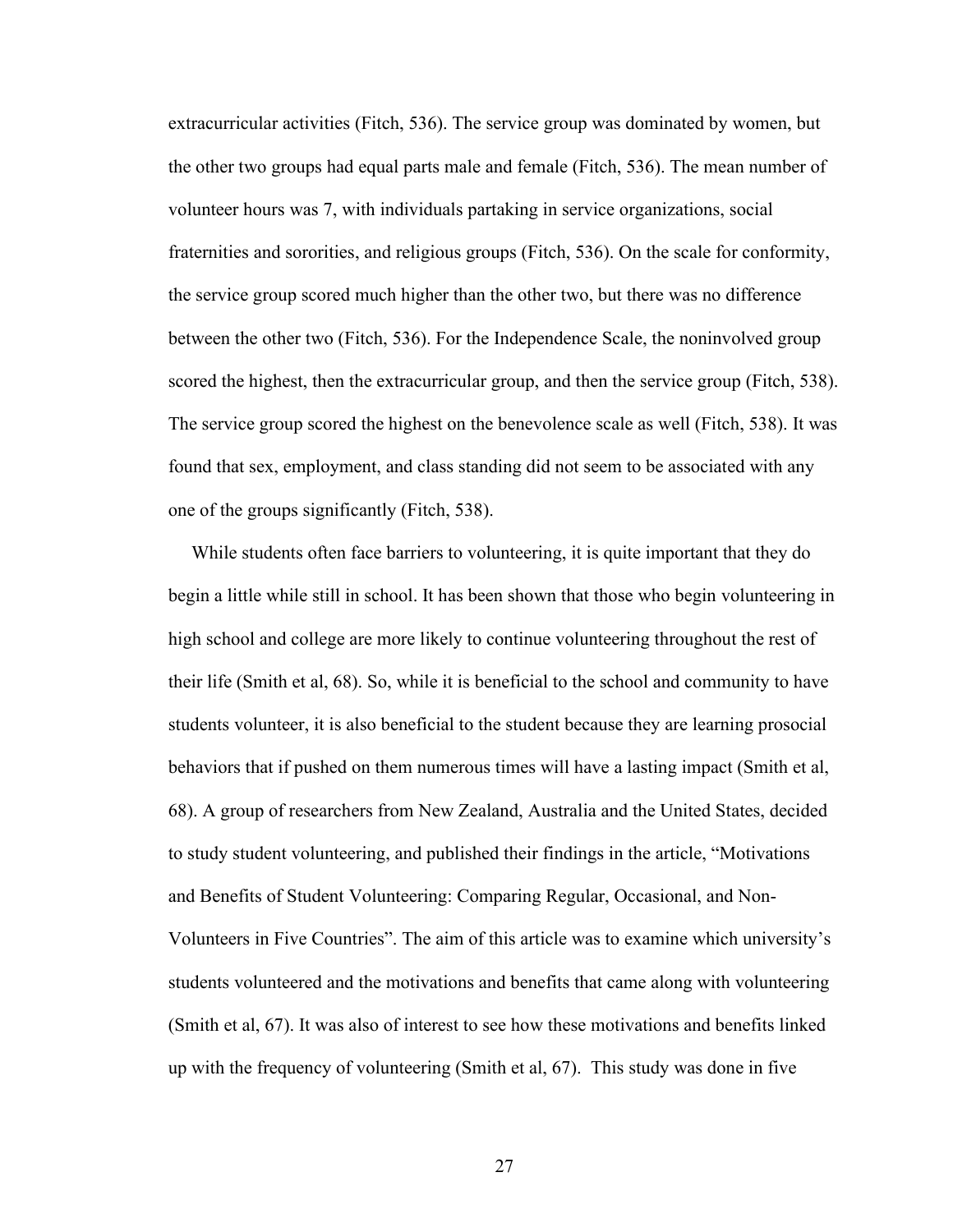countries, including Australia, Canada, New Zealand, the United Kingdom and the United States (Smith et al, 70). A major motivation for college students to volunteer is to develop and gain skills that could be used for their career later on (Smith et al, 70).

 The authors, Smith et. al, had many hypotheses for this study. Smith et. al hypothesized that students who volunteer will be involved in more occasional volunteering than regular volunteering and that students will perceive a variety of motivations and benefits of volunteering, with instrumental motivations being most important. Another hypothesis of Smith et al. was that regular student volunteers will perceive altruistic motivations and benefits as more important than occasional student volunteers and non-volunteer students. The third hypothesis was that occasional student volunteers will perceive social motivations and benefits as more important than regular student volunteers and non-volunteer students (Smith et al, 70). The last hypothesis proposed was that non-volunteer students would perceive instrumental motivations and benefits as more important than regular and occasional student volunteers (Smith et al, 70). To test out these hypotheses they collected data from a survey from over 4,000 college students amongst the five countries. These surveys were distributed in 2006, 2007 and 2008 (Smith et al, 72). The survey's main focus on formal volunteering and participants were asked if they had volunteered within the last year and if so what type of organization they were members of (Smith et al, 72). The students were then asked how often they volunteered and why they volunteered (Smith et al, 73). Even if the student was not a volunteer, they were still asked why they think others may volunteer. Participants were given 15 statements pulled from the Volunteer Function Inventory created by Clary and were asked to either agree or disagree with the statement (Smith et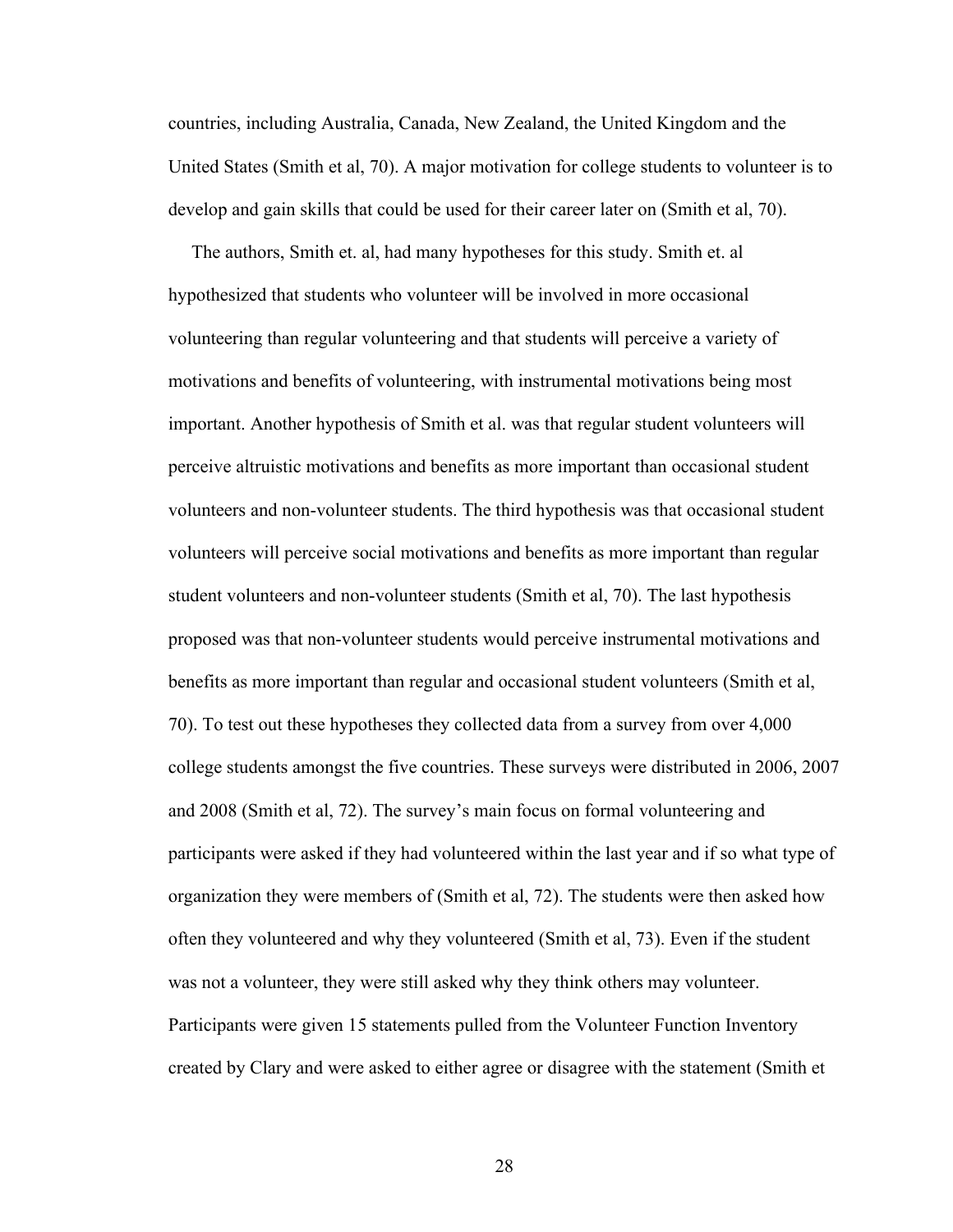al, 72). First there were career related motivations such as to build a resume or to help their career later on, value motivations which were about helping others or learning about a cause, and social relating to making new friends or volunteering with friends (Smith et al, 72). Participants also rated a pre-made list of benefits of volunteering, including things like self-satisfaction and leadership skills (Smith et al, 72).

 Smith's research resulted in 4,081 responses, with the most respondents being from the United States, female, and having a median age of 21. The student volunteering rate from this study was 70%, the highest rates being found in Canada and the United States (Smith et al, 73). The highest activity that students volunteered for was for youth, either as a mentor, tutor, coach or counsellor (Smith et al, 73). It was also found that almost two thirds of students were considered occasional volunteers, supporting Smith et .al first hypothesis. As for motivations to volunteer, the highest rated career related motivation was to put on a resume when applying for a job (Smith et al, 73). With regard to values, the highest ranked motivation was to help others and for social motivation, it was to make new friends (Smith et al, 74). This was consistent amongst regular, occasional and nonvolunteers (Smith et al, 74). For career related benefits, job experience was ranked the highest, self-satisfaction was ranked the highest for altruistic benefits, and social contacts was highest for social benefits (Smith et al, 74). The second hypothesis was partially supported, stating that students do have a variety of motivations and benefits for volunteering, as well as that regular volunteers believe altruism motivations and benefits as more important than occasional volunteers (Smith et al, 74). It was also partially supported that occasional volunteers believe social motivations and benefits to be more important than other volunteers (Smith et al, 75).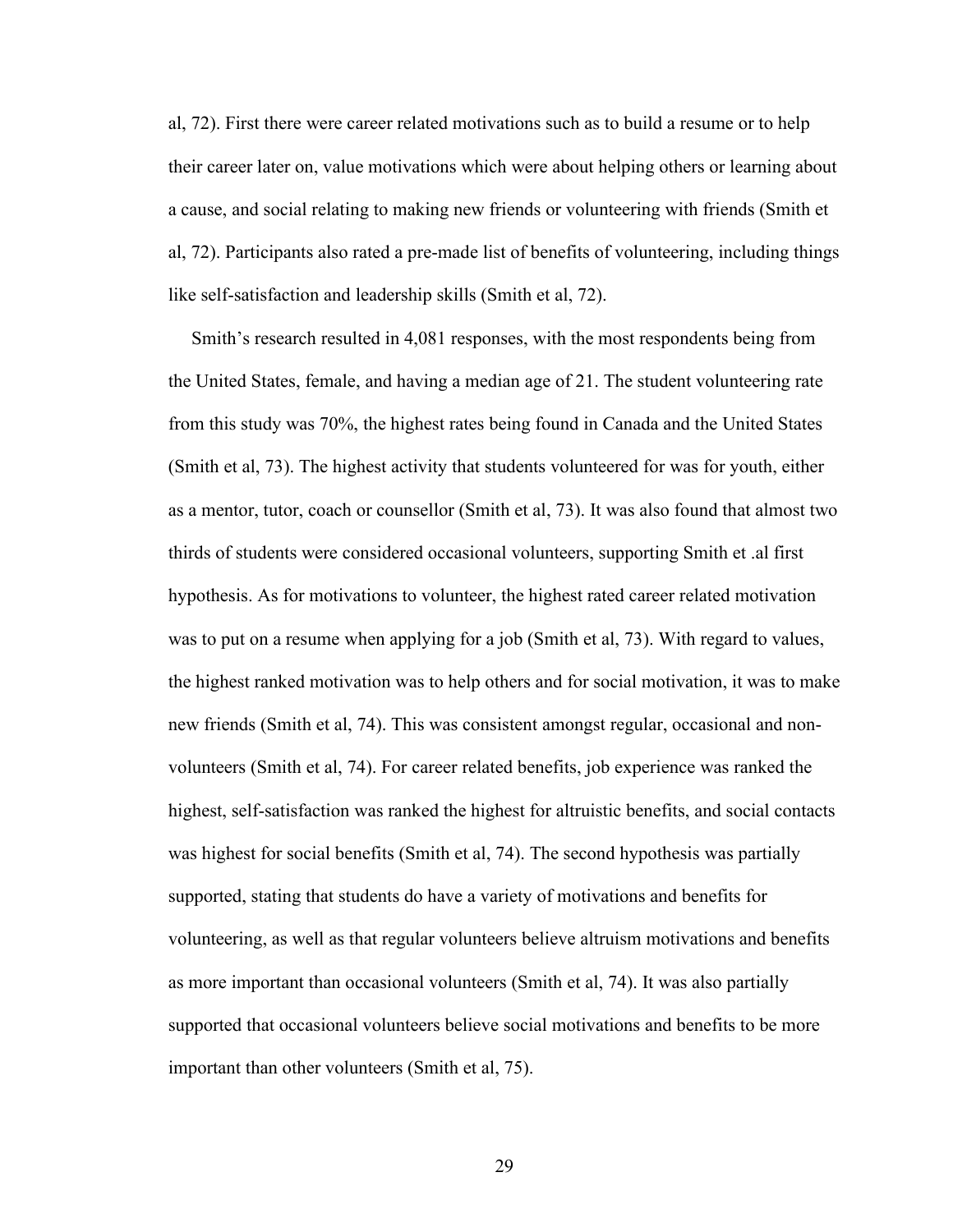#### Literature Review Conclusion

 When beginning to understand what motivates an individual to begin volunteering in the first place, it is important to take a step back and first understand the four main determinants of volunteering. The person's values and attitudes, their social relationships, their skills as well as contextual items such as time and money, all play a role in determining if an individual will volunteer (Wymer, Riecken, Yavas, 5). If an individual does decide to volunteer with a nonprofit organization, it is important to understand the motivation behind this action. Clary and Snyder have adopted a functionalist approach to explaining motivation, breaking motivation down into six main categories; values, social, enhancement, career, understanding, and protective. Clary and Snyder also created the Volunteer Functions Inventory questionnaire that can be used to measure each one of these motivations within an individual. The most popular motivations amongst volunteers are values, understanding and enhancement (Clary & Snyder, 74).

 There have also been established relationships between age and volunteerism as well as education and volunteerism. Age had a curvilinear relationship with volunteerism, with middle aged individuals peaking with the highest amount of volunteerism and membership (Cutler & Hendricks, 105 ). At the younger side of the age spectrum, volunteers identified the most with the career motivation, and as they reach the older side of the age spectrum they identified with the social motivation (Gillespie  $\&$  King, 805). Elderly volunteers wanted to help and seem useful to their community, as well as be part of a social group once again (Okun & Barr, 610). Education has more of a positive relationship with volunteerism, specifically in college students (Gage & Thapa, 410). While college students are the least likely to volunteer, they are the most active group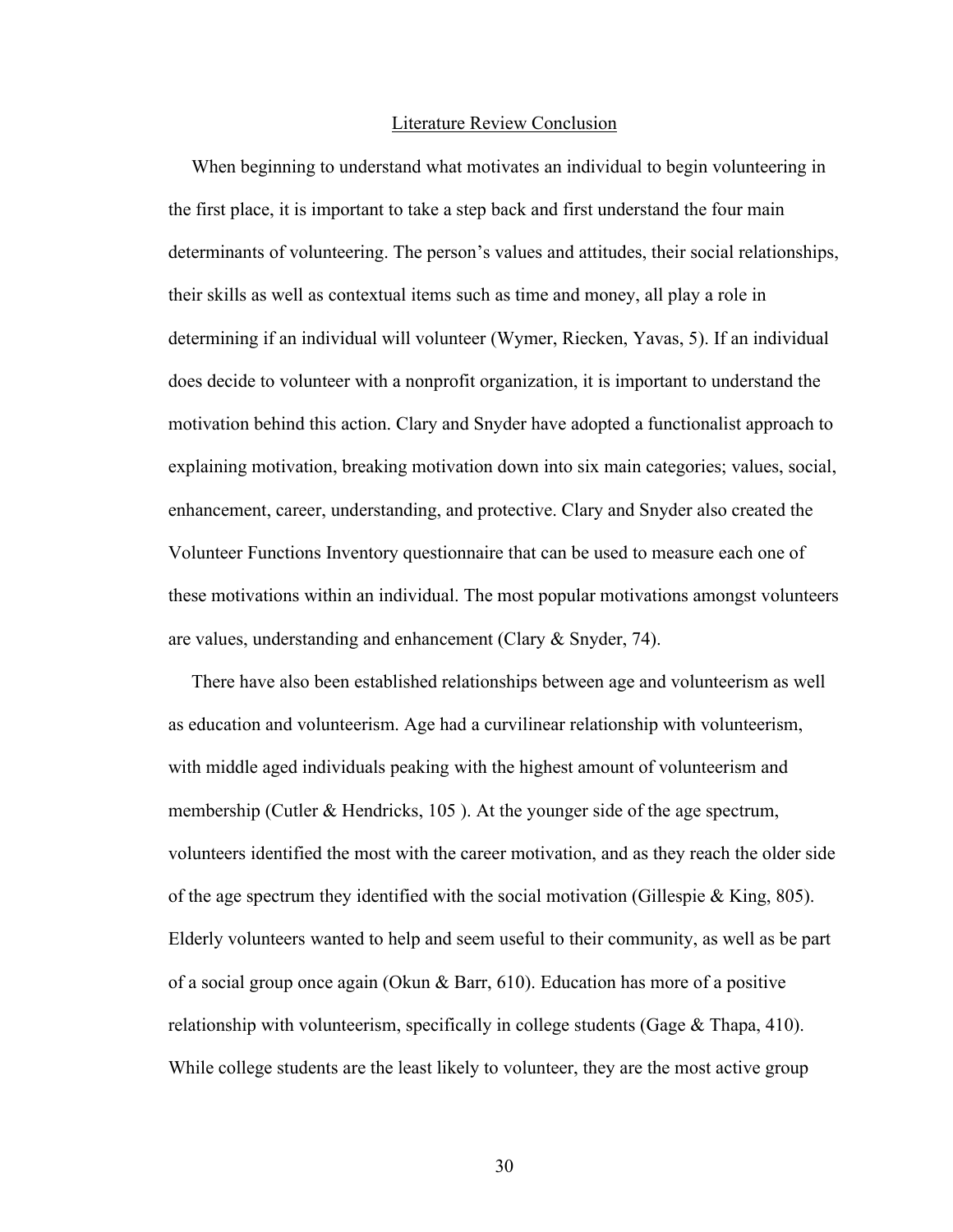(Gage & Thapa, 410). College students are two times as likely to volunteer as those not in college, and people with a college degree are four times as likely to volunteer as those who did not graduate (Gage  $&$  Thapa, 410). For college students, the career motivation is the main driver for volunteering, allowing the students to build valuable skills and have experiences to put on their resume (Smith et al.).

 The following section summarizes the collection of a broad base of information on the Red Cross, a leading nonprofit organization in the human services world. A brief history of the Red Cross, as well as data and a personal interview with a leader of a local unit, has provided an overview of the organization. Further on, the main themes of the lit review will act as guidelines for suggestions for the local Bangor, Maine Red Cross in volunteer recruitment.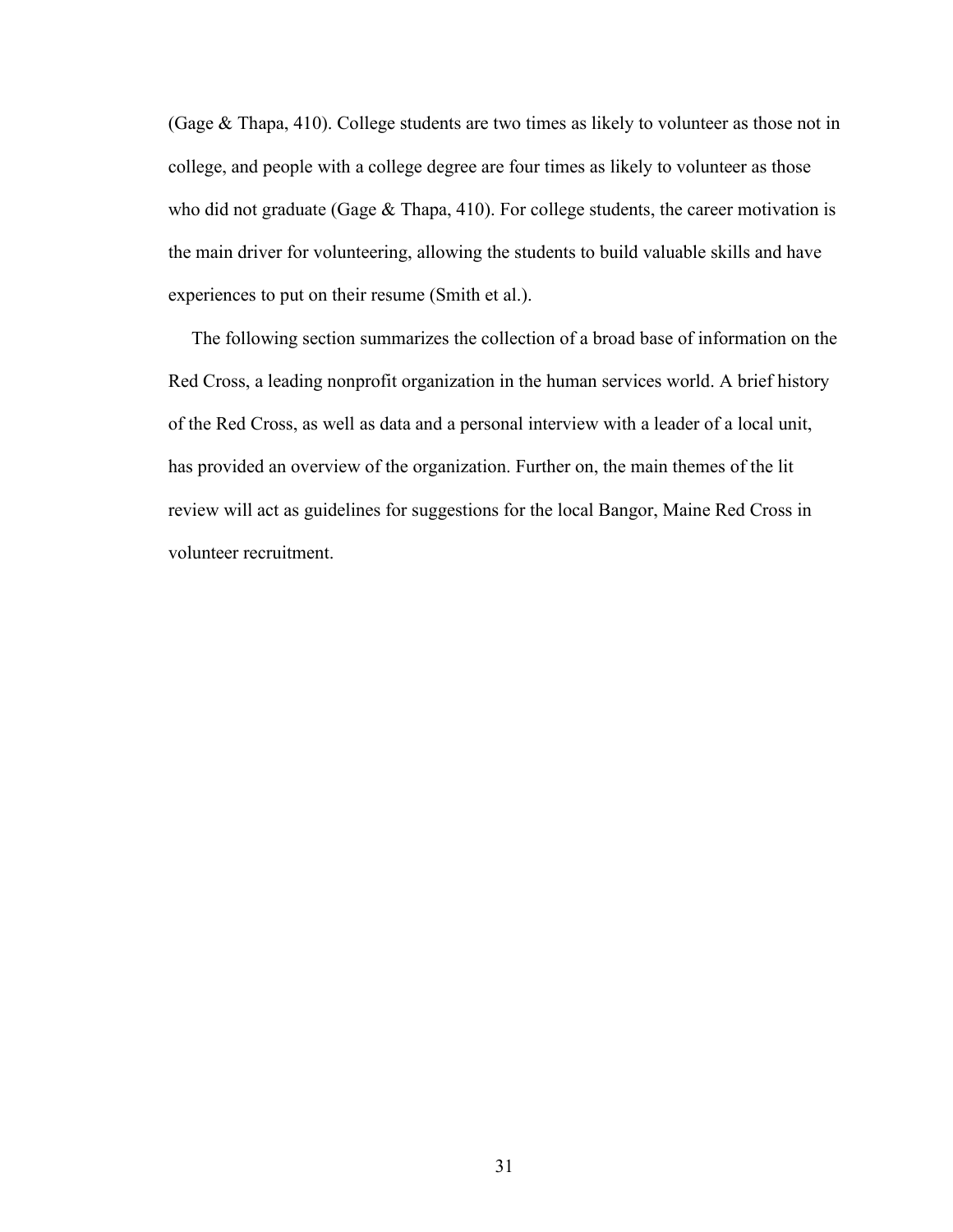## RED CROSS CASE STUDY

 Using the information from the literature review on volunteer motivation in the human services field, and completely a case study on the Red Cross, recommendations can be made in order to retain volunteers and further their relationship with the Red Cross. The following section begins with a brief history of the Red Cross, as well as public data held on their financials and volunteers. A personal interview was also completed with the Executive Director of the Northern and Eastern Chapter of the American Red Cross in Bangor, helping to understand a more local unit of the organization. Using the information from the interview and research, the literature review can be used as a backbone to help reinforce recommendations for the Red Cross at a local level. While the interview with Caroline brings light to much of the local Bangor unit, it is also important to know a brief history of the Red Cross globally.

#### National Red Cross History

 The American Red Cross was founded by Clara Barton in 1881 after she was inspired by a local unit of the Red Cross in Switzerland (Red Cross). Barton decided to found a branch of the Red Cross in Washington DC, of which she ran for 23 years (Red Cross). Barton and her team were helping with disasters in other countries, the military, and protesting for peace (Red Cross). Receiving its first charter in 1900 and its most recent in 2007, the Red Cross prides itself in providing relief and communication for those serving our country and their families, as well as helping to clean up after worldwide disasters (Red Cross).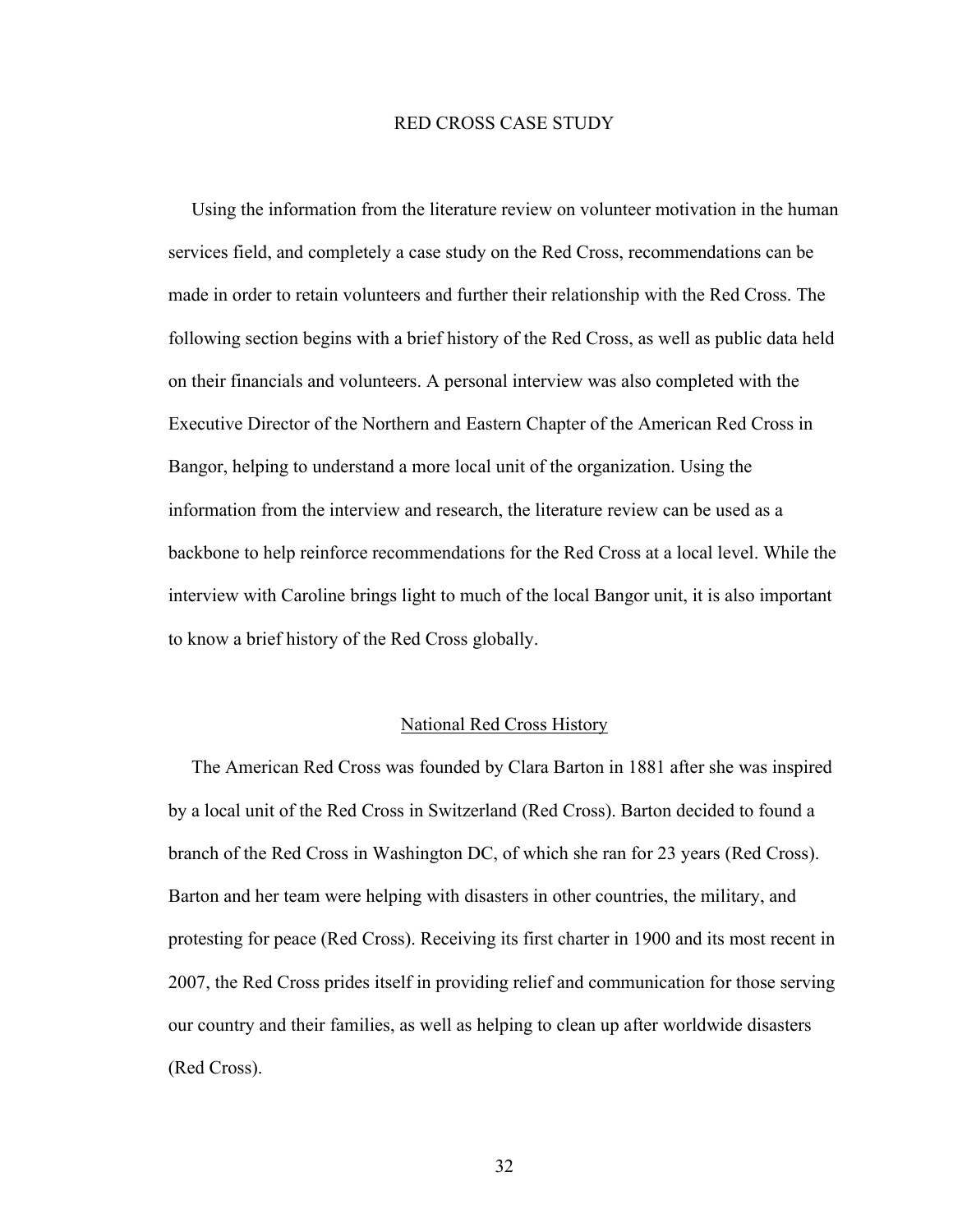The Red Cross grew the most during World War I, with not only local chapters growing but also membership (Red Cross). The Red Cross was able to teach first aid, water safety and provide health services with the help of the \$400 million dollars donated (Red Cross). Once the war ended, the Red Cross focused more on helping veterans with programs for safety training, accident prevention, home care and nutrition (Red Cross). When World War II started the Red Cross prepared 300,000 tons of supplies for prisoners of war and started their famous blood drive (Red Cross). The blood drive program became a popular part of the Red Cross, with donations compiling about 40 percent of the total blood donations in the country (Red Cross).

 As of today, the Red Cross has five main areas that they focus their programs around; disaster relief, supporting the military, blood collection, health and safety, and international relief (Red Cross). The follow section collects data from a recent database of the national red cross and has been focused in on the American Red Cross.

#### Federation-Wide Databank and Reporting System

 The Federation-Wide Databank and Reporting System (FRDS) is public online site that collects data worldwide on the International Federation of Red Cross and Red Crescent Societies. According to the FRDS, the Red Cross is the world's largest humanitarian organization, and has close to 200 hundred locations in different countries. Each site or society has its own section on the FRDS, where spreadsheets are kept with information such as locations, Gross Domestic Production (GDP) of the country, population of the country, number of employees, number of volunteers, number of blood donors, number of those impacted by the Red Cross services, and much more. Each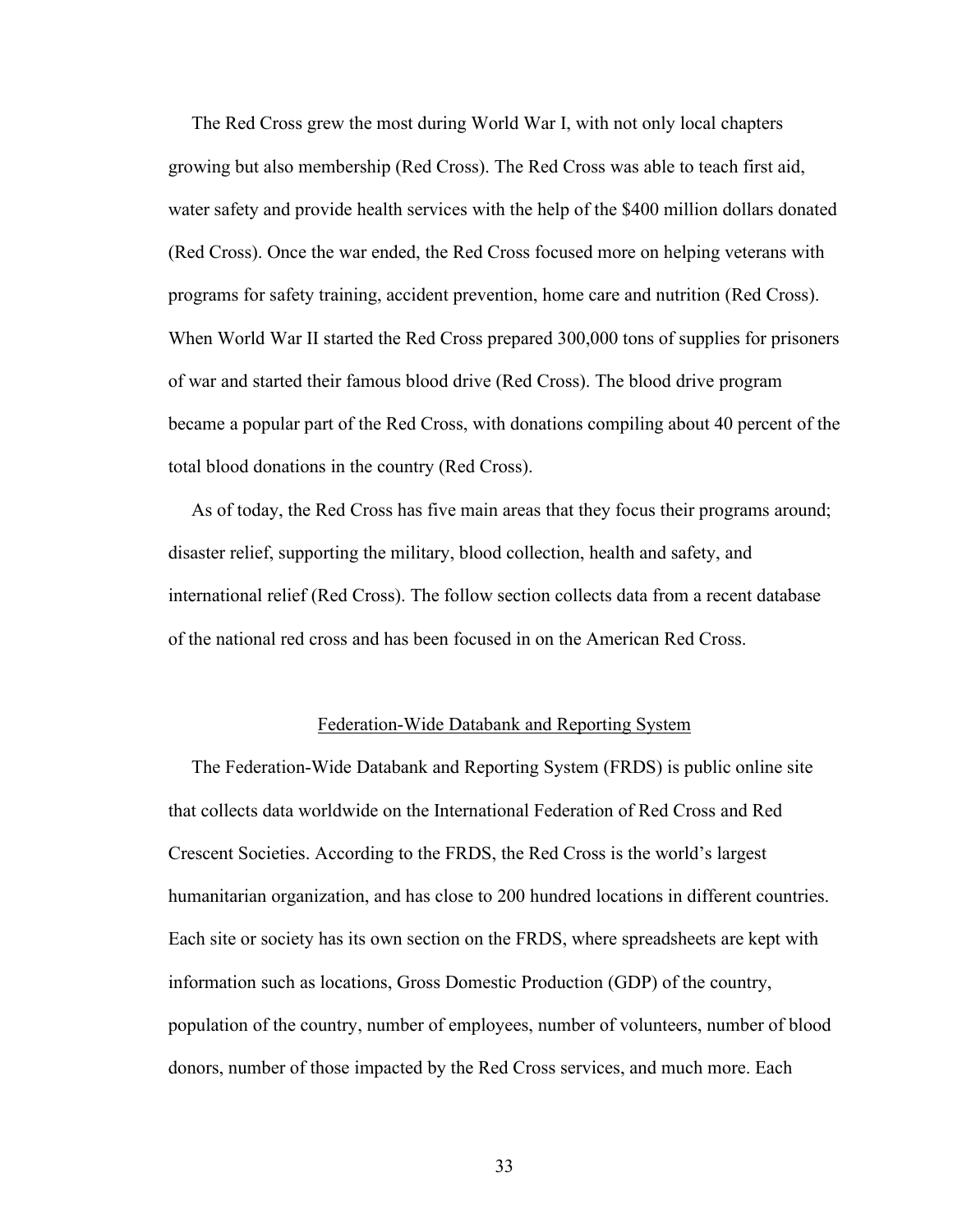location is responsible for updating their own information, and they use their annual reports, accounts and strategic plans to update this data (FRDS). For this study, data was taken only from the American Red Cross Society from 2009 to 2016. The data pertinent to this study was extracted from the FRDS and displayed in the throughout the following line charts.

 The American Red Cross peaked in the year 2009, having over 500,000 volunteers nationwide (FDRS). This number was steady mostly, until it sharply drops in 2013 to 392,000 (FDRS). The American Red Cross greatly relies on their volunteers for their added contributions, but also has, in comparison, a small number of paid employees. The number of paid employees also peaked in 2009, having close to 34,000 employees on payroll (FDRS). This amount did decrease over the years at a much steadier rate than the number of volunteers, the last count being in 2016 with close to 21,000 paid employees (FDRS). The following line graph depicts the relationships between the paid employees of the Red Cross and the unpaid employees, or volunteers (FDRS).





The above chart depicts the total of number of paid employees employed the Red Cross, shown in red, versus the total number of unpaid employees of the Red Cross, shown in black.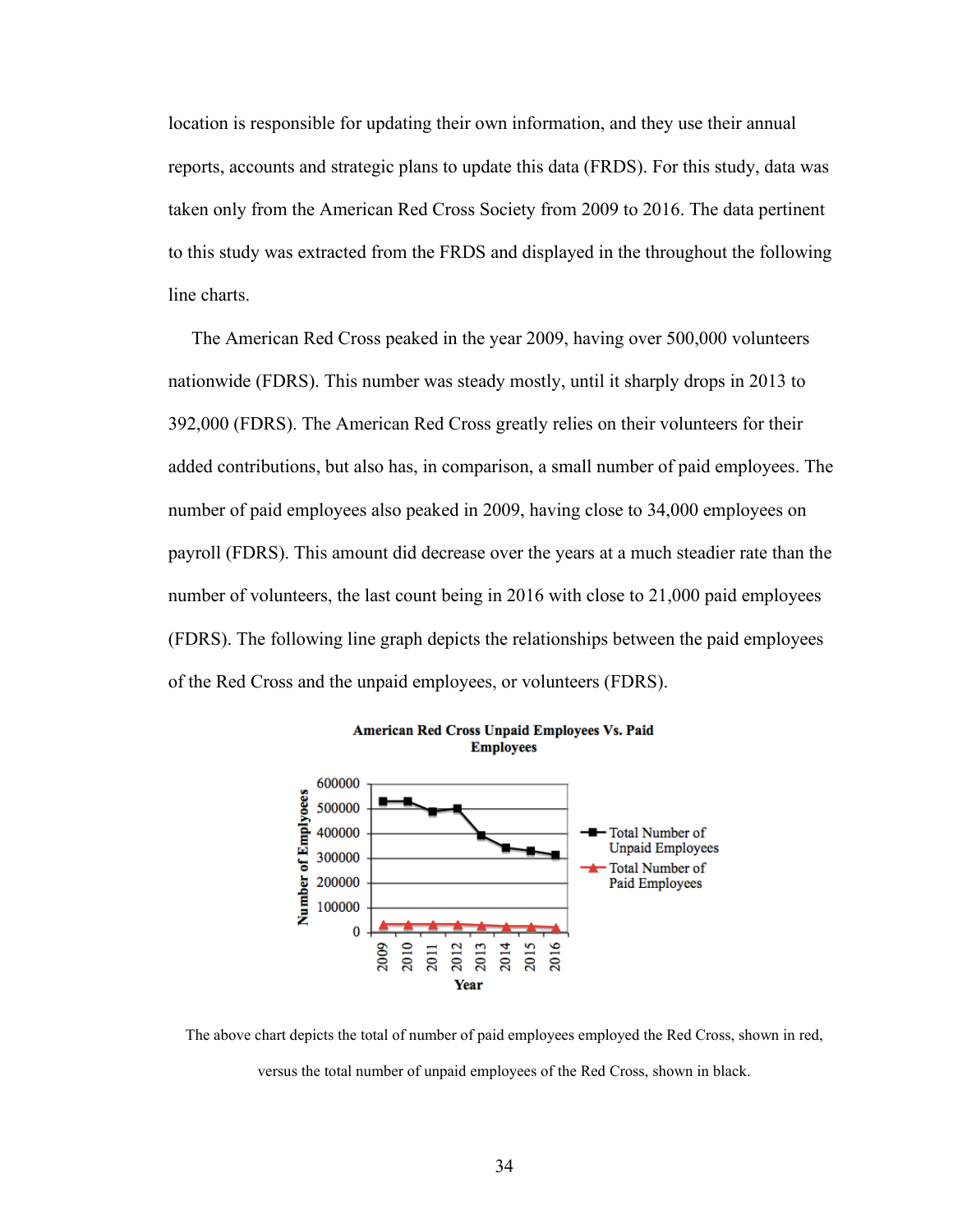As the total number of paid and unpaid employees decreases over the year, the number of local Red Cross Units across the United States also decreased (FDRS). This decrease appears to be more drastic than the shortening of employees. Starting in 2009, there were 1500 local units, but, as of 2016, there only remain 264 locations, with one being in Portland, Maine (FDRS). While there are offices throughout the state, these are not considered local units. While the number of locations dropped by 1,236, the number of paid employees only decreased by close to 6,000, and the number of unpaid employees dropped by 187,000 (FDRS). It could be hypothesized that the drop in local units had more of an impact on community member's ability to volunteer compared to those employed with the Red Cross. The following scatter plot shows the decrease in local Red Cross units starting in 2009 and ending in 2016 (FDRS).





The above chart depicts the number of local Red Cross units in the United States from 2008 to 2016.

 The Red Cross has services for many different types of needs, however the FRDS only collected quality data for those reached by disaster relief services, health services and social services (FDRS). The following chart depicts the relationship the number of people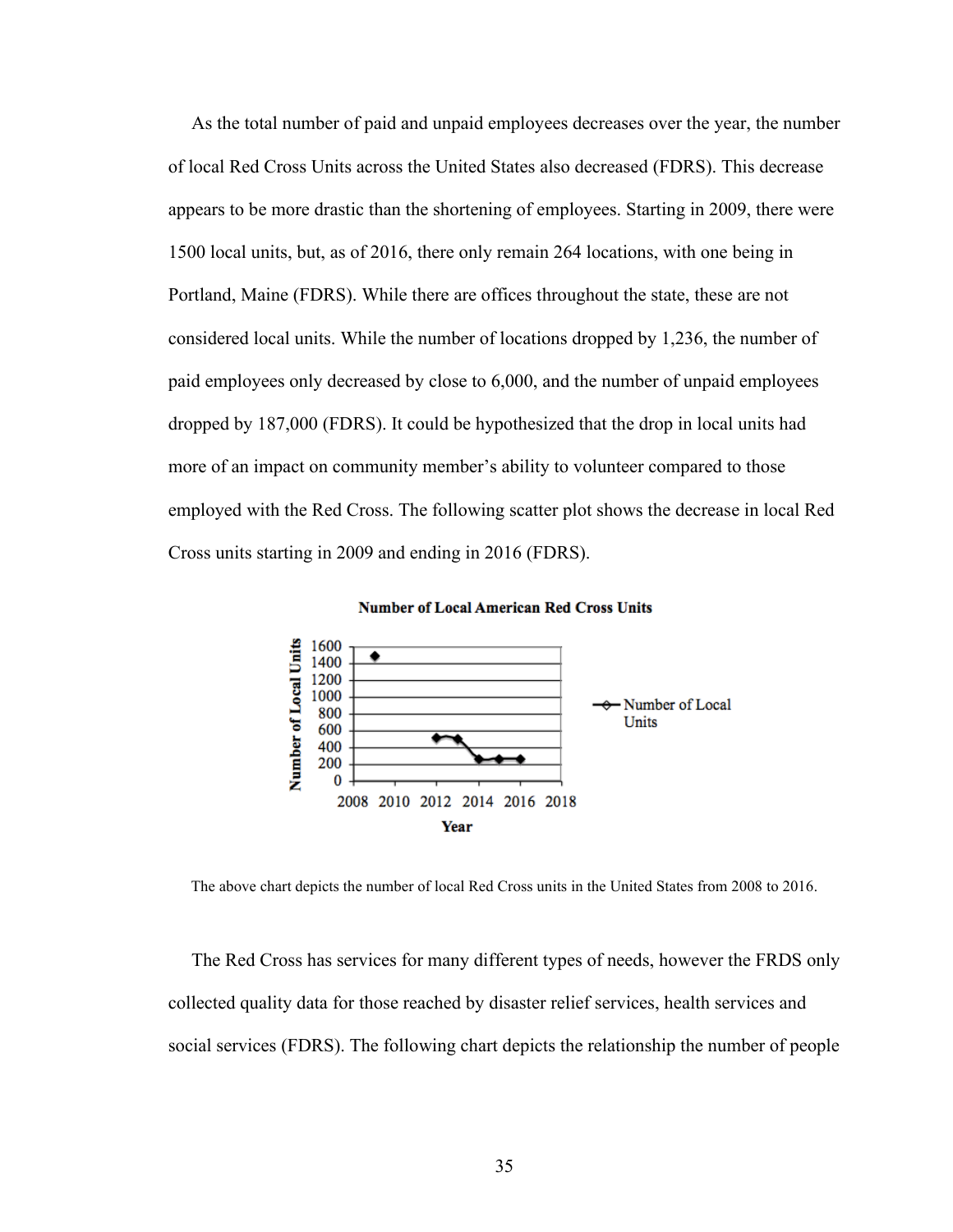reached by these three services, as well as the total number of people reached by the Red Cross between 2009 and 2016.





The chart above depicts the number of people reached by the American Red Cross. The total number reached in disaster services is in black, the total for health services in dark gray, the total for social services in light gray, and the total over for all services in red.

 Health services were the most widely used services each year, its lowest point being in 2014, reaching only 1,000,000 people, which is still more than the other categories at any point in time (FDRS). There is a negative slop between the years 2010 and 2014, most visible in the total number of people reached, but also in the health services and social services area as well (FDRS). This could be related to the drop in paid and unpaid employees of the Red Cross, having less individuals to contribute and offer these services to the community. Or it could be that less people needed these services or were unaware that these services were available to them at this time. It could also be related to the amount of income the Red Cross was receiving at this time. Their annual income did decrease each year, starting in 2009 with \$3.6 billion dollars, and ending in 2016 with \$2.6 billion (FDRS). As their income did decrease however, their expenses also did decrease, ranging from \$3.3 billion in 2009 to \$2.7 billion in 2016 (FDRS).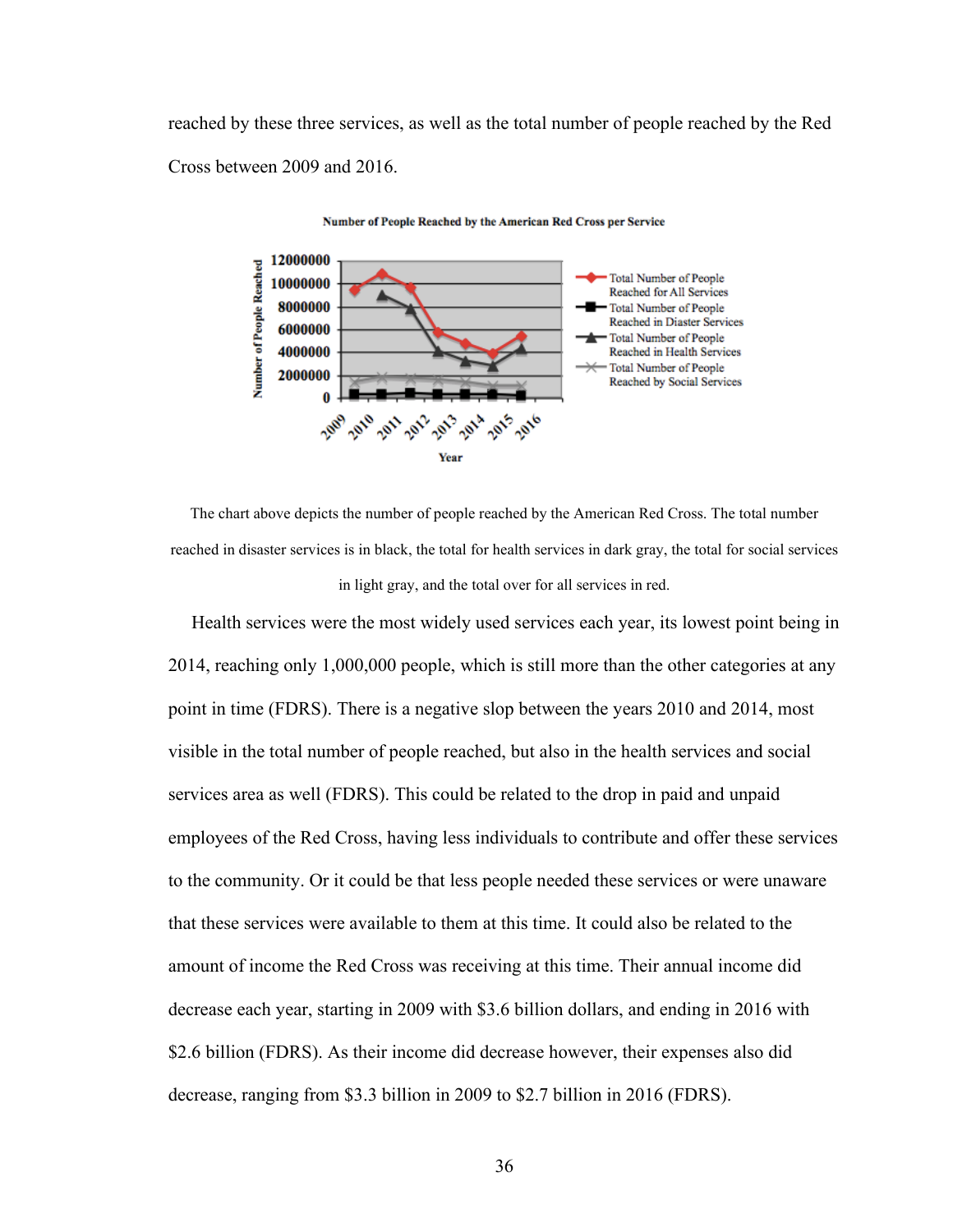#### American Red Cross Annual Report for 2016

 Data was also collected from the American Red Cross's Annual Report for 2016, which is available online to the public. The Report goes through the year's highlights, as well as an overview of the financials. It also lists out all major donors for the year, as well as their leadership, and their mission statement. The mission statement for the Red Cross in 2016 is as follows, "The American Red Cross prevents and alleviates human suffering in the face of emergencies by mobilizing the power of volunteers and the generosity of donors" (American Red Cross). From this statement it can be seen that volunteers are of high importance to the Red Cross, and that their actions truly make the differences seen in the communities that they work in. The Red Cross highlighted many areas of their core programs in their Annual Review including topics like fire and safety, worldwide disaster relief, health training, blood donation, and veteran services.

 Fire recovery is a main focus of the Red Cross, with 94% of the disasters they responded to being home fires (American Red Cross). They hope to reduce fire related injuries by 25% in 2020 and had been making strides to help make this goal a reality (American Red Cross). The Red Cross installed over 350,000 some alarms in households, taught over 270,000 children how to detect and stay safe during a fire, worked to make 140,00 homes safer from home fires by delivering fire extinguishers or making repairs (American Red Cross). The Red Cross also made strides in helping those who leaving their homes due to violence or persecution, as well as responded to these disasters and helping families reunite (American Red Cross). The Red Cross also took the opportunity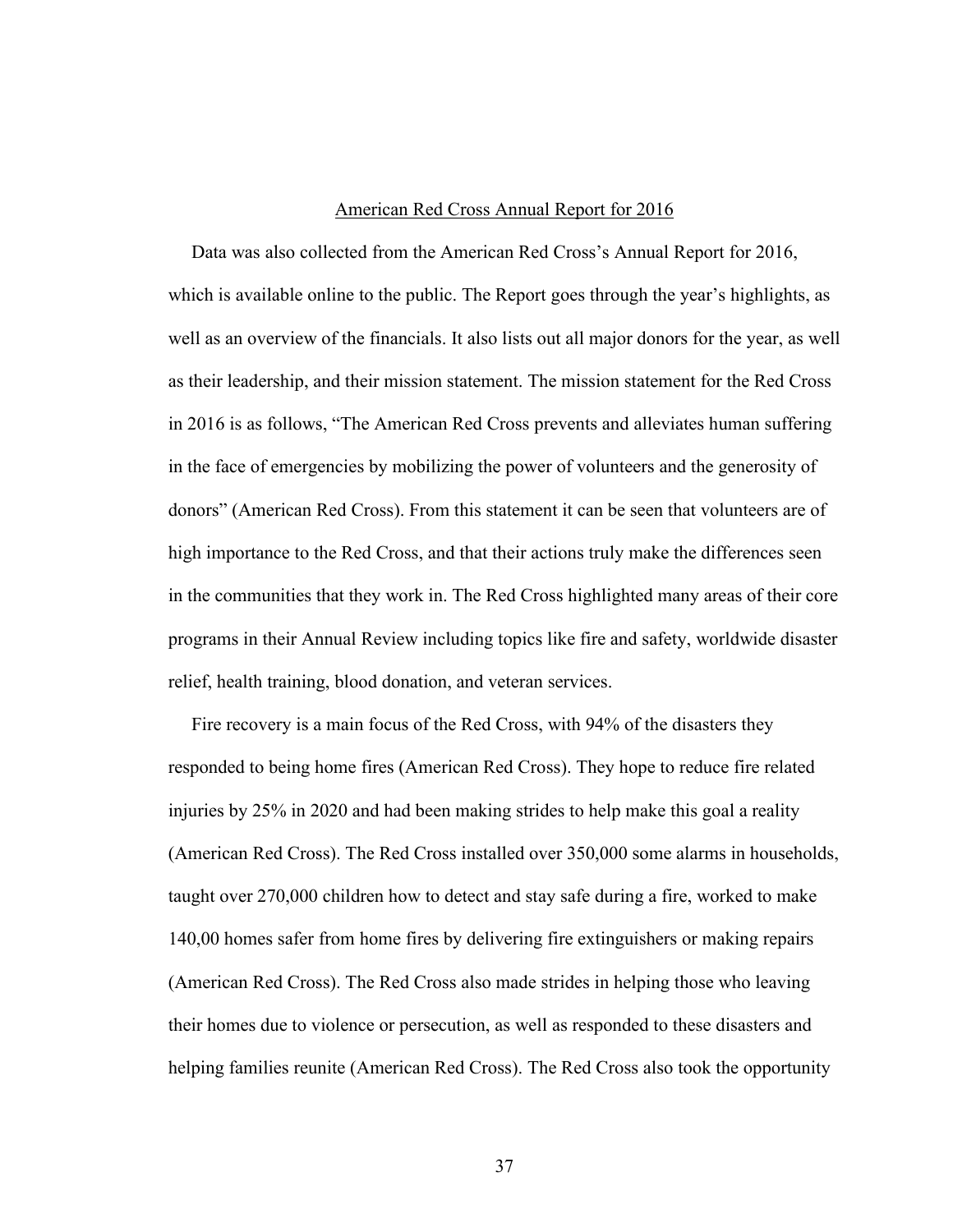to help prevent disease with vaccines when responding to a large disaster, vaccinating over 170 million children for measles in 2016 (American Red Cross). The Red Cross was also able to help over 4 million after a disaster, helping to connect 23,000 families after the conflict (American Red Cross). The Red Cross also offered lifesaving trainings to the public, in order to ensure safety such as swimming lessons, first aid and CPR (American Red Cross).

 Another large service provided by the Red Cross is collecting blood for those in need. In the year 2016, 4.8 million units of blood was donated, which helped patients at over 2,600 hospitals across the country (American Red Cross). The Red Cross also provides services to veterans and their military families, offering emergency services, coping strategies, and providing therapy items for veteran hospitals (American Red Cross).

 Below is also the Red Cross's financial statement for the 2016 year (American Red Cross). This includes items like net assets, operating revenues, contributions, and expenses.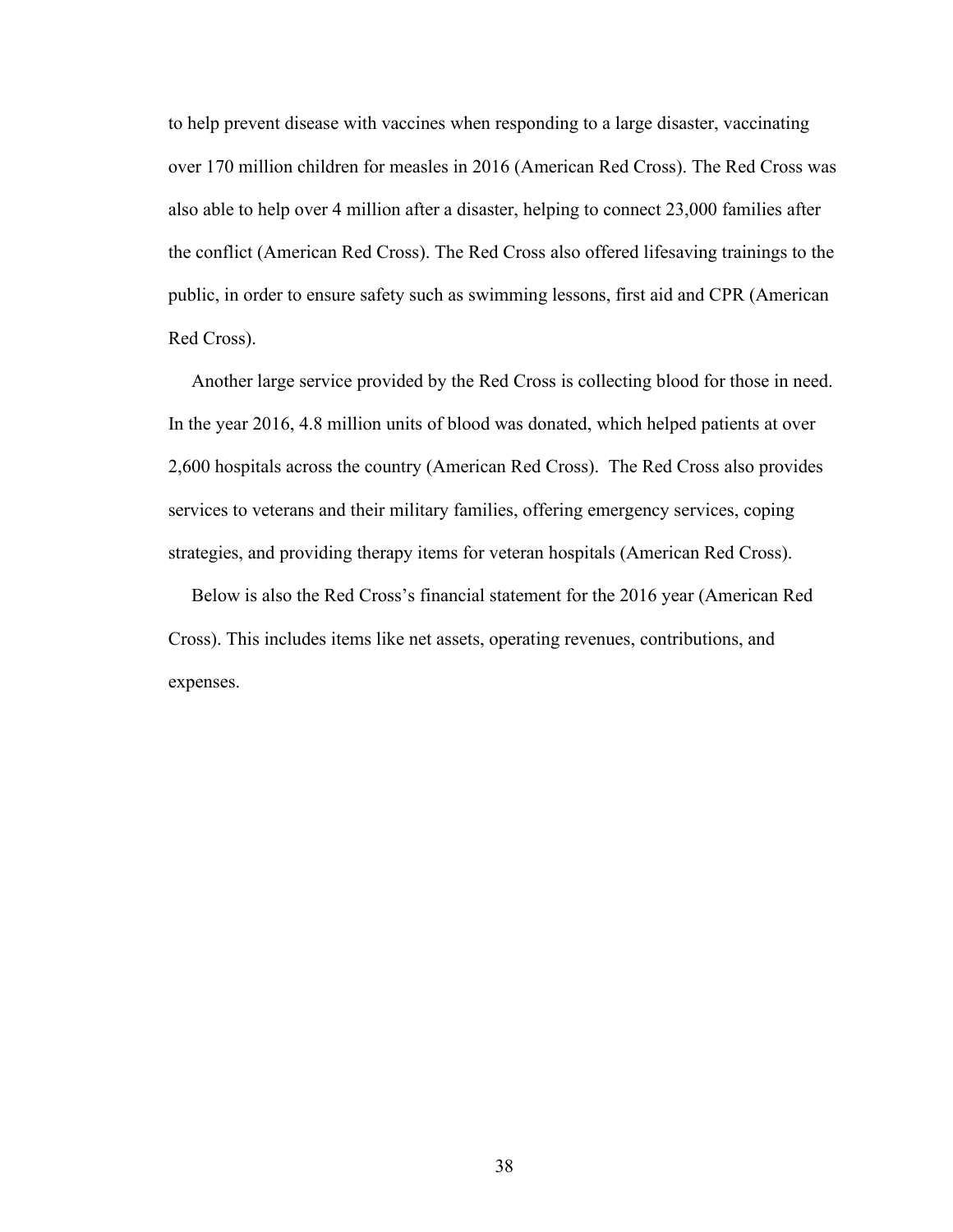Fiscal Year 2016 (7/1/2015 - 6/30/2016)

| <b>Net Assets</b> (in millions):                    | \$985.6   |       |  |  |  |
|-----------------------------------------------------|-----------|-------|--|--|--|
| <b>Operating Revenues &amp; Gains (in millions)</b> |           |       |  |  |  |
| Products & Services                                 | \$1,878.9 | 70.6% |  |  |  |
| Contributions                                       | 602.5     | 22.6% |  |  |  |
| ■ Investment Income & Other                         | 178.7     | 6.7%  |  |  |  |
| Total \$2,660.1                                     |           |       |  |  |  |

**Contributions** (in millions)

| Corporate, Foundation & Individual Giving | \$378.4 | 63.0% |
|-------------------------------------------|---------|-------|
| Legacies & Bequests                       | 96.8    | 16.0% |
| United Way & Combined Federated Campaign  | 65.9    | 11.0% |
| Donated Materials & Services              | 61.4    | 10.0% |
|                                           |         |       |

Total \$602.5

Operating Expenses (in millions)

| ■ Biomedical Services                         | \$1,736.3 | 63.8% |
|-----------------------------------------------|-----------|-------|
| Domestic Disaster Services                    | 339.7     | 12.2% |
| Fundraising                                   | 169.7     | 6.2%  |
| Health and Safety Services                    | 148.3     | 5.4%  |
| International Relief and Development Services | 119.7     | 4.4%  |
| Management and General                        | 116.4     | 4.3%  |
| Service to the Armed Forces                   | 65.2      | 2.5%  |
| Community Services (other local programs)     | 33.2      | 1 9%  |
|                                               |           |       |

Total \$ 2,721.5

The above chart shows the Red Cross's financial statements for the year of 2016. It is broken down into net assets, operating revenue and gains, contributions and operating expenses.

 As shown, the highest contribution donors are corporations, foundations and individual giving (American Red Cross). The highest expense that the Red Cross has is biomedical services followed by disaster relief (American Red Cross). It is interesting to point out that management expenses are not the lowest expense on this list, as services to armed forces and communities are below, however management expenses only take up about 4% of total expenses (American Red Cross).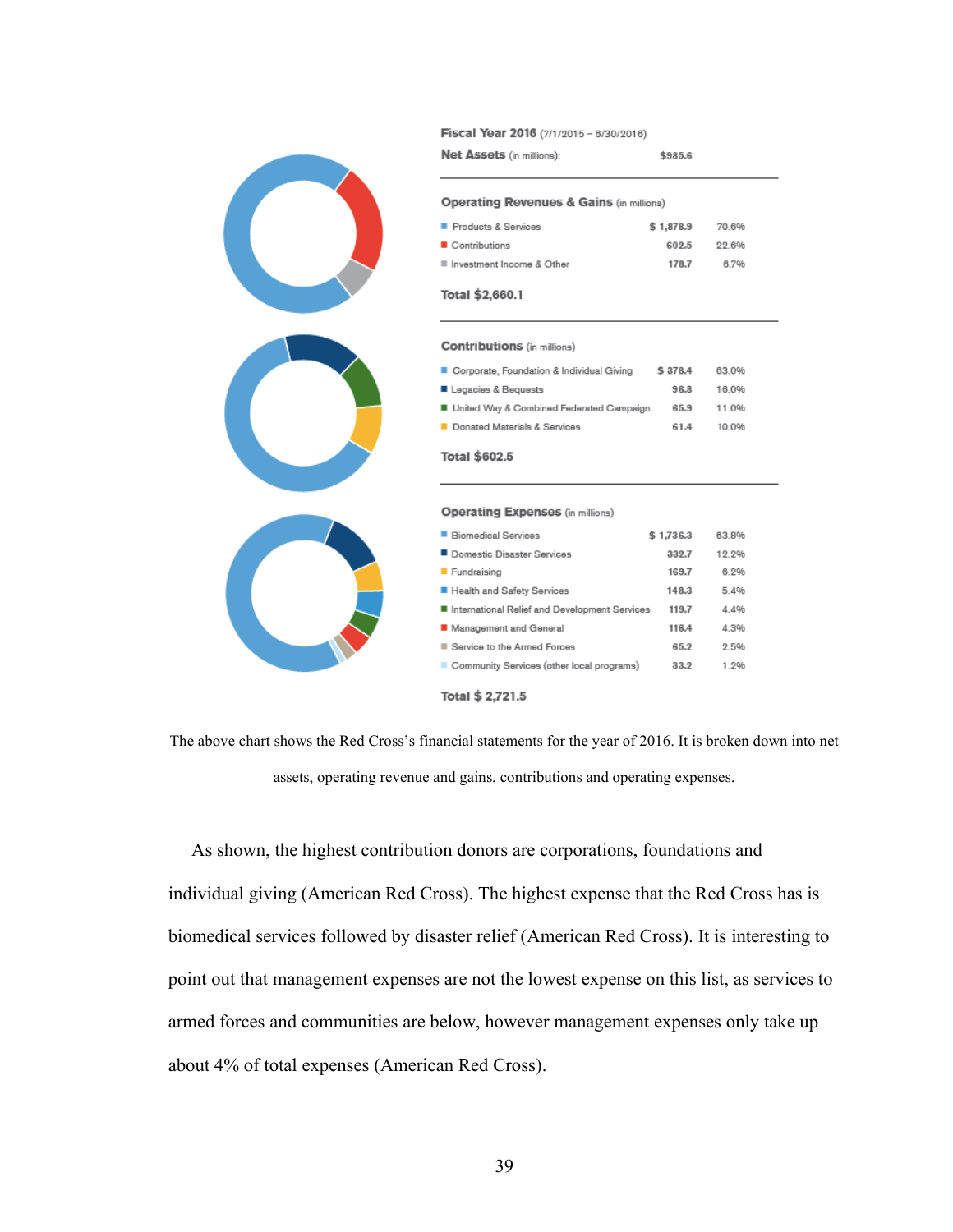#### Executive Director of the Northern and Eastern Maine Chapter Interview

 An interview was conducted with Caroline King, the Executive Director of the Northern and Eastern Chapter of the American Red Cross in Bangor, Maine. King was promoted into this position after starting as a college intern with the Red Cross and climbing the career ladder (King). King has been part of volunteer projects such as Services to the Armed Forces, Disaster Services, as well as being an Officer responsible for managing Maine's grant programs (King). As the Executive Director of the Northern and Eastern Chapter, King has a wide variety of roles, including community awareness, increasing volunteer participation, and promoting the mission of the Red Cross (Red Cross). The interview took place in May of 2018, with Taylor Tyrrell conducting the interview. Questions mainly consisted of volunteer tracking, volunteer programs, volunteer value, and volunteer motivation.

 King explained how there are five main program areas that volunteers can help out with at the Red Cross. First, there is Disaster Relief, which can be a small or large task (King). This type of program deals with preventing and preparing for disasters as well as responding to local or potential national calls (King). It also deals with education for children and seniors on how to prevent disasters such as house fires (King). The second area is health and safety, where volunteers can work with the community to learn first aid skills, CPR, swimming and lifeguarding (King). The third is services to the armed forces (King). In the past this area use to be much larger, as the Red Cross was one of the main certified communication links between armed force members and their family or loved ones (King). The Red Cross would deliver messages to military members from the United States, such as letters letting them a loved one has passed, or their wife was in labor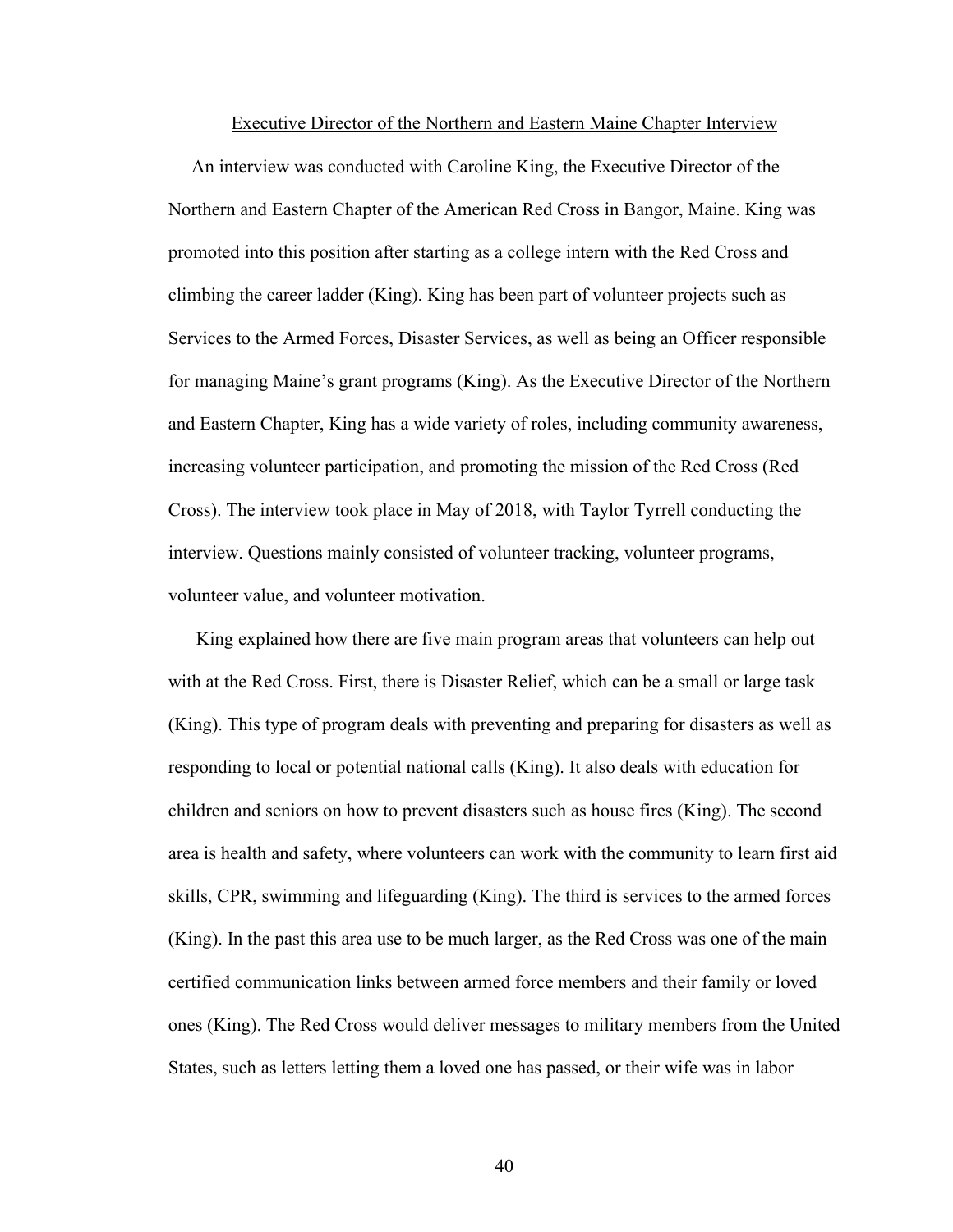(King). The Red Cross would also help them make the accommodations to return to home (King). Currently, this area dealt with helping veterans as they returned home and those who are getting ready to leave, along with their families (King). Fourth are biomedical services, such as blood donation. Lastly is international and social services, which helps other red crosses worldwide (King).

 King also explained how the Red Cross tracks their volunteer's activities and hours. The Red Cross had implemented a relatively new system, which kept all information online instead of locked away in filing cabinets around the office (King). King stated that this had actually created a challenge for some volunteers, as many did not have a computer or computer skills. The accuracy of this online database was be low, and it was very time consuming to transfer all of the paper data over to the site. The system is called Volunteer Connection and would be very helpful in the future. Volunteer connections sets up an account for each volunteer, and keeps track of their address, phone number, birthday, any trainings they have received, the numbers of hours they have volunteered, what activities they are part of, their preferences for work, education, if they have a spouse, previous assignments, how long they have been a volunteer, awards, certifications, recognition, if they are a veteran, their contributions, their language, if they have a passport, their resume, skills and experiences, which airport they prefer to use, any communication that has been had with them, if they part of any other organizations, and a place to say when they are available to volunteer (King).

 The Red Cross focuses on personal relationships with their volunteers, especially when they are first becoming interested as a volunteer. If an individual decides that they want to become a volunteer with the Red Cross, all they need to do is register as a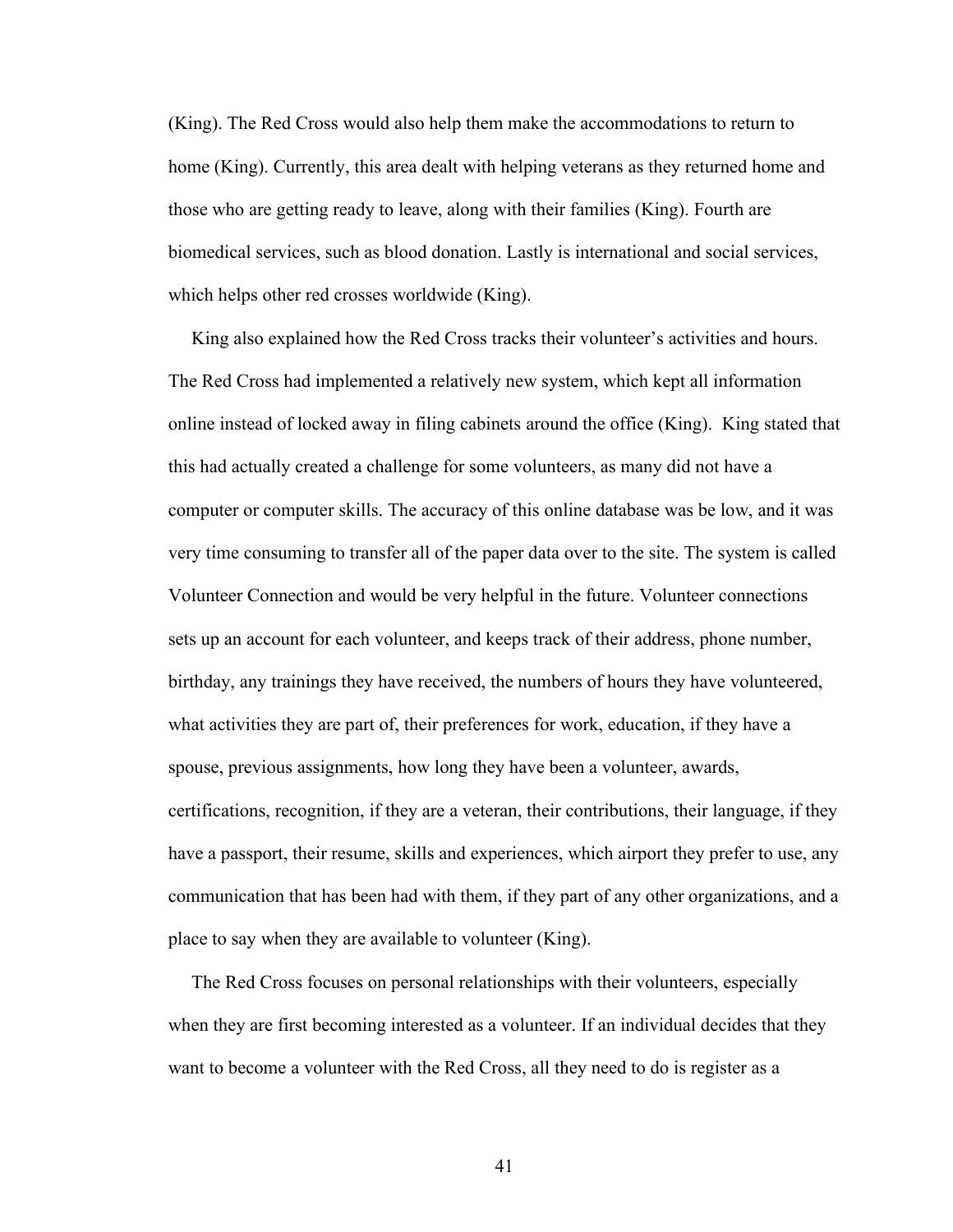perspective volunteer on their website (King). The perspective recruit will then be asked to fill out an application in order to gain some information and see where they might fit best in (King). Once the application has been completed, the new recruit will be referred to another volunteer who has been with the organization (King). This creates a mentor and mentee relationship between the two volunteers, and often the mentor is someone in the same field of volunteer interest (King). The two volunteers can then meet in person and discuss how they could help the Red Cross (King). So far there over 1,000 volunteers in Maine with over 42,000 logged hours of volunteerism (King.) King also explained that number of hours is probably even much more, due to the fact that many volunteers may not log their hours correctly, or their hours may count towards another Red Cross if they are helping in a different state or country.

 King believes that the volunteers of the Red Cross take to heart the mission statement and try to implement this into their communities. King knows that the volunteers have something to give to the organization, whether that be money, time, or skills. Many volunteers are excited to come into the center and want to give what they can, whether that be high end knowledgeable skills, or even just taking the trash out. King also stated that many volunteers may need something from the organization. They may need to fill volunteer hours for school, or they may just want to be part of a social group to make some friends. King also believes that the longer the volunteer stays with the organization, the more invested they are with the group, as well as gaining more skills and training which in return make them a more valuable volunteer. King stated that the Red Cross in Maine alone has about 1,100 volunteers and 20 paid employees. King is always looking for more volunteers, and her goal is to have one volunteer be located in every town or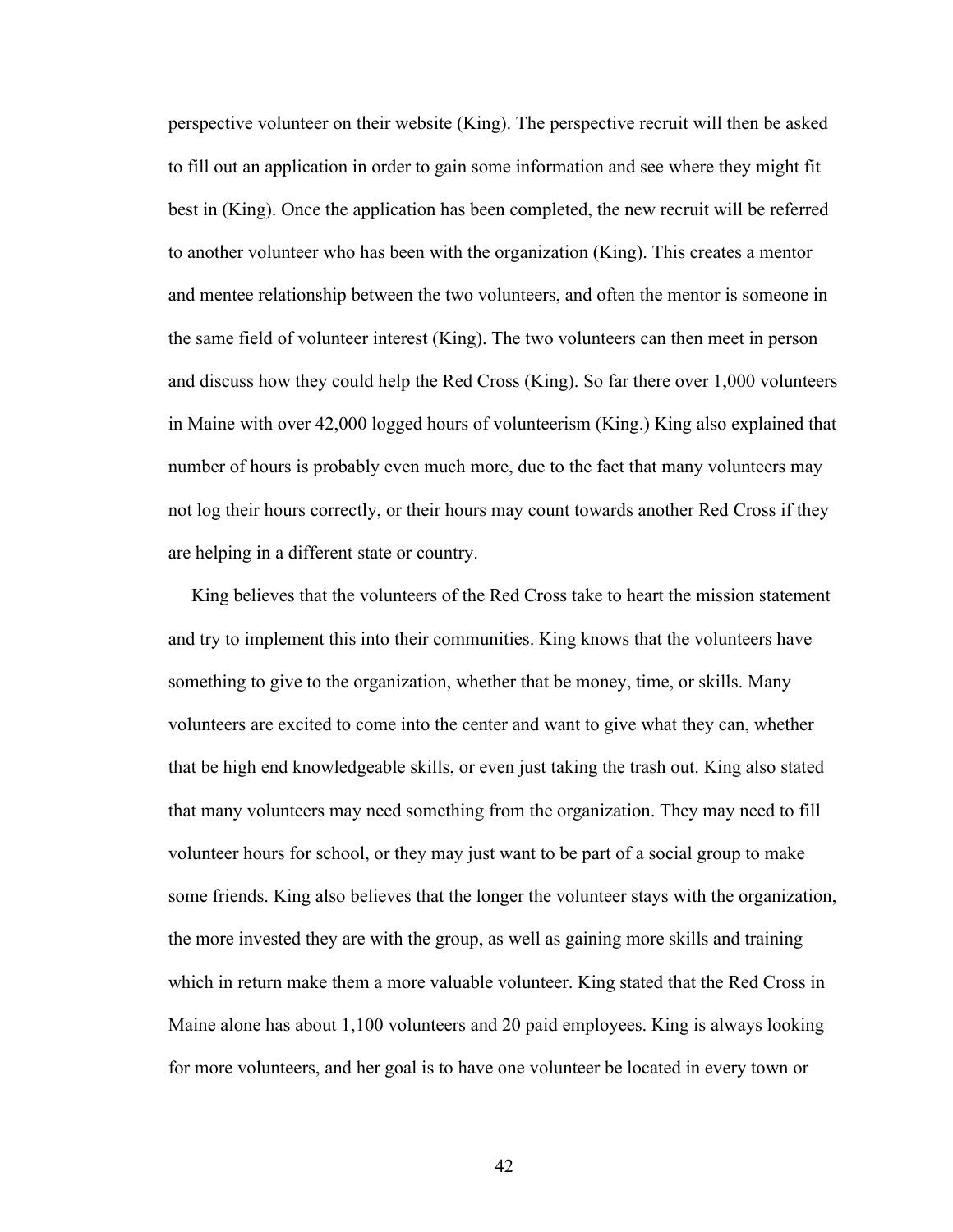city in Maine. Right now, there are Red Cross volunteers in every county, but there is always room for improvement (King). King measures the value of her volunteers based on the national average of volunteer service provided by United Way. United Way typically has an average wage per hours of volunteer contribution that they have posted (King).

 One challenge that King still faced was engaging volunteers in cities and towns that the did not have offices in, like Bangor. It was difficult for the Red Cross to make a prescience in this towns if there is no central location (King). There are only five building locations in the State of Maine, and their largest concentration of volunteers are around those building (King). King had tried a few things previously in other cities, but was still trying to create a way to engage virtually with these areas that they could not be physically present in. Northern towns posed an issue for King, as community members were often spread out. King had originally thought that these small rural towns would be easier, since the community was tight knit.

 While finding volunteers in rural towns has been a little difficult, the Bangor Red Cross has been adapting their marketing tactics to recruit new volunteers. The best marketing that the Red Cross relies on is word of mouth, but they also take part in using flyers, online websites, and social media (King). The Red Cross even pairs up with larger organizations such as United Ways and 211 which help connect volunteers to programs in their local areas (King). The Bangor Red Cross is also implementing a new style of marketing soon. Representatives from the Red Cross will visit local coffee shops and hold office hours in the coffee shop, allowing people from the community to stop by and chat, ask questions, or start their volunteer relationship with the Red Cross (King). This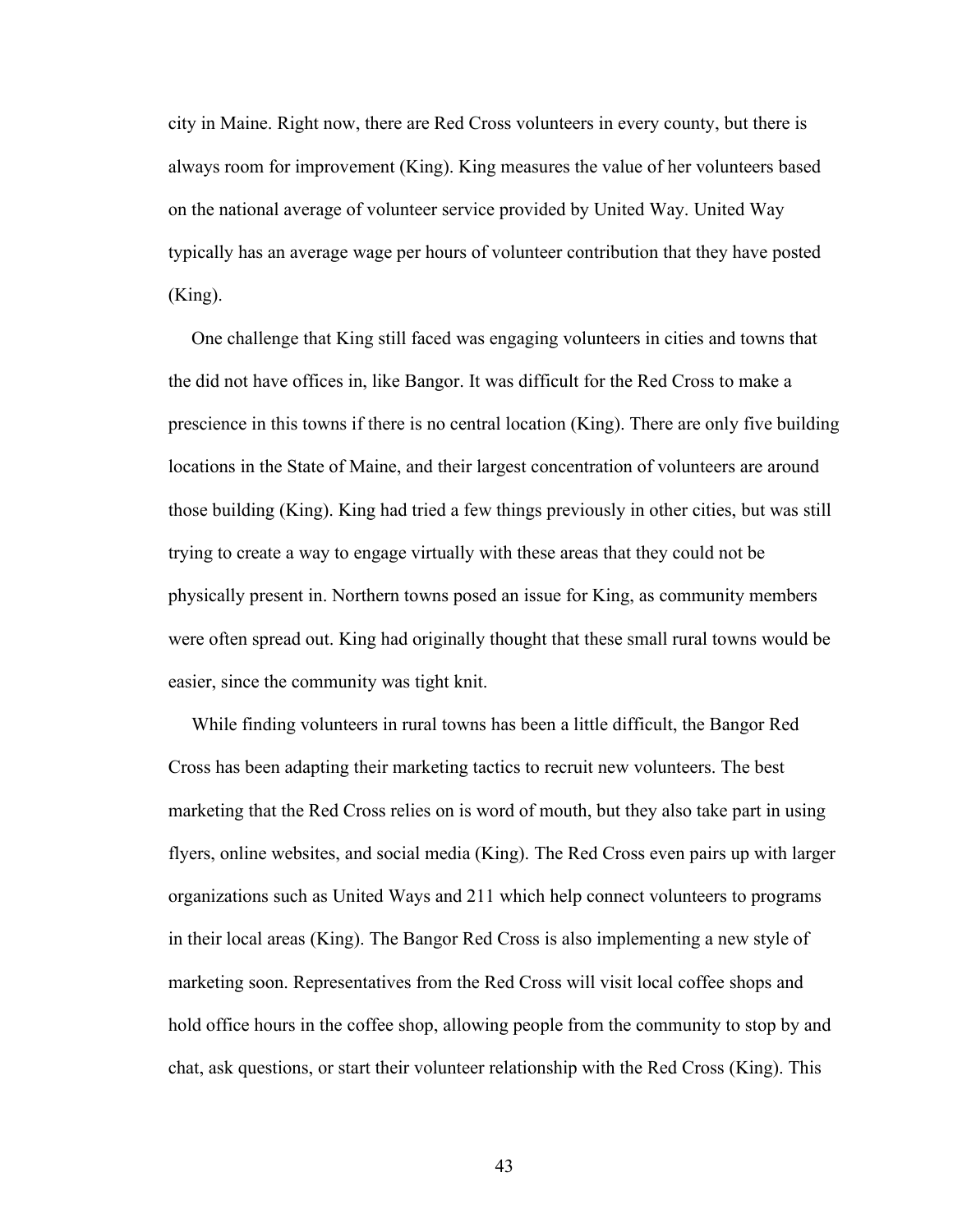seems like a promising tactic; however, it is new, and results have not been discovered yet. King was very excited to start these open office hours, especially since it allowed the Red Cross to make more of a presence in smaller towns where they do not have a local office. This will hopefully bridge the gap between the Red Cross and areas they have not been able to reach out to effectively yet. These coffee shop community events will be focused on areas that need more volunteer recruitment (King).

 With recent changes in the Red Cross's filing system of volunteers, it is difficult to determine if there has been a decrease or an increase in the number of volunteers recently in Bangor (King). King had explained how previously they had paper files of volunteer portfolios and it was not until recently that all of this information was transferred to their online volunteer database. The Red Cross is doing better now at staying on top of their volunteers and with this new system they will be able to know how many volunteers they have logged, the last time they heard from the volunteer, or even the last time that they say the volunteer (King). Volunteering with the Red Cross also goes in waves and follows with what is happening in the world at the time (King). If there are a lot of disasters that require volunteer aid, or local fires, or blood drives, volunteerism may increase drastically until the issue is resolved. There many volunteers though who do follow a strict schedule of when they will arrive to help, and some even visit every day to lend a helping hand (King). The Red Cross does have regular volunteers but also hosts many episodic volunteers for a variety of reasons (King). Individuals may come to the Red Cross when they are between jobs. By volunteering they may develop a new skill to help them land a new job or may just be filing in time until they get a job. Once they have anchored down a new job, their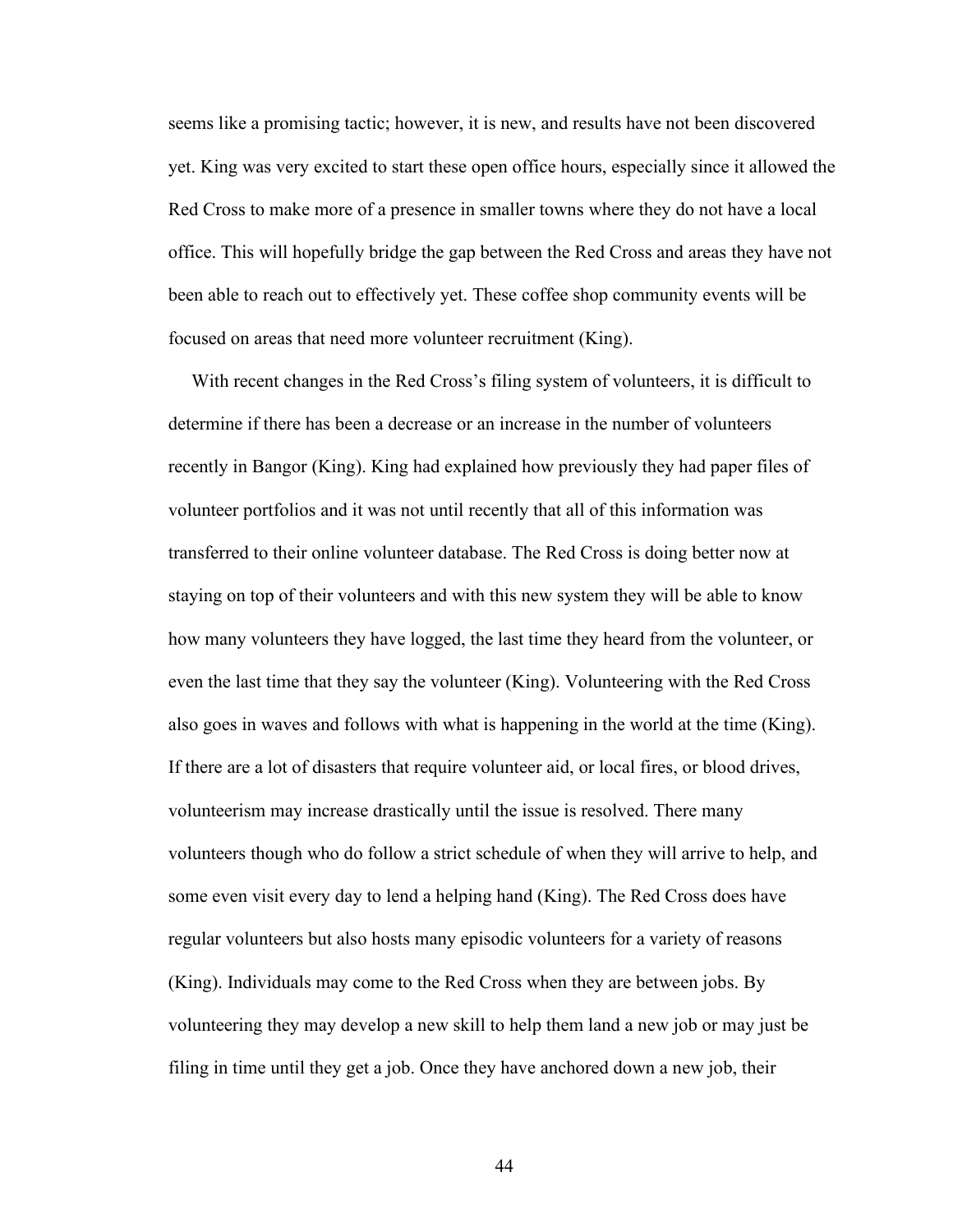volunteerism may reduce or even top.

 The Bangor Red Cross hosts around one to two college students each year, acting as a mentorship program (King). The college student can either work directly in the office hands on, or often most of the training and other volunteer work can be done remotely (King). These students may use this time as an internship, possibly for college credit. The student's partner with the Red Cross and their school, and there is often communication between the professors as well, making sure that the resident is getting the value out of the experience that they need. The Red Cross also sponsors clubs within high schools and colleges for students to become volunteers with the Red Cross (King). While the students are true Red Cross volunteers, their club brings them together as a unit, having the individuals gain knowledge and experience by working on group projects for the Red Cross (King). The club acts as the main structure for the volunteering, and even offers up as a home base for the students (King).

 Most of the volunteers at the Bangor Red Cross are middle aged or older (King). Many volunteers come to join after their career is over or they have retired (King). King said that a lot of their senior volunteers just are not ready to be done with working quite yet, and they would like to fill up their time with something meaningful, so they do not get bored. Older volunteers offer quite a few benefits to the Red Cross as well. King mentioned that older volunteers have much more flexibility than those with a fulltime job. This allows them to be available to help at times that are needed without having to worry about conflicting schedules. Elderly volunteers often are able to go to another Red Cross that needs help, whether that be in another state or country, since they do not have many commitments here (King). King also mentioned that an elderly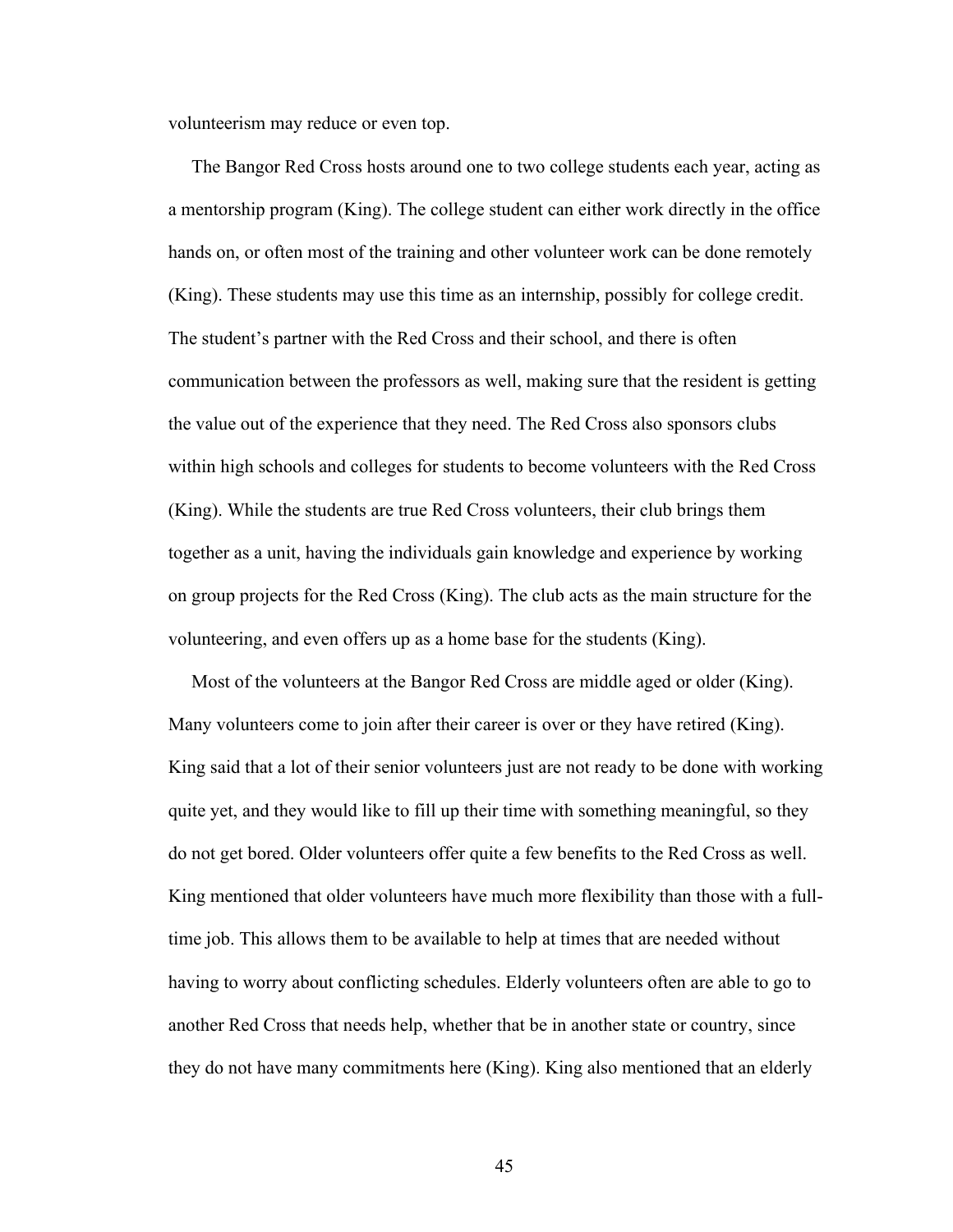volunteer is beneficial because they can also help at all times of the day if a disaster occurs, especially overnight. They do not have to worry about waking up early for work or anything like that.

# Conclusion

 The literature review brought many interesting insights to the topic of volunteer motivation in the human services field of the nonprofit sector. The literature review concluded that there were four main determinants of volunteerism; person, social interactions, efficacy, and context. The literature review proposed one major approach, the functionalist approach, to understanding volunteer motivation. The functionalist approach was first introduced by Clary and Snyder, who stated that volunteers can have individual motivations for volunteering as well as satisfy different motivations when completing the same type of work. The volunteer must also receive satisfaction for their motivation from their volunteer work in order to continue their relationship. Clary and Snyder claimed there were six main motivations of volunteerism; values, understanding, enhancement, career, social and protective. The most popular motivations were values, understanding, and enhancement, while the least popular motivations were career, social and protective. Clary and Snyder used the Volunteer Functions Inventory, a 30-question questionnaire based on the six main functions of motivation, to measure individual motivations. It was also concluded that advertisements tailoring towards an individual's motivations were more likely to attract and retain volunteers.

 Per the literature review, it was discovered that open ended questionnaires were more likely to provide honest, concise feedback. Questionnaires that provided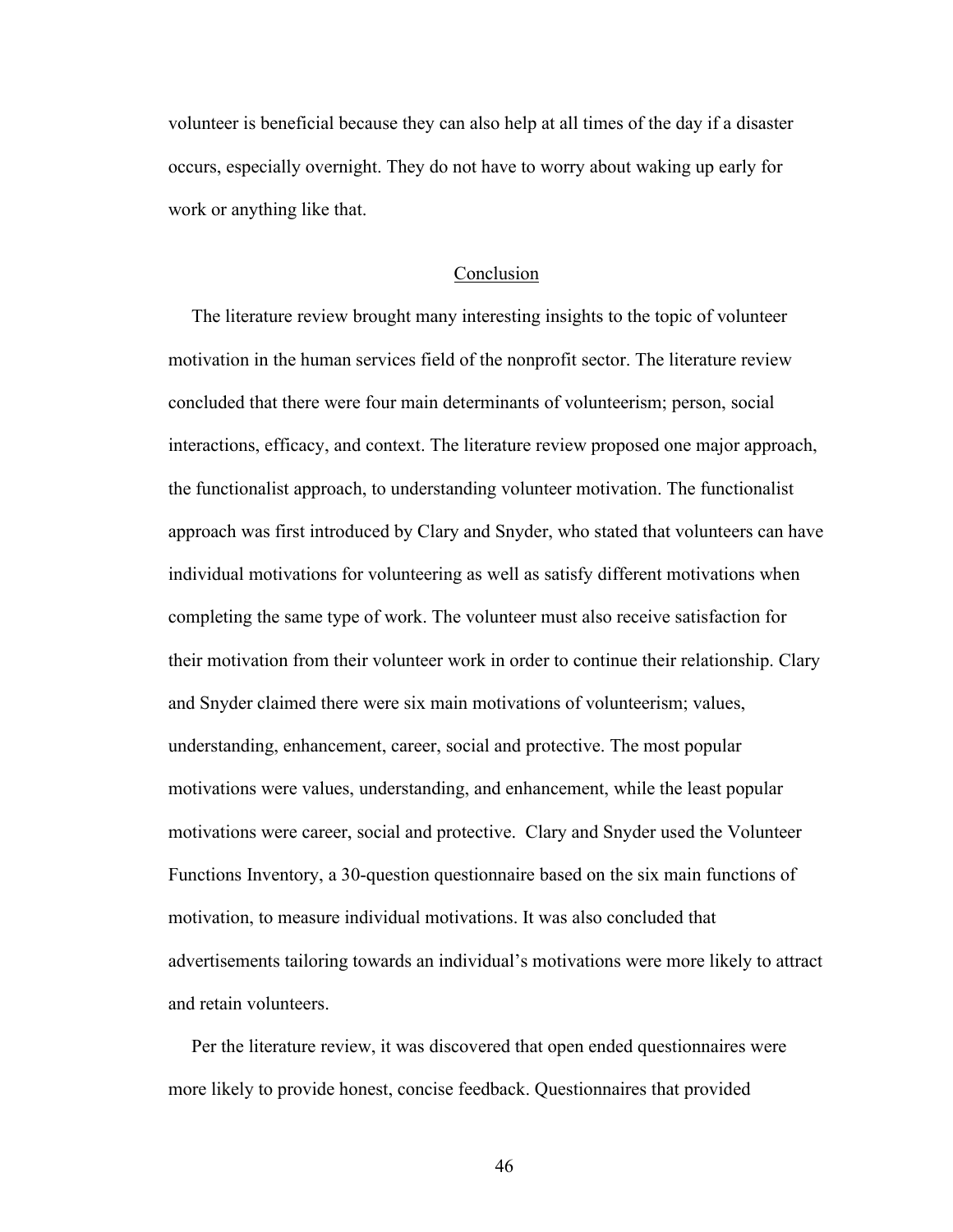statements to choose from often led the participant to over choose. Volunteers in the human services field were more likely to be motivated by altruism and the opportunity to gain a new experience. Human service volunteers also tended to be highly educated and have few social relationships. Red Cross volunteers specifically wanted to help others, contribute to their community, and to gain new training skills in their field.

 One topic from the literature review was the curvilinear relationship between age and volunteerism. The most active age group was between age 40 and 44, with it decreasing on both sides of the age spectrum. Older volunteers were motivated to volunteer in order to feel needed by their community and to make social connections. Elderly volunteers experienced a positive relationship with the social motive to volunteer, and a negative relationship with the career motive. A few other positive relationships that were found in the literature review were occupation level, education, marital status, having children, income and health. Parents with children were actually the group that was involved in the most volunteer groups.

 The literature review also looked into college students and their relationship with volunteering. Young volunteers were often concerned with gaining job skills that could be used later on in their career. While college students were one of the smallest groups of volunteering, there was a steep relationship between being in college and volunteering, as well as having a college degree and volunteering. College students also thought that most important field to volunteer for was the human services field. College students still prioritized the values and understanding motivation to volunteer, but they also had the strongest relationship between the career motivation and volunteering compared to any other group. The literature review also discovered that student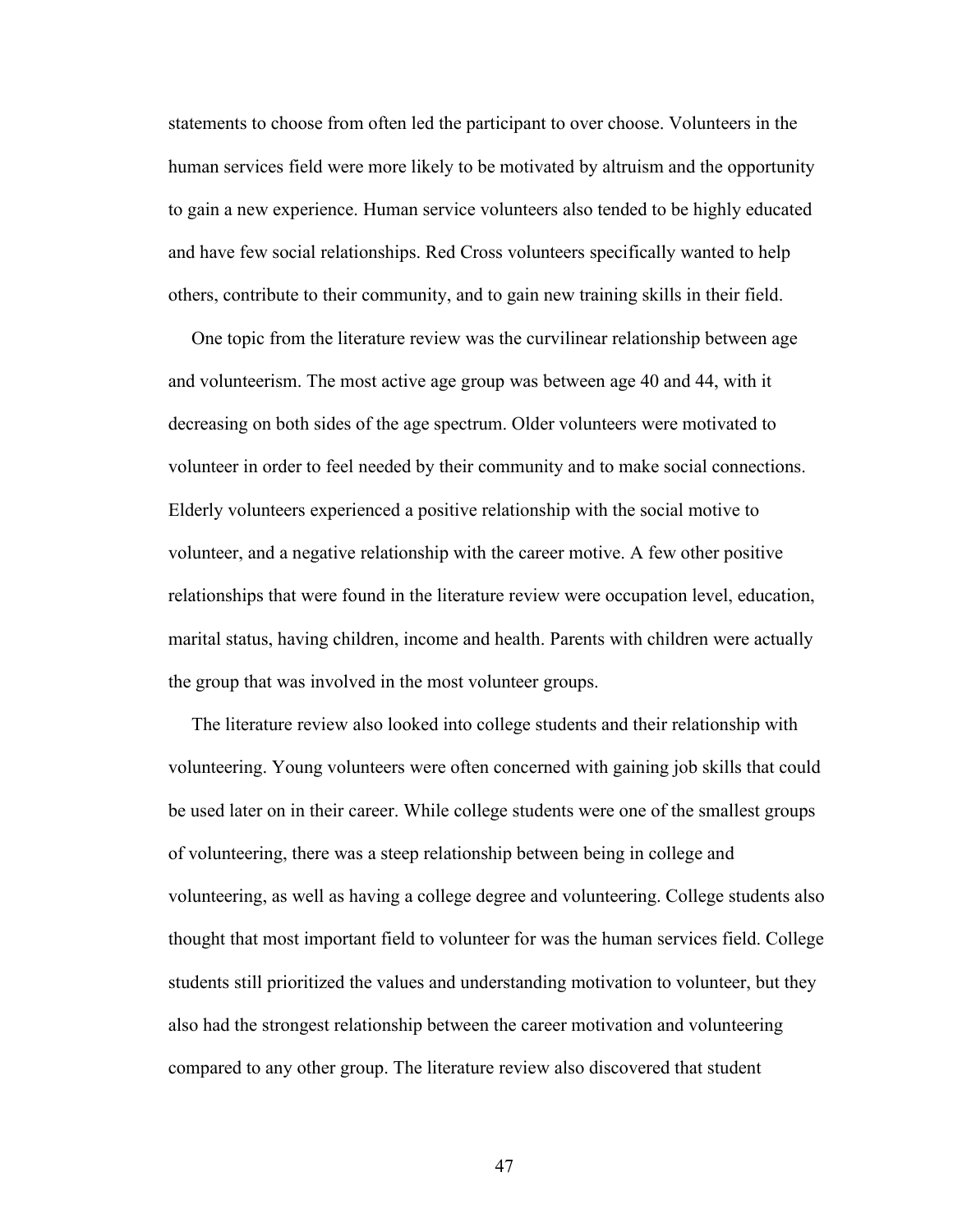volunteers were more likely to be occasional volunteers, since they had many other time constraints.

 After reflecting upon the literature review, it has been shown that it is very important to know what motivates your volunteers. In order to determine what motivates your volunteers, at the minimum, the Volunteer Functions Inventory questionnaire should be administered. If time allows, an open-ended questionnaire could also be sent to volunteers after they have been with the organization for a bit. It also important to collect basic demographic data on the volunteer, as well as education and career history. By collecting this information, managers and team leaders may be able to better understand what the volunteer is looking to get out of their volunteer experience. By knowing their education history, a team leader may be able to determine what skills or knowledge they have in specialized areas and be able to fit them with a project that would benefit their motivation to add value to their career. Those who are already in their career or retired, should be matched with programs that allow them to still contribute to their community effectively, as well as maintain social relationships with those around them. While time is often scarce in the nonprofit field, it could also be beneficial for managers and leaders to spend one on one time with volunteers, observing and communicating about what actually does motivate an individual. Sacrificing a little bit of time to focus on volunteer motivation will be beneficial in the end for retention of volunteers for the organization. It will also save the organization time in recruiting and training of new volunteers to replace those that were not being satisfied with the work.

A case study on the Red Cross of Bangor, Maine was accomplished through two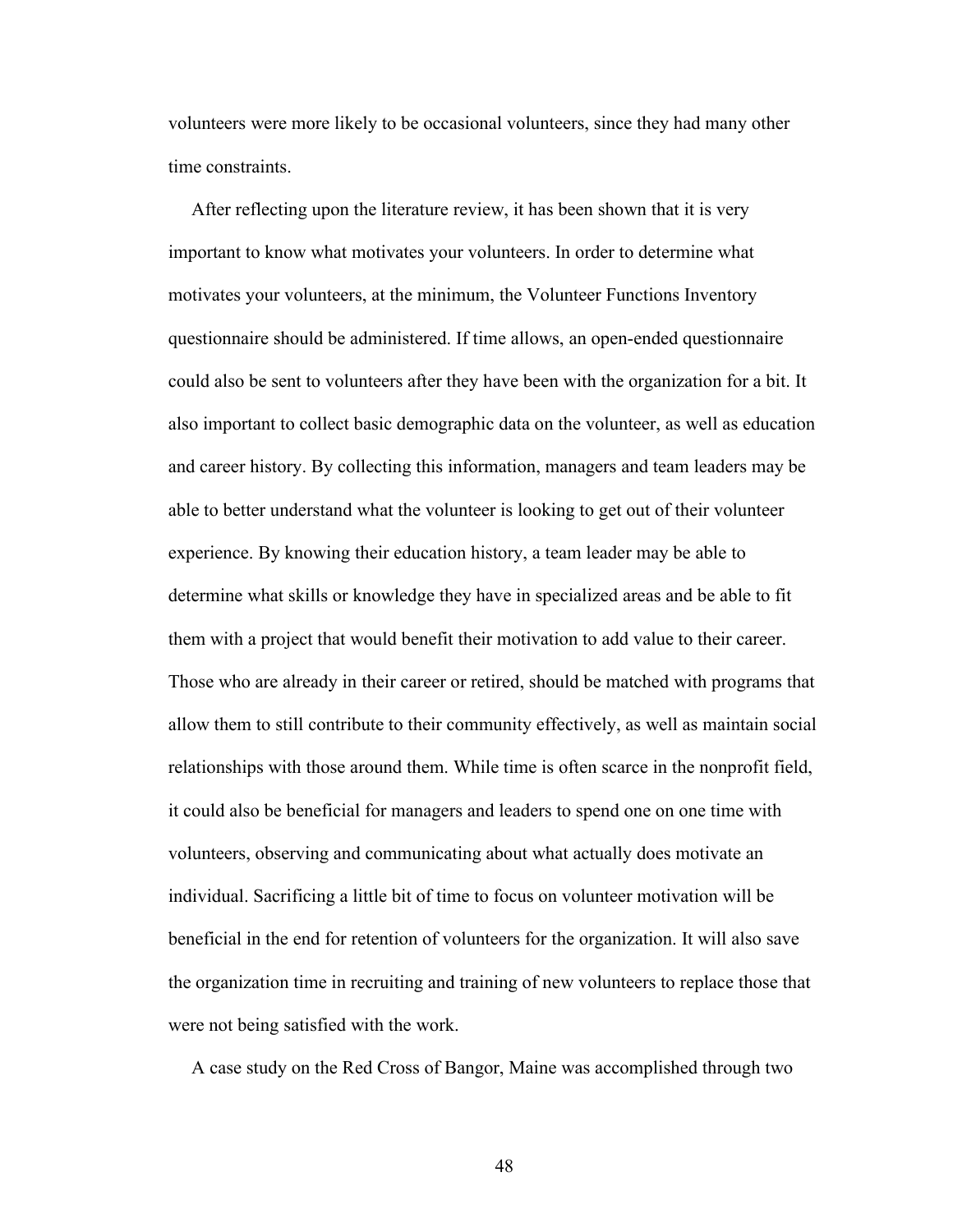interviews with Caroline King, the Executive Director of the Northern and Eastern Chapter of the American Red Cross of Maine. King explained the five areas of the Red Cross; disaster relief, health and safety, armed forces, biomedical services, international and social services. King's Red Cross office also recently updated their volunteer tracking with the online system, Volunteer Connection. Volunteer Connection allows the volunteer to create their own volunteering profile, as well as update things like their personal information, trainings, volunteer hours, education, and skills. However, with the system being relatively new, it has been a struggle to update all volunteer profiles. Volunteers now have to log their own hours as well, which poses a problem with accuracy.

 The Red Cross also works closely with their volunteers during the recruitment stage. When an individual expresses interest in becoming a volunteer, a local volunteer becomes their mentor, joining up with them in the community and introducing them to the Red Cross. King believes that the Red Cross's volunteers are motivated by the mission statement of the Red Cross, and work towards upholding the values of the organization. While the Red Cross in Maine struggles with recruiting volunteers in rural towns, they are working towards improving their marketing techniques. Before, the Red Cross utilized flyers, online sites, and social media, but have now turned to hosting open houses in local businesses in the community. King also shared in the interview that while most of their current volunteers are elderly, they do host two college students each year in their office. These students may be volunteering to gain job experience or may be acting as an intern and having their work applied as college credit.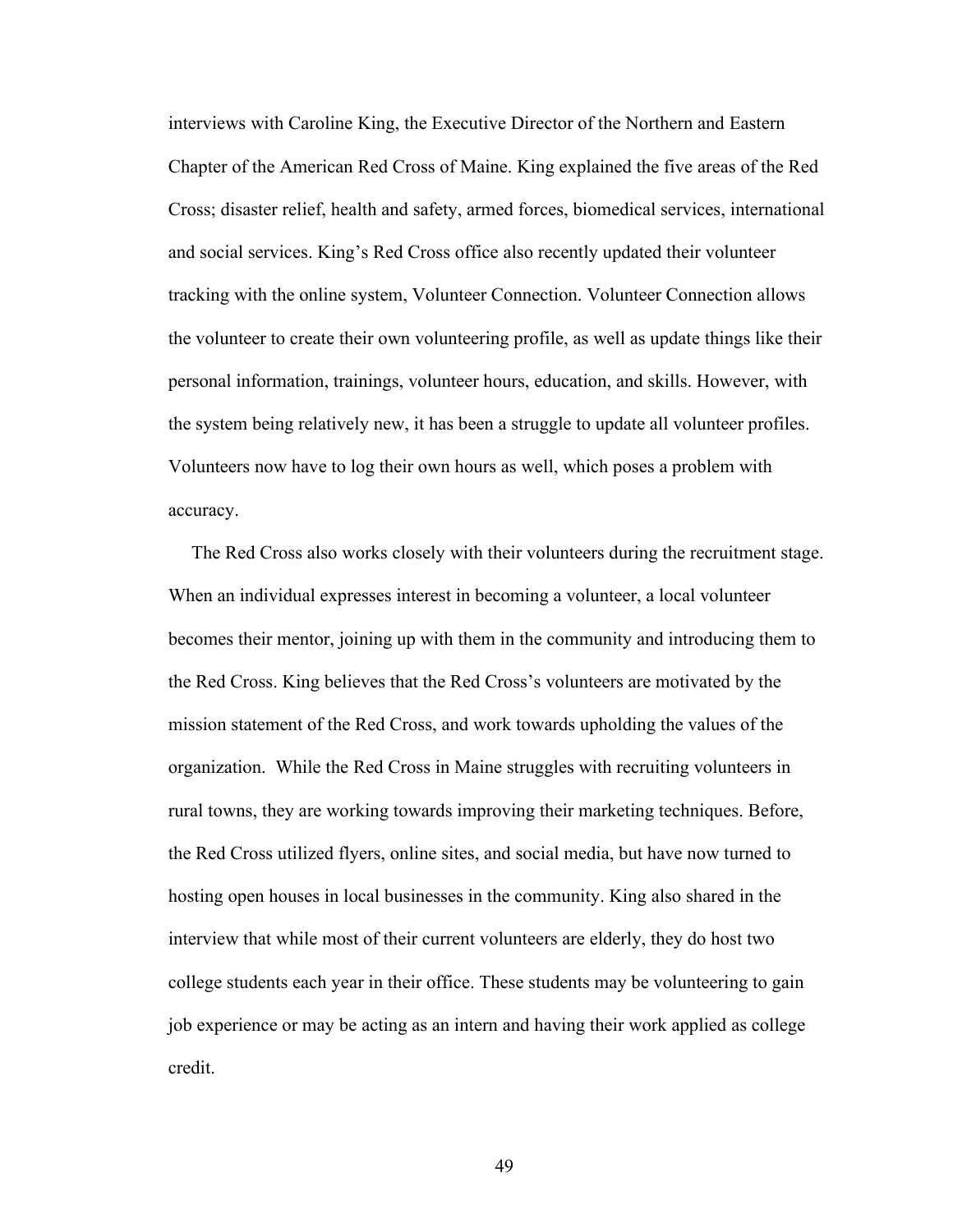An issue with volunteer recruitment was found in rural areas of Maine. Areas without a local office struggled to spike interest in community members to join. New advertising techniques were needed, with more face to face interaction. An interesting circumstance dealing with Maine could be that those in rural areas have a harder time accessing the internet, meaning that they may have harder time reaching out to the Red Cross, contacting via social media, or even being able to stay in touch with other volunteers. Red Cross locations in areas that do not have rural towns, and are more centered around large cities, may not run into this problem. Geography may deal with volunteerism. King also stated that many of their volunteers are elderly, which may also be a unique circumstance to Maine, especially northern Maine. With a more elderly population and volunteer base, many volunteers may still be having trouble using the new online system, Volunteer Connection. Many elderly volunteers may not have a computer or may have limited access. The Volunteer Connection data base does collect all pertinent information and would be extremely helpful, however the information that is currently stored in the system may not be incredibly accurate, since many volunteers do not log their hours or key in their information. Other Red Cross branches may not have this problem if their volunteer base if younger or more apt to use technology.

 The information from Volunteer Connection was unavailable and could not be studied for privacy issues. It is difficult to say how much information is currently even store in the program. The Red Cross had just switched from paper files to the online profiles, and volunteers themselves were still getting adjusted to the change. Volunteers needed to log into their account and update their information as well as log their own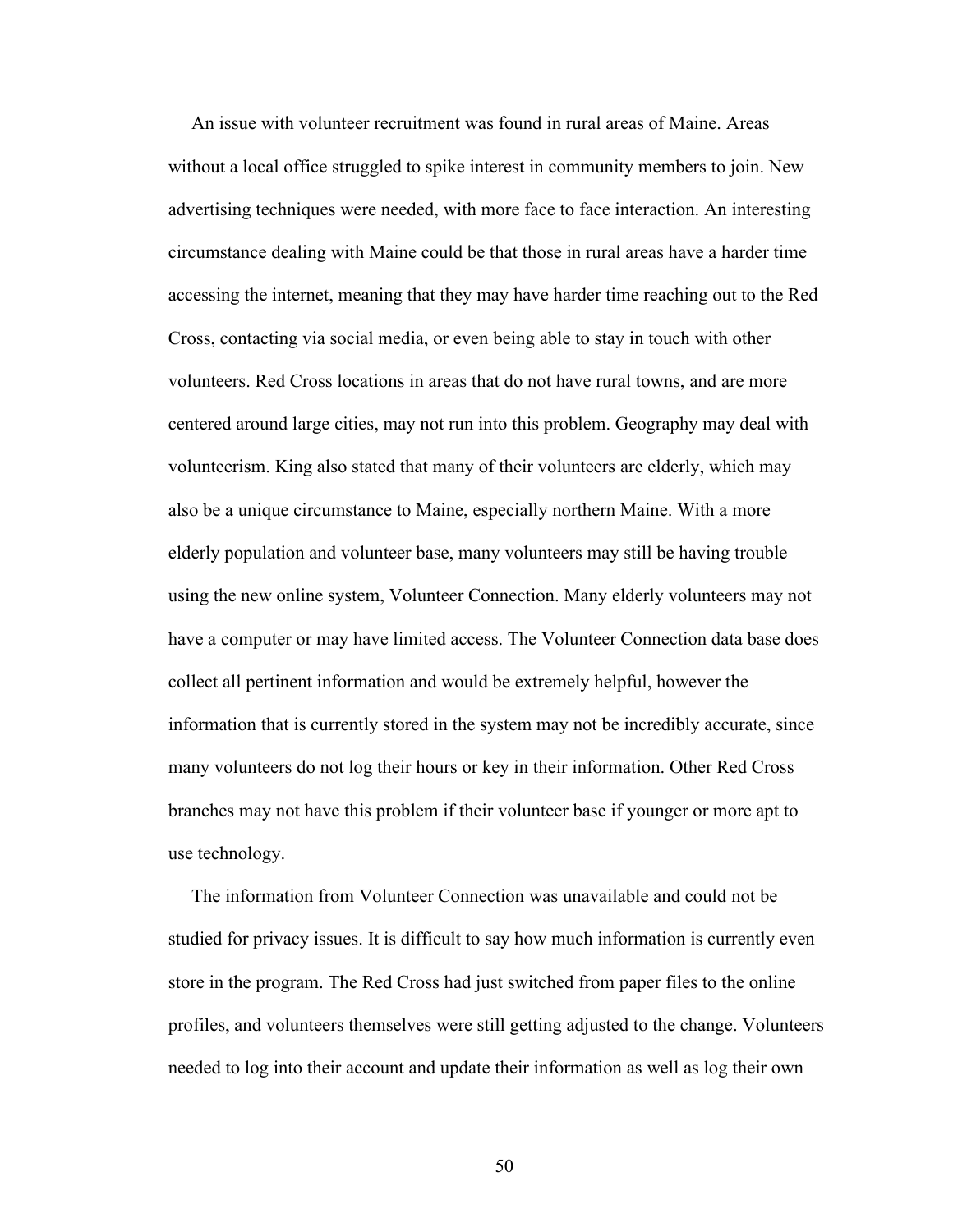hours. It is unlikely that all volunteers have accurately updated their information. For this reason we cannot make any concrete inquiries about the Red Cross volunteers based off of the literature review. The data that the system does collect is endless, and once collected would be extremely helpful in understanding more about the volunteers and their motivations. For further research on the individual motivations experienced by Red Cross volunteers, a Volunteer Functions Inventory Questionnaire should be distributed to all new volunteers. Also, when a new volunteer joins the organization and meets up with a current volunteer, a discussion should be had on what the volunteer hopes to get out of the experience. This would be a great time to really discover what motivates an individual and have an open conversation about motivation. The current volunteer could then report back to the office or make suggestions as to what type of work they may benefit from. It would also be beneficial to the organization to help all incoming volunteers set up their profile on Volunteer Connections. A common area computer could be used for volunteers to log their hours before leaving, or be available if they do not have a computer at home. For those who have trouble with using a computer or may not have a computer, they could call the office and have another volunteer or the secretary make the log. Accurate data would be extremely helpful to determine the motivations behind volunteerism for the American Red Cross.

 Collecting accurate data is often timely though, and many nonprofit organizations do not have the time to keep on top of these things. This is most likely why the organization has put this task on the volunteer, trusting them to log their hours and update their volunteer profile. It seems that many nonprofit organizations are so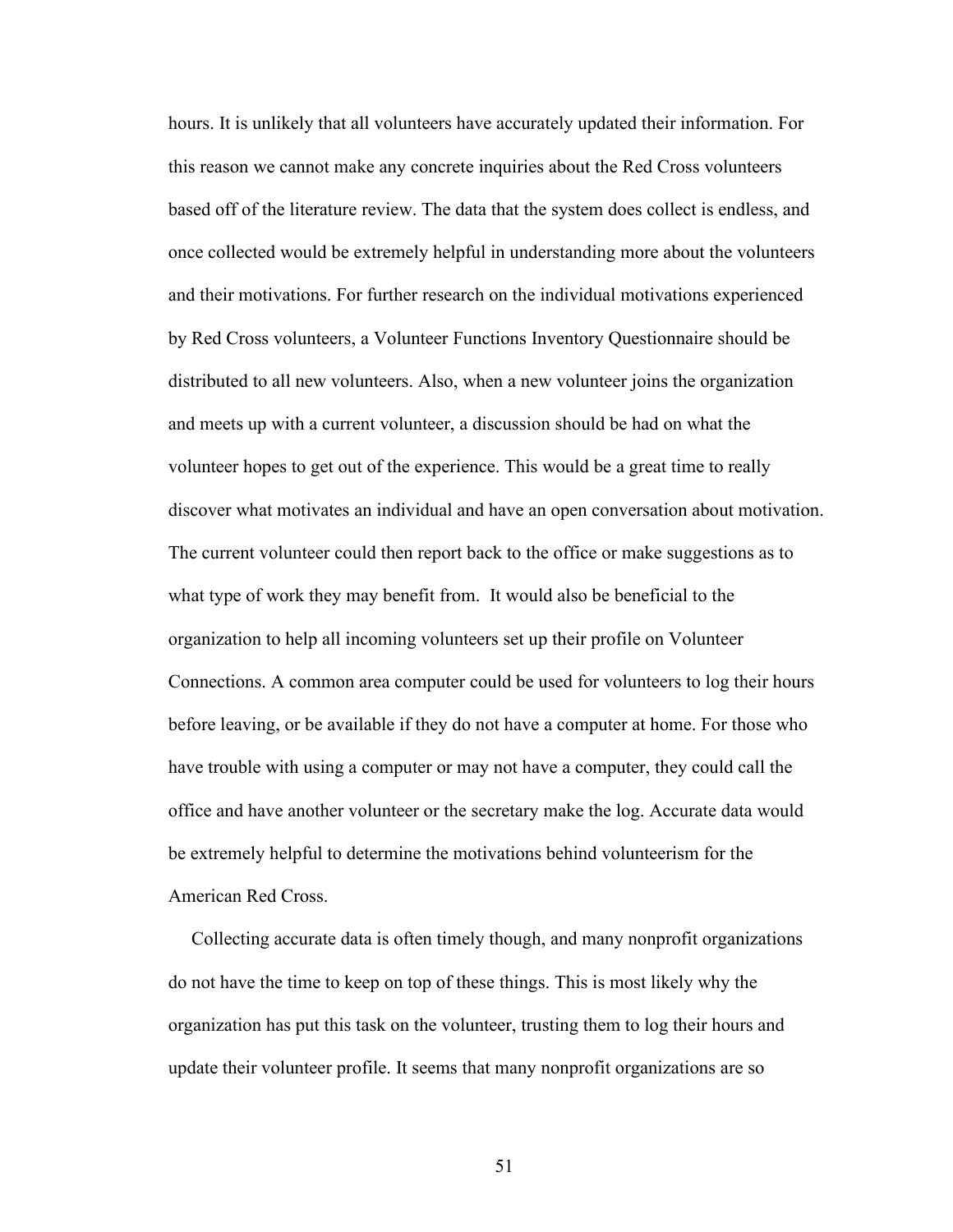focused on their mission, they often do not have time to really build personal relationships with all of their volunteers. Throughout this study, it was even difficult to have nonprofit organizations respond to e-mails or calls. This could be due to staffing issues within the organization. If volunteer feel as if a connection lacks between them and the organization, they may be more apt to leave and look elsewhere, especially if the volunteer is socially motivated. While it is time consuming, it would be beneficial for team leaders or managers to take the time to get to know volunteers. If this is not a feasible task, perhaps a volunteer themselves could be designated as someone who connects with new volunteers and makes sure that current volunteers are still be satisfied.

 It may also be beneficial to track how well the Red Cross' advertisements are being received. Currently the Red Cross is using flyers, which can also be a costly form of advertisements. The cost of physically printing the flyers themselves can become costly. As well as the time it takes for a volunteer for to create, print, and distribute flyers. If the flyers are not a great recruitment tool, it may be better to spend more time elsewhere advertising. For older volunteers, flyers may be a great way to reach those in the community, by for younger members it may not be a great tactic. Social media may be a better form of marketing for younger volunteers, and the Red Cross may need to revamp their social media accounts in order to attract more student volunteers in the area.

 The Red Cross could benefit greatly from using the college students in the area, including those students from the University of Maine, Husson and Eastern Maine College. College students are driven by the career motive, and while they are more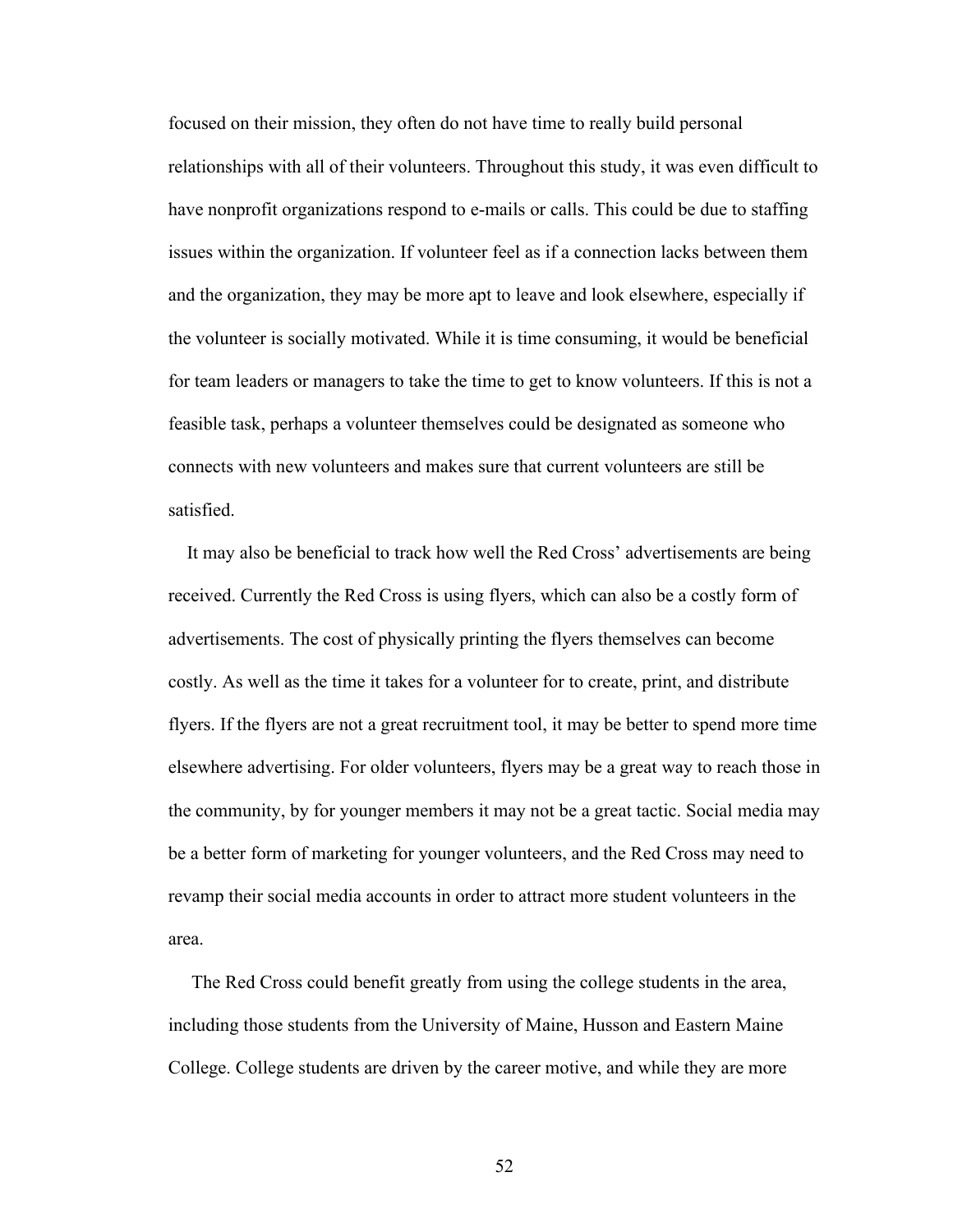likely to be occasional volunteers, they are extremely active and diligent. For example, at The University of Maine, the Red Cross could benefit from collaborating with the Management Information Systems Club. This club could help teach volunteers how to use the database, and also help the Red Cross better understand the data they are collecting. The American Marketing Association Club at The University could also help the Red Cross spice up their advertising tactics, as well as upgrade their social media. The Red Cross should utilize the one or two college students they have interning with them to connect them with the University. This individual could be the messenger between the two groups and could help lead the student group on their Red Cross mission. The student could also make sure that campus resources and clubs are being utilized to the Red Cross's advantage. While college students are primarily motivated by career related objectives and only in the area for their college career, it would soon become a cycle of new college students filling in the spots for the graduating students. If the college student working with the Red Cross even promoted themselves to groups around campus or at campus events, the Red Cross could gain many volunteers.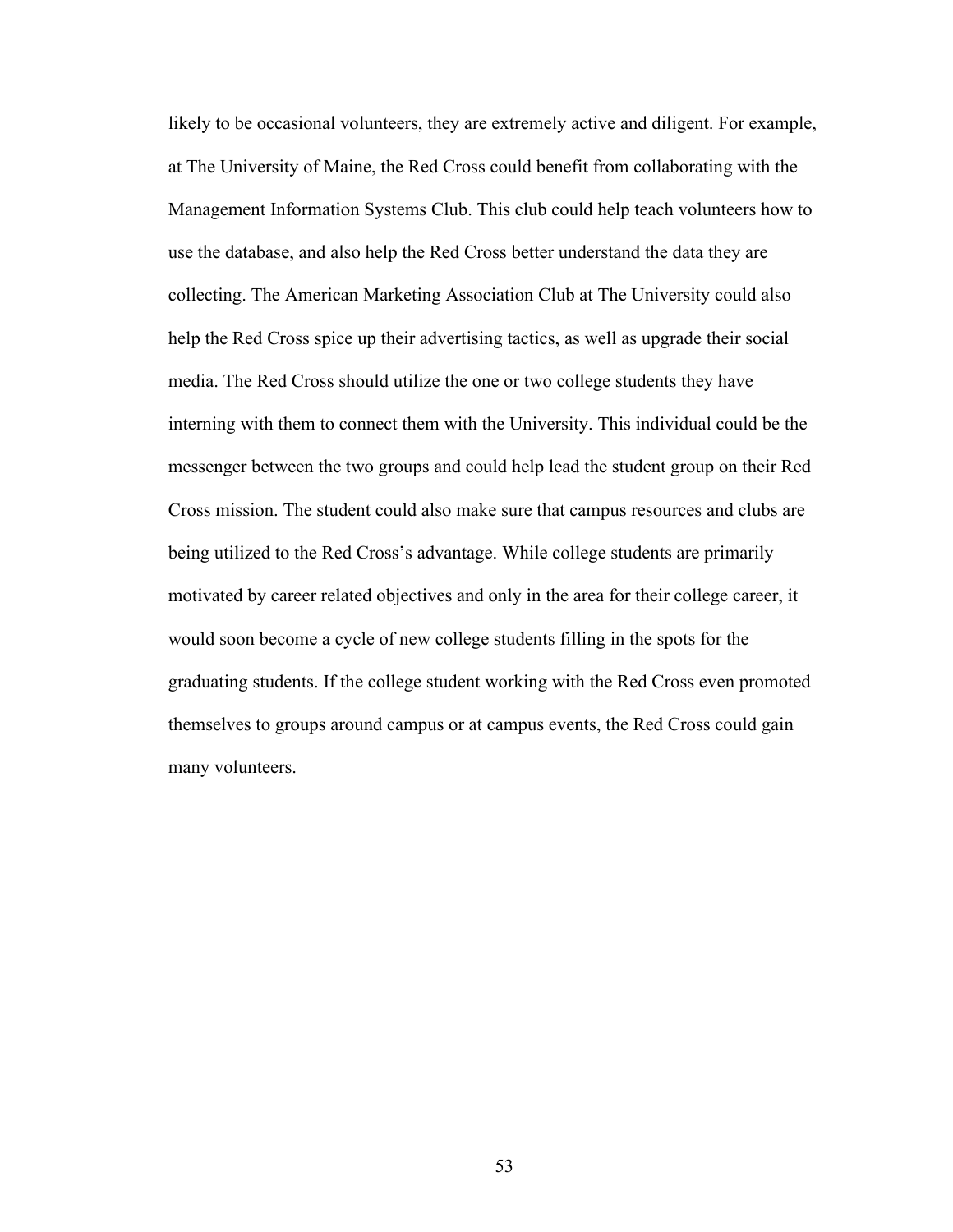#### BIBLIOGRAPHY

"American Red Cross." *American Red Cross*, www.redcross.org/.

- Christauskas, Ceslovas, et al. "Theoretical and Practical Aspects of Volunteer Organization Members (Volunteers) Motivation." *Engineering Economics*, vol. 23, no. 5, 2013, doi:10.5755/j01.ee.23.5.3132.
- Clary, E. Gil, and Mark Snyder. "The Motivations to Volunteer." *Current Directions in Psychological Science*, vol. 8, no. 5, 1999, pp. 156–159., doi:10.1111/1467- 8721.00037.
- Clary, E. G., Snyder, M., Ridge, R. D., Copeland, J., Stukas, A. A., Haugen, J., & Meine, P. (1998). Understanding and assessing the motivations of volunteers: A functional approach. *Journal of Personality and Social Psychology*, 74, 1516- 1530.
- Cutler, S. J., and J. Hendricks. "Age Differences in Voluntary Association Memberships: Fact or Artifact." *The Journals of Gerontology Series B: Psychological Sciences and Social Sciences*, vol. 55, no. 2, 2000, pp. 98–106., doi:10.1093/geronb/55.2.s98.
- Dye, D., et al. "The Older Adult Volunteer Compared to the Nonvolunteer." *The Gerontologist*, vol. 13, no. 2, 1973, pp. 215–218., doi:10.1093/geront/13.2.215.
- "Executive Director Named for Northern and Eastern Maine Chapter." American Red Cross, 5 June 2015, www.redcross.org/news/article/me/Executive-Director-Named-for-Northern-and-Eastern-Maine-Chapter-.
- "Federation Wide Databank and Reporting System." *Data.ifrc.org*, The International Federation of Red Cross and Red Crescent Societies, data.ifrc.org/.
- Fitch, R. Thomas, "Differences Among Community Service Volunteers, Extracurricular Volunteers, and Nonvolunteers on the College Campus" (1991). *Higher Education*. Paper 85.
- Gage, Richard L., and Brijesh Thapa. "Volunteer Motivations and Constraints Among College Students." *Nonprofit and Voluntary Sector Quarterly*, vol. 41, no. 3, 2011, pp. 405–430., doi:10.1177/0899764011406738.
- Gillespie, David F. and King I, Anthony E. O. (1985) "Demographic Understanding of Volunteerism," *The Journal of Sociology & Social Welfare*: Vol. 12: Iss. 4, Article 8.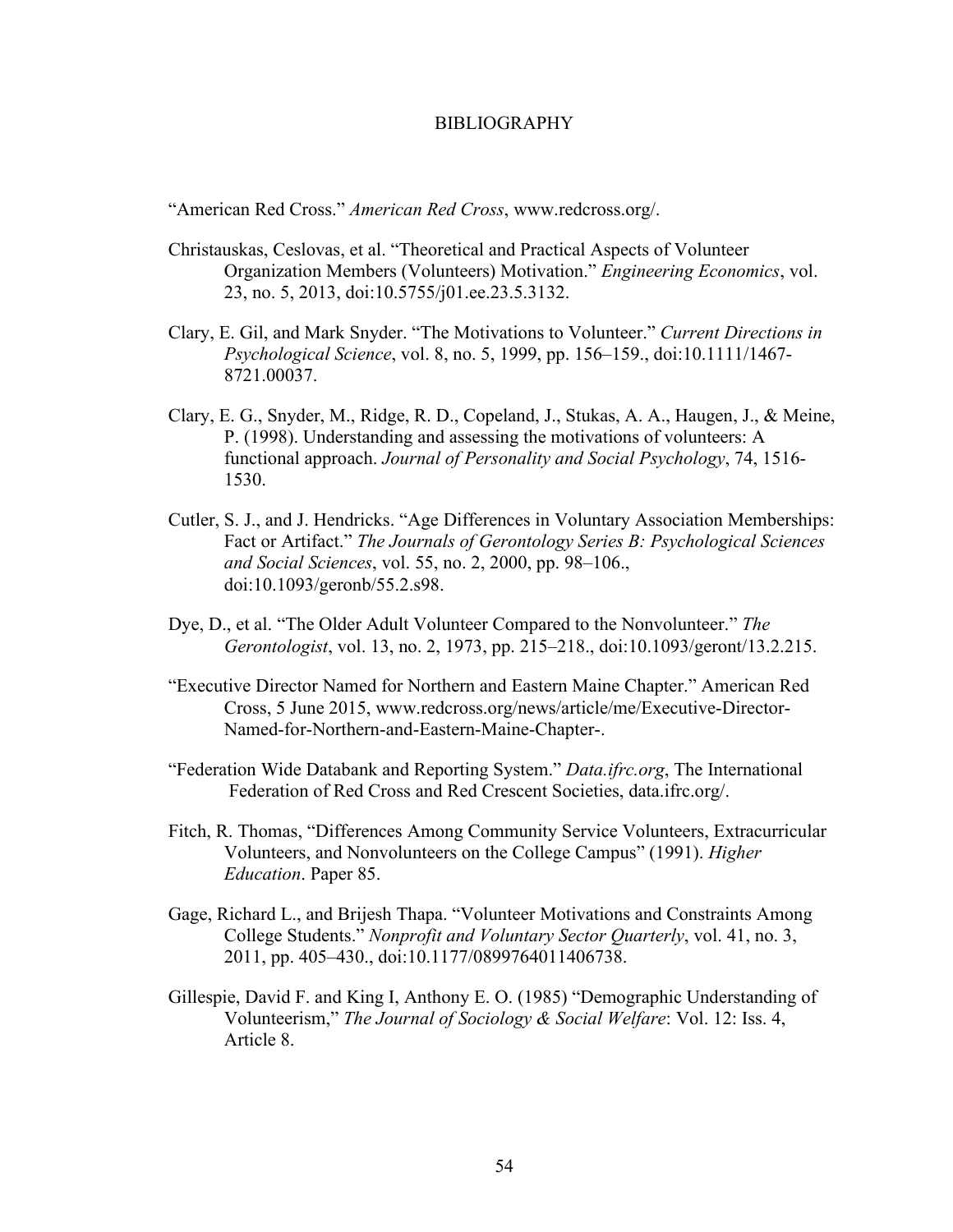- Knoke, David, and Randall Thomson. "Voluntary Association Membership Trends and the Family Life Cycle." *Social Forces*, vol. 56, no. 1, 1977, p. 48., doi:10.2307/2577412.
- Marx, Jerry D. "Motivational Characteristics Associated with Health and Human Service Volunteers." *Administration in Social Work*, vol. 23, no. 1, 1999, pp. 51–66., doi:10.1300/j147v23n01\_03.
- Okun, Morris A., et al. "Motivation to Volunteer by Older Adults: A Test of Competing Measurement Models." *Psychology and Aging*, vol. 13, no. 4, 1998, pp. 608–

621., doi:10.1037//0882-7974.13.4.608.q

"Our History." *American Red Cross*, www.redcross.org/about-us/who-we-are/history.

- Schepers, Catherine, et al. "How Are Employees of the Nonprofit Sector Motivated? A Research Need." *Nonprofit Management and Leadership,* vol. 16, no. 2, 2005, pp. 191–208., doi:10.1002/nml.100.
- Smith, Karen, et al. "Motivations and Benefits of Student Volunteering: Comparing Regular, Occasional, and Non-Volunteers in Five Countries." *Canadian Journal of Nonprofit and Social Economy Research*, vol. 1, no. 1, 2010, doi:10.22230/cjnser.2010v1n1a2.
- Tyrrell, Taylor. "Caroline King, Executive Director of the Northern and Eastern Chapter of the American Red Cross ." May 2018.
- Wymer, Walter, et al. "Determinants of Volunteerism*:" Journal of Nonprofit & Public Sector Marketing*, vol. 4, no. 4, 1997, pp. 3–26., doi:10.1300/j054v04n04\_02.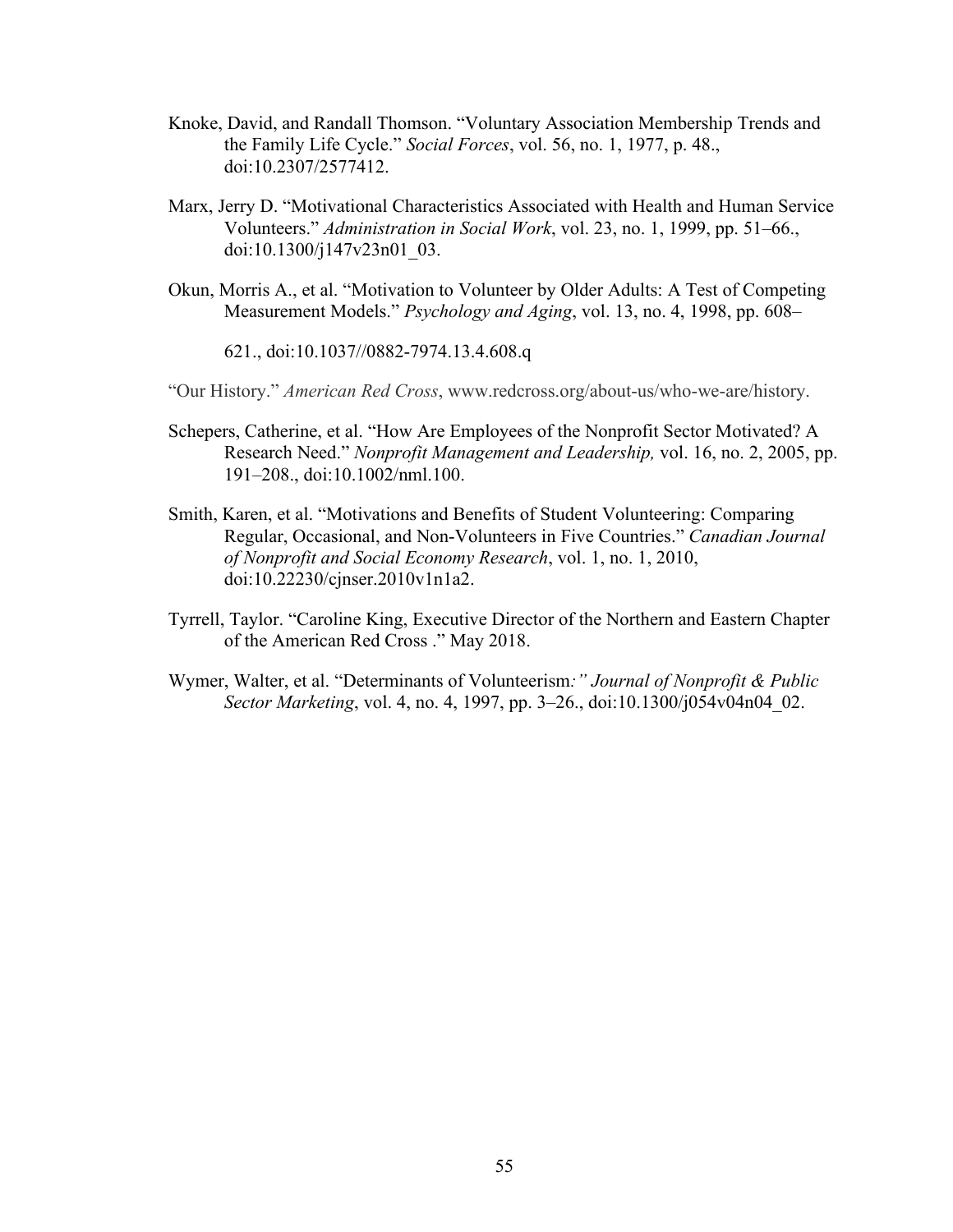| <b>APPENDIX A</b> |  |
|-------------------|--|
|-------------------|--|

| 1. Volunteering can help me to get my foot in the door at a place<br>where I would like to work. |   | 2              | 3 | 4 | 5 | 6              | 7 |
|--------------------------------------------------------------------------------------------------|---|----------------|---|---|---|----------------|---|
| 2. My friends volunteer.                                                                         | 1 | 2              | 3 | 4 | 5 | 6              | 7 |
| 3. I am concerned about those less fortunate than myself.                                        | ı | $\overline{2}$ | 3 | 4 | 5 | 6              | 7 |
| 4. People I'm close to want me to volunteer.                                                     | ı | 2              | 3 | 4 | 5 | 6              | 7 |
| 5. Volunteering makes me feel important.                                                         | ı | $\overline{2}$ | 3 | 4 | 5 | 6              | 7 |
| 6. People I know share an interest in community service.                                         | ı | $\overline{2}$ | 3 | 4 | 5 | 6              | 7 |
|                                                                                                  | ı | $\overline{2}$ | 3 | 4 | 5 | 6              | 7 |
| 7. No matter how bad I've been feeling, volunteering helps me to                                 | 1 | $\overline{2}$ | 3 | 4 | 5 | 6              | 7 |
| forget about it.                                                                                 |   |                |   |   |   |                |   |
| 8. I am genuinely concerned about the particular group I am serving.                             | ı | 2              | 3 | 4 | 5 | 6              | 7 |
| 9. By volunteering I feel less lonely.                                                           | ı | $\overline{2}$ | 3 | 4 | 5 | $\overline{6}$ | 7 |
| 10. I can make new contacts that might help my business or career.                               | ı | 2              | 3 | 4 | 5 | 6              | 7 |
| 11. Doing volunteer work relieves me of some of the guilt over being                             | ı | $\overline{2}$ | 3 | 4 | 5 | 6              | 7 |
| more fortunate than others.                                                                      |   |                |   |   |   |                |   |
| 12. I can learn more about the cause for which I am working.                                     | ı | 2              | 3 | 4 | 5 | 6              | 7 |
| 13. Volunteering increases my self-esteem.                                                       | ı | 2              | 3 | 4 | 5 | 6              | 7 |
| 14. Volunteering allows me to gain a new perspective on things.                                  | ı | $\overline{2}$ | 3 | 4 | 5 | 6              | 7 |
| 15. Volunteering allows me to explore different career options.                                  | ı | $\overline{2}$ | 3 | 4 | 5 | 6              | 7 |
| 16. I feel compassion toward people in need.                                                     | ı | $\overline{2}$ | 3 | 4 | 5 | 6              | 7 |
| 17. Others with whom I am close place a high value on community                                  | 1 | $\overline{2}$ | 3 | 4 | 5 | 6              | 7 |
| service.                                                                                         |   |                |   |   |   |                |   |
| 18. Volunteering lets me learn things through direct, hands on                                   | 1 | $\overline{2}$ | 3 | 4 | 5 | 6              | 7 |
| experience.                                                                                      |   |                |   |   |   |                |   |
| 19. I feel it is important to help others.                                                       | ı | 2              | 3 | 4 | 5 | 6              | 7 |
| 20. Volunteering helps me work through by own personal problems.                                 | ı | $\overline{2}$ | 3 | 4 | 5 | 6              | 7 |
| 21. Volunteering will help me to succeed in my chosen profession.                                | ı | $\overline{2}$ | 3 | 4 | 5 | 6              | 7 |
| 22. I can do something for a cause that is important to me.                                      | ı | $\overline{2}$ | 3 | 4 | 5 | 6              | 7 |
| 23. Volunteering is an important activity to the people I know best.                             | ı | 2              | 3 | 4 | 5 | 6              | 7 |
| 24. Volunteering is a good escape from my own troubles.                                          |   | 2              | 3 | 4 | 5 | 6              | 7 |
| 25. I can learn how to deal with a variety of people.                                            | ı | 2              | 3 | 4 | 5 | 6              | 7 |
| 26. Volunteering makes me feel needed.                                                           | ı | $\overline{2}$ | 3 | 4 | 5 | 6              | 7 |
| 27: Volunteering makes me feel better about myself.                                              | ı | 2              | 3 | 4 | 5 | 6              | 7 |
| 28. Volunteering experience will look good on my rrsum&                                          | ı | $\overline{2}$ | 3 | 4 | 5 | 6              | 7 |
| 29. Volunteering is a way to make new friends.                                                   | ı | 2              | 3 | 4 | 5 | 6              | 7 |
| 30. I can explore my own strengths.                                                              | ı | $\overline{2}$ | 3 | 4 | 5 | 6              | 7 |
|                                                                                                  |   |                |   |   |   |                |   |

Scoring:<br>
Items 7, 9, 11, 20, 24 make up the Protective factor.<br>
Items 3, 8, 16, 19, 22 make up the Values factor.<br>
Items 1, 10, 15, 21, 28 make up the Career factor.<br>
Items 2, 4, 6, 17, 23 make up the Social factor.<br>
Ite

Solf Report Measures for Love and Compassion Research: Helping Others